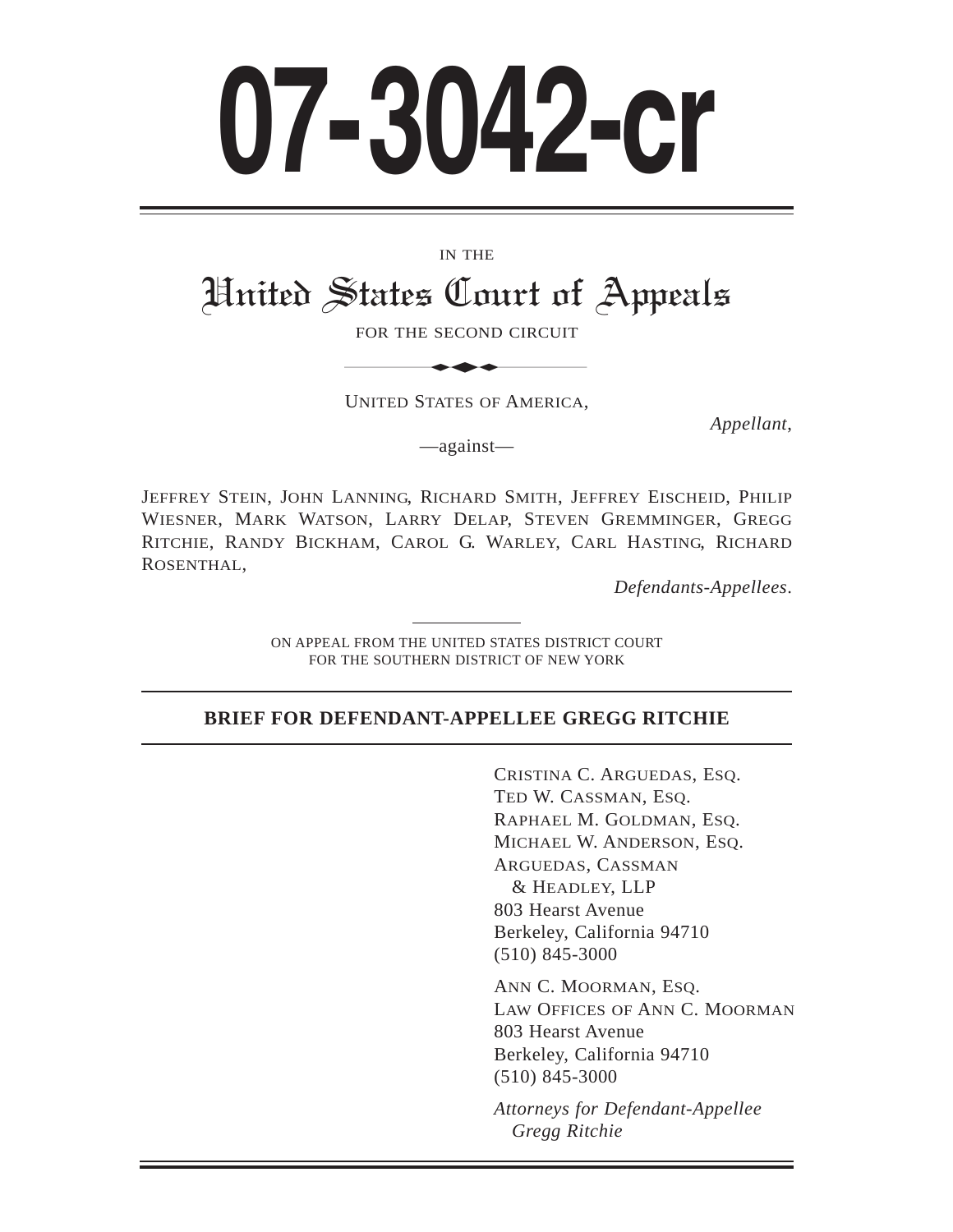# **TABLE OF CONTENTS**

PAGE

|                |                                                                                                                                         | $\mathbf{1}$             |
|----------------|-----------------------------------------------------------------------------------------------------------------------------------------|--------------------------|
|                |                                                                                                                                         | 5                        |
|                |                                                                                                                                         | 5                        |
|                |                                                                                                                                         | 6                        |
| B <sub>1</sub> | Absent Government Interference, KPMG Would Have<br>Funded Its Former Partners' Defenses                                                 | $\overline{\mathcal{L}}$ |
| C.             | Absent Government Interference, KPMG Would Have                                                                                         | 13                       |
| D.             | Ritchie Lost His Counsel of Choice Because KPMG                                                                                         | 13                       |
| $E_{\cdot}$    | The Government Did Not "Cure" Its Misconduct                                                                                            | 16                       |
| F <sub>1</sub> | The District Court Attempted To Fashion An<br>Alternative Remedy Short of Dismissal                                                     | 18                       |
|                | G. The District Court Dismissed the Charges Against<br>Ritchie on Three Grounds, and the Government<br>Conceded Dismissal Was Warranted | 19                       |
|                |                                                                                                                                         | 21                       |
|                |                                                                                                                                         | 22                       |
| I.             |                                                                                                                                         | 22                       |
|                |                                                                                                                                         |                          |
| II.            | THE USAO VIOLATED RITCHIE'S SIXTH<br>AMENDMENT RIGHT TO RETAIN COUNSEL                                                                  |                          |
|                |                                                                                                                                         | 23                       |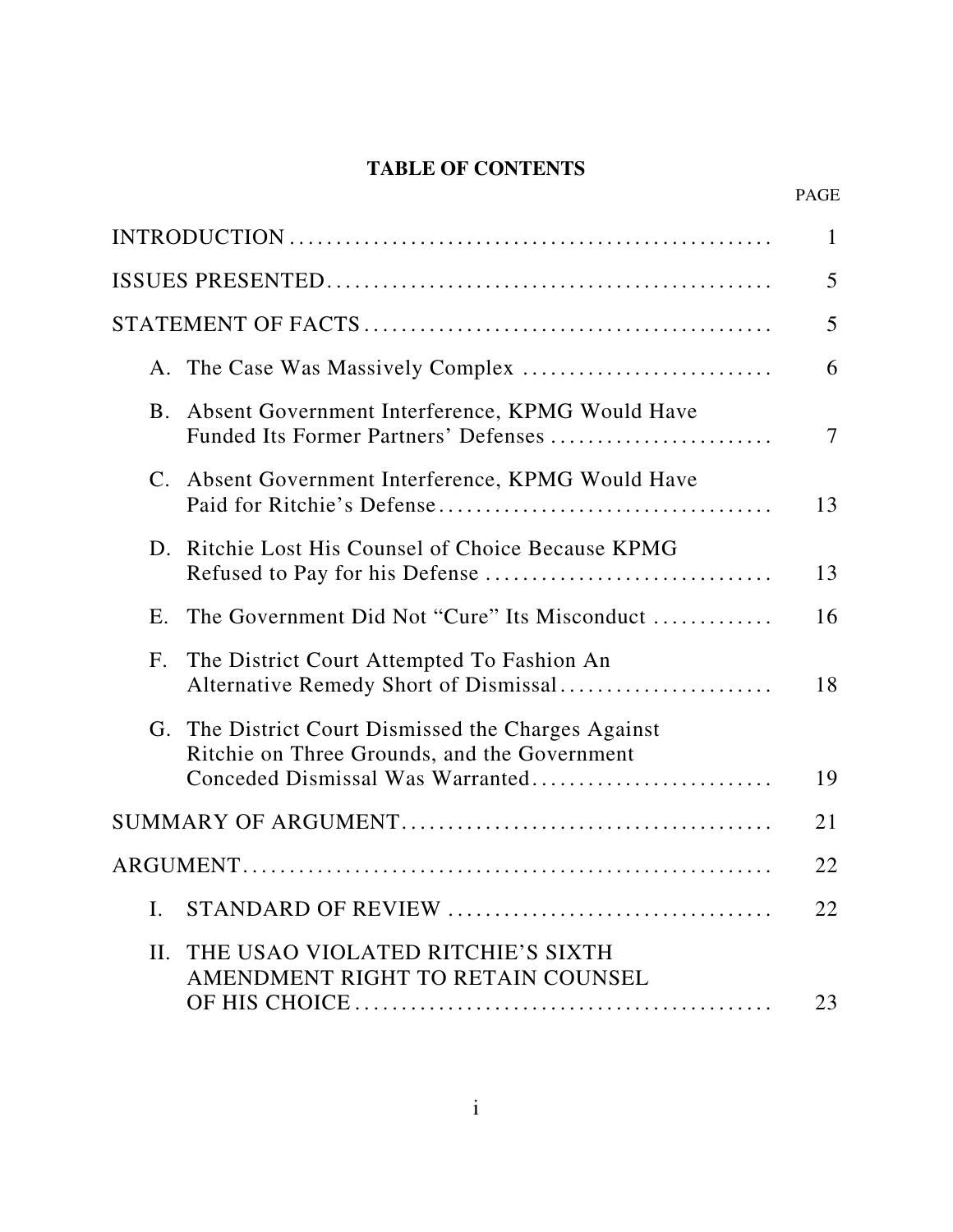|    |                | A. The Government Has Waived Any Challenge to                                                              | 24 |
|----|----------------|------------------------------------------------------------------------------------------------------------|----|
|    |                | B. The Government's Actions Deprived Ritchie of                                                            | 25 |
|    |                | C. The Government's Arguments that the Constitutional<br>Violations Were "Cured" or Inadvertently Remedied | 30 |
| 1. |                | The AUSA's Statement Did Not "Cure" the<br>Deprivation of Counsel of Choice                                | 31 |
| 2. |                | Trial Delay Was Not a Remedy and Morrison                                                                  | 34 |
|    | a.             | The Remedy Argument Is Waived                                                                              | 34 |
|    | b.             | The Remedy Argument Does Not Apply<br>to the Choice of Counsel Violation                                   | 36 |
|    |                | D. The Government's "Coercion" Argument Attacks<br>a Straw Man; the Government Caused KPMG to              | 38 |
| 1. |                | Causation, Not Coercion, Is the Issue: The USAO<br>Caused the Constitutional Deprivation                   | 39 |
| 2. |                | The Constitutional Deprivations Must be<br>Considered State Action                                         | 46 |
|    | a.             | <b>USAO Significantly Encouraged KPMG to</b>                                                               | 48 |
|    | b.             | The USAO Was A Willful Participant in<br>Joint Activity With KPMG                                          | 52 |
|    | $\mathbf{c}$ . | Government Became Entwined in KPMG's                                                                       | 54 |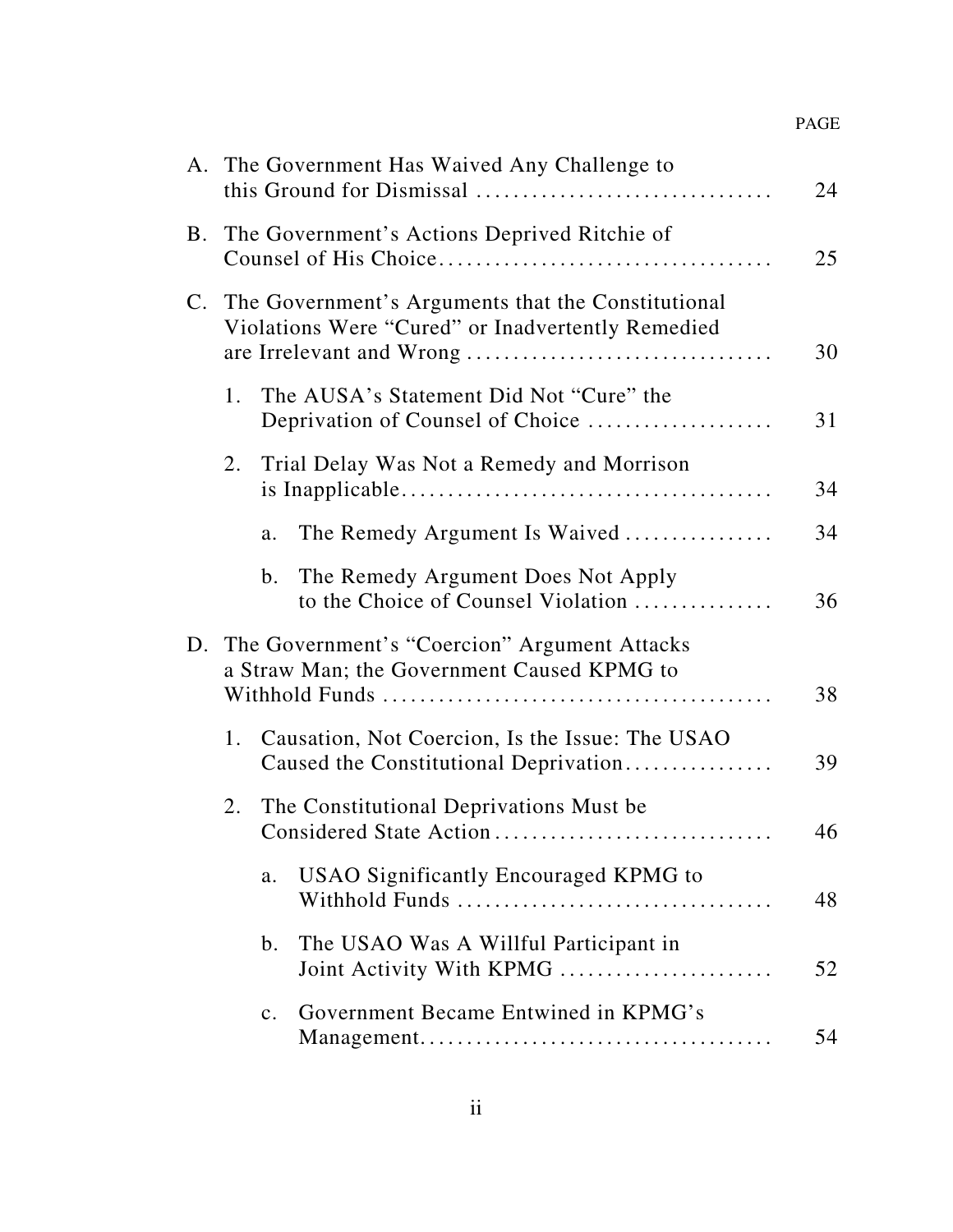# PAGE

| E. The Government's Argument Based Upon the |    |
|---------------------------------------------|----|
| Supreme Court's Forfeiture Jurisprudence is |    |
|                                             | 55 |
|                                             |    |
| III. THE USAO VIOLATED RITCHIE'S SIXTH      |    |
| AMENDMENT RIGHT TO PRESENT HIS              |    |
| DEFENSE FREE FROM GOVERNMENT                |    |
| INTERFERENCE AND FIFTH AMENDMENT            |    |
|                                             |    |
|                                             |    |
|                                             |    |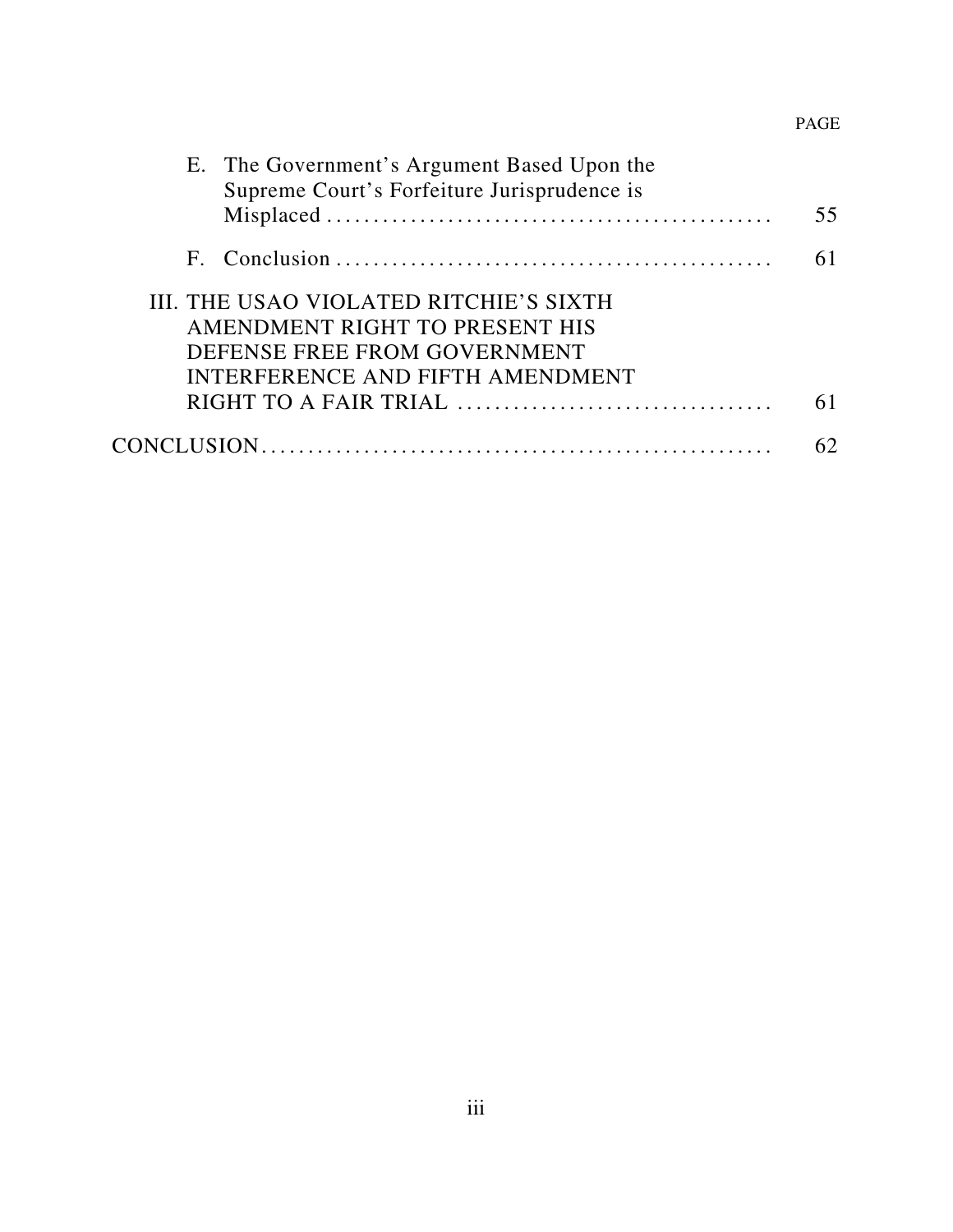# **TABLE OF AUTHORITIES**

# **Cases**

| ABB Indus. Sys., Inc., v. Prime Tech., Inc., 120 F.3d 351 |    |
|-----------------------------------------------------------|----|
|                                                           | 28 |
|                                                           | 52 |
| Adickes v. S.H. Kress & Co., 398 U.S. 144 (1970)  46, 52  |    |
| Albert v. Carovano, 824 F.2d 1333 (2d Cir. 1987)          | 49 |
| Anderson v. Bessemer City, 470 U.S. 564 (1985)            | 22 |
| Arizona v. Fulminante, 499 U.S. 279, 111 S. Ct. 1246,     | 27 |
|                                                           | 52 |
|                                                           |    |
| Brentwood Academy v. Tennessee Secondary School           | 47 |
| Caplin & Drysdale, Chartered v. United States,            |    |
|                                                           | 48 |
| D.L. Cromwell Invs., Inc. v. NASD Regulation, Inc.,       | 53 |
| Duriso v. K-Mart No. 4195, Div. of S. S. Kresge Co.,      | 52 |
| Edmonson v. Leesville Concrete Co., 500 U.S. 614,         | 47 |
| El Fundi v. Deroche, 625 F.2d 195 (8th Cir. 1980)         | 52 |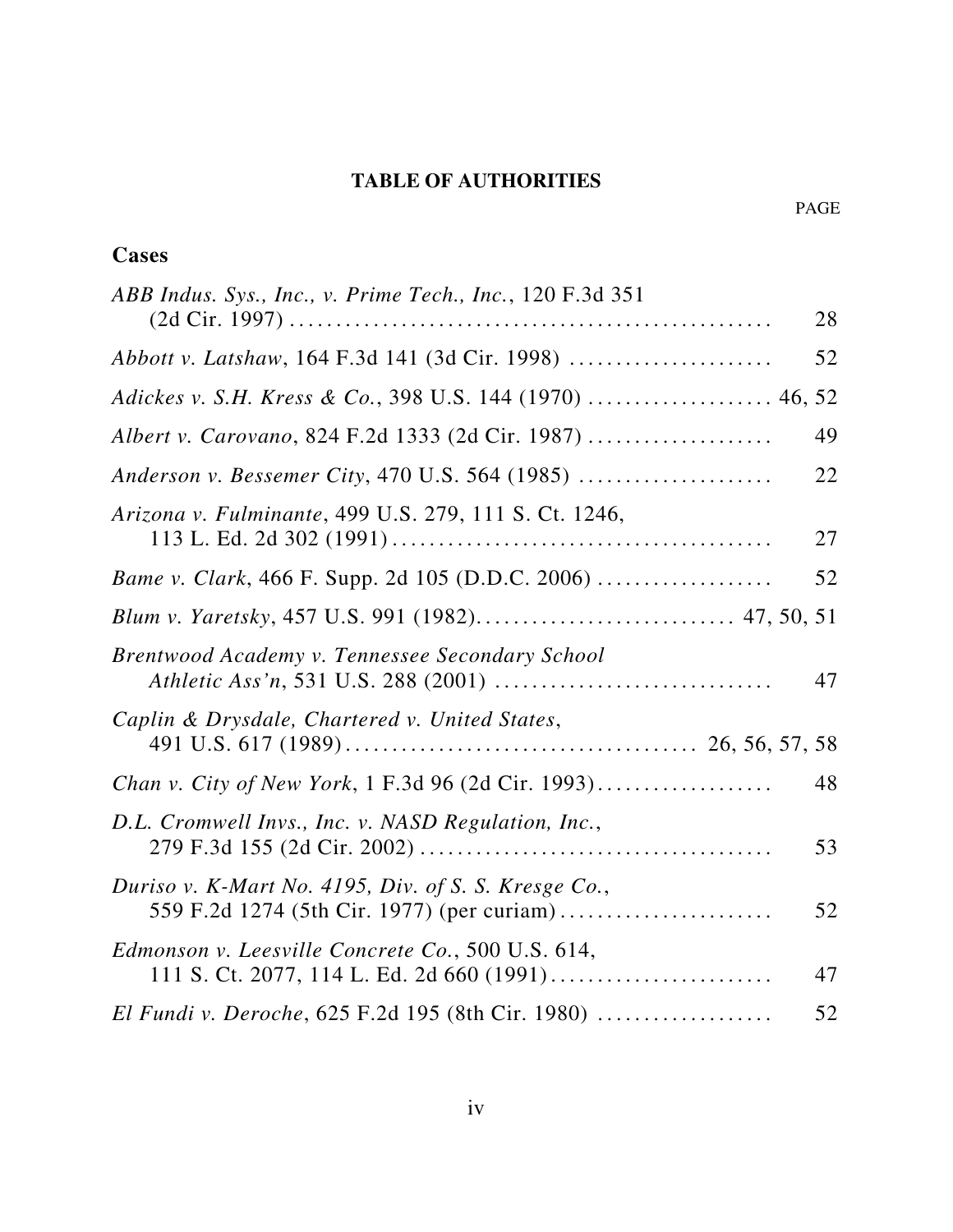| <i>Evans v. Newton, 382 U.S. 296, 86 S. Ct. 486,</i>                                               |       |
|----------------------------------------------------------------------------------------------------|-------|
|                                                                                                    | 47    |
|                                                                                                    | 25    |
| Flanagan v. United States, 465 U.S. 259 (1984)                                                     | 58    |
|                                                                                                    | 41    |
| Higazy v. Templeton, 505 F.3d 161 (2d Cir. 2007)                                                   | 43    |
|                                                                                                    | 60    |
| Jackson v. Metropolitan Edison Co., 419 U.S. 345 (1974) $\ldots$                                   | 47    |
| Johnson v. Knowles, 113 F.3d 1114 (9th Cir. 1997)                                                  | 52    |
| Lugar v. Edmondson Oil Co., 457 U.S. 922 (1982)                                                    | 47    |
| Murray v. Wal-Mart, Inc., 874 F.2d 555 (8th Cir. 1989)                                             | 52    |
| Norton v. Sam's Club, 145 F.3d 114 (2d Cir. 1998)                                                  | 24    |
| Pennsylvania v. Board of Directors of City Trusts of<br>Philadelphia, 353 U.S. 230, 77 S. Ct. 806, |       |
|                                                                                                    | 47    |
|                                                                                                    | 58    |
| Serra v. Michigan Dept. of Corrections, 4 F.3d 1348                                                |       |
|                                                                                                    | 58    |
| Singleton v. Lefkowitz, 583 F.2d 618 (2d Cir. 1978)                                                | 40    |
| Smith v. Brookshire Bros., 519 F.2d 93 (5th Cir. 1975)                                             | 52    |
| Soldal v. Cook County, Ill., 506 U.S. 56 (1992)                                                    | 53    |
|                                                                                                    | 5, 19 |
| United States v. Arthur, No. 04-CR-122, 2007 WL 81879                                              | 37    |
| United States v. Artuso, 618 F.2d 192 (2d Cir. 1980)                                               | 23    |
|                                                                                                    |       |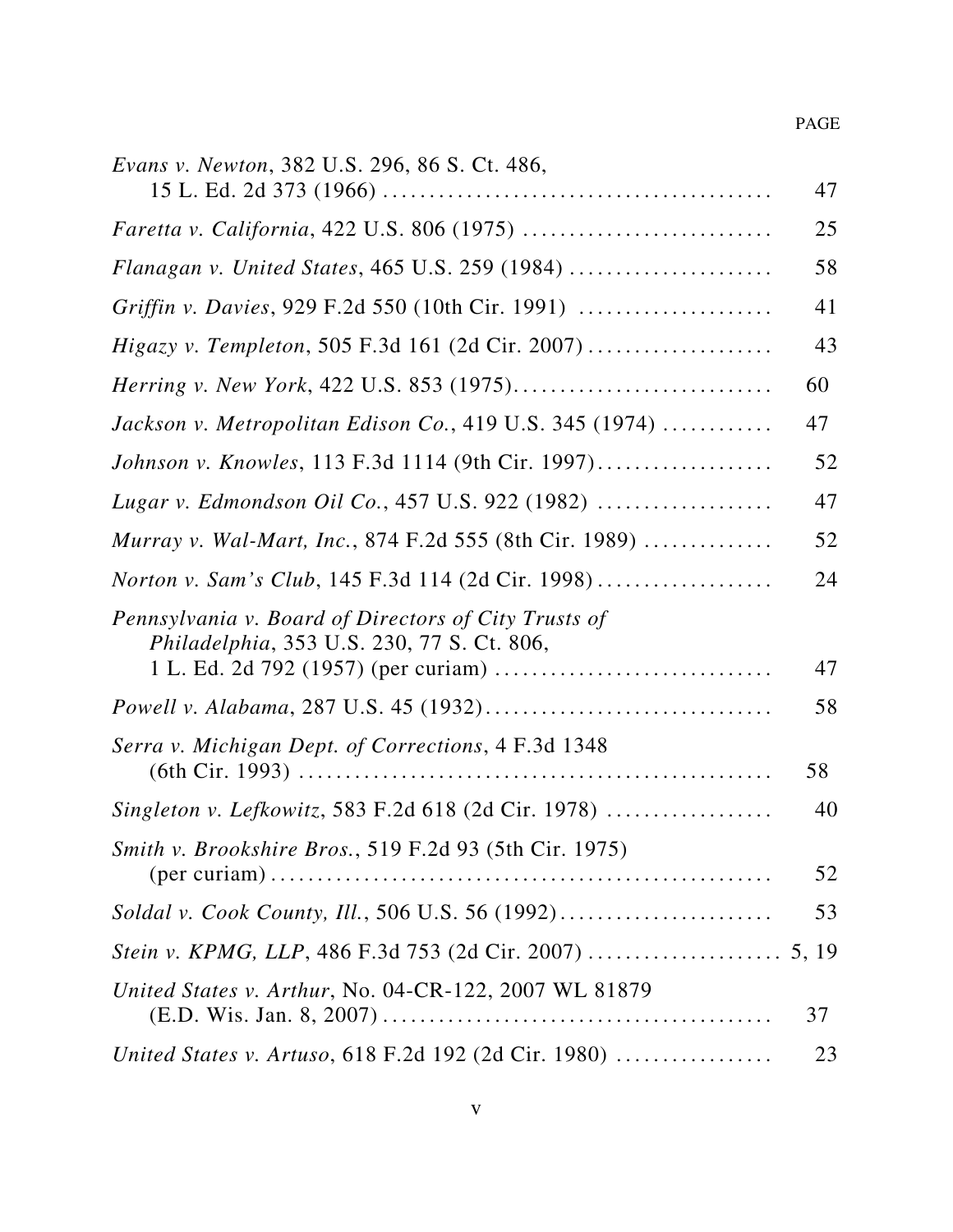| United States v. Bernstein, 533 F.2d 775 (2d Cir. 1976)                       | 59 |
|-------------------------------------------------------------------------------|----|
| United States v. Braunig, 553 F.2d 777 (2d Cir. 1977)  28, 34                 |    |
| United States v. Burton, 584 F.2d 485 (D.C. Cir. 1978)                        | 59 |
| United States v. Desena, 287 F.3d 170 (2d Cir. 2002) 22, 29                   |    |
| United States v. Farmer, 274 F.3d 800 (4th Cir. 2001)                         | 57 |
| United States v. Feliz, 467 F.3d 227 (2d Cir. 2006)                           | 28 |
| United States v. Fields, 592 F.2d 638 (2d Cir. 1978)                          | 23 |
| United States v. Flanders, 491 F.3d 1197 (10th Cir. 2007)                     | 37 |
| United States v. Gonzalez-Lopez, $\_\_$ U.S. $\_\_$                           |    |
| United States v. Gonzalez-Lopez, 399 F.3d 924 (8th Cir. 2005) $\ldots \ldots$ | 25 |
| United States v. Griffiths, 47 F.3d 74 (2d Cir. 1995)  28, 34, 39             |    |
| United States v. Hoffman, 832 F.2d 1299 (1st Cir. 1987) 40, 41, 46            |    |
| United States v. Inman, 483 F.2d 738 (4th Cir. 1973)                          | 59 |
| United States v. International Brotherhood of Teamsters,                      | 54 |
| United States v. Johnston, 318 F.2d 288 (6th Cir. 1963)                       | 59 |
| United States v. Koblitz, 803 F.2d 1523 (11th Cir. 1986)                      | 59 |
| United States v. Liszewski, No. 06-CR-130 (NGG),                              | 37 |
| United States v. Maniktala, 934 F.2d 25 (2d Cir. 1991)                        | 24 |
|                                                                               | 57 |
| United States. v. Monsanto, 924 F.2d 1186 (2d Cir. 1991)                      | 57 |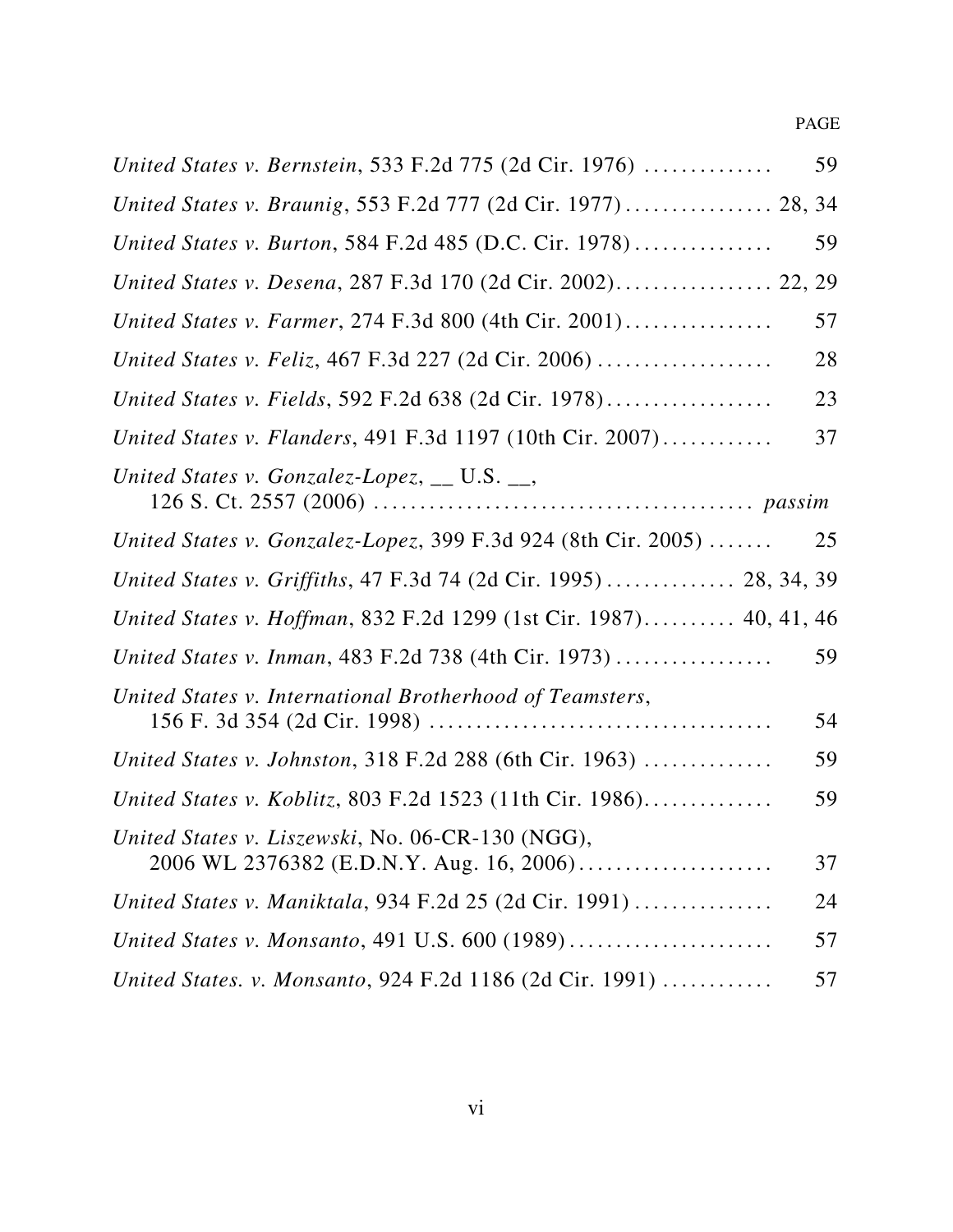PAGE

|                                                                      | 30          |
|----------------------------------------------------------------------|-------------|
| United States v. Morrison, 535 F.2d 223 (3d Cir. 1976)               | 41          |
| United States v. Moscony, 927 F.2d 742 (3d Cir. 1991)                | 58          |
| United States v. Pinto, 850 F.2d 927 (2d Cir. 1988)                  | 41          |
| United States v. Rosen, 487 F. Supp. 2d 721 (E.D. Va. 2007)          | 60          |
| United States v. Singer, 785 F.2d 228 (8th Cir. 1986)                | 38          |
| United States v. Stein, 435 F. Supp. 2d 330 (S.D.N.Y. 2006) passim   |             |
| United States v. Stein, 495 F. Supp. 2d 390 $(S.D.N.Y. 2007)$ passim |             |
| United States v. Valenzuela-Bernal, 458 U.S. 858 (1982)              | 41          |
| United States v. Weddell, 800 F.2d 1404 (5th Cir. 1986)              | 41          |
| Wal-Mart Stores, Inc. v. Visa U.S.A., Inc., 396 F.3d 96              | 38          |
|                                                                      | 39          |
|                                                                      | 47          |
|                                                                      | 57          |
|                                                                      |             |
| Zervos v. Verizon New York, Inc., 252 F.3d 163 (2d Cir. 2001)        | 23          |
| <b>Statutes</b>                                                      |             |
|                                                                      | 23          |
| <b>Rules</b>                                                         |             |
|                                                                      | 24          |
|                                                                      | $\mathbf 1$ |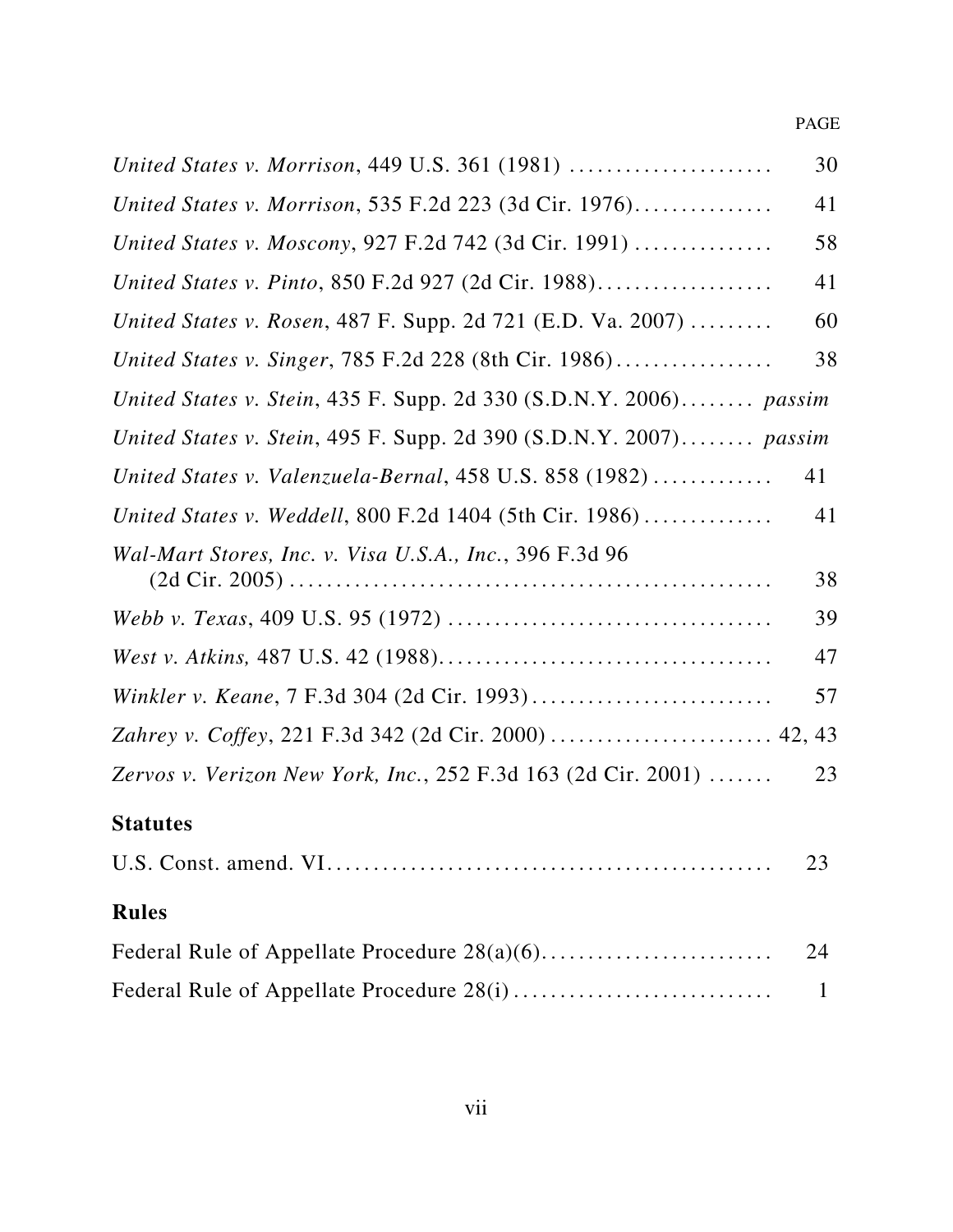#### **INTRODUCTION**

The district court dismissed the indictment against appellee Gregg Ritchie because the United States Attorney's Office ("USAO") violated three of Ritchie's fundamental constitutional rights: (1) the Sixth Amendment right to be represented by counsel of his choice, (2) the Sixth Amendment right to present a defense free from government interference, and (3) the Fifth Amendment right to a fair trial. Yet the government's opening brief fails to even address the district court's first ground for dismissal. This brief focuses on that issue: Because the USAO irredeemably deprived Ritchie of his right to counsel of his choice, dismissal was mandated and the district court's order must be affirmed.<sup>1</sup>

As an initial matter, the government's failure to directly confront the choice

<sup>&</sup>lt;sup>1</sup> With respect to the second and third grounds for dismissal, the briefs of appellees Stein, Lanning, Smith, Bickham and Rosenthal; and DeLap, Gremminger, Warley, Watson and Weisner (the "Stein *et al.* Brief" and the "DeLap *et al*. Brief") conclusively demonstrate that the USAO violated each of the appellees' constitutional rights to a fair trial and to present a defense free from government interference. Pursuant to Federal Rule of Appellate Procedure 28(i), Ritchie joins and incorporates each of those briefs.

Likewise, appellees Carl Hastings and Steven Gremminger — who suffered and were found by the district court to have suffered the same constitutional violations as Ritchie, including specifically deprivation of the right to counsel of choice, *see United States v. Stein*, 495 F. Supp. 2d 390, 415-16, 421-22 (S.D.N.Y.  $2007$ ) — join in this brief.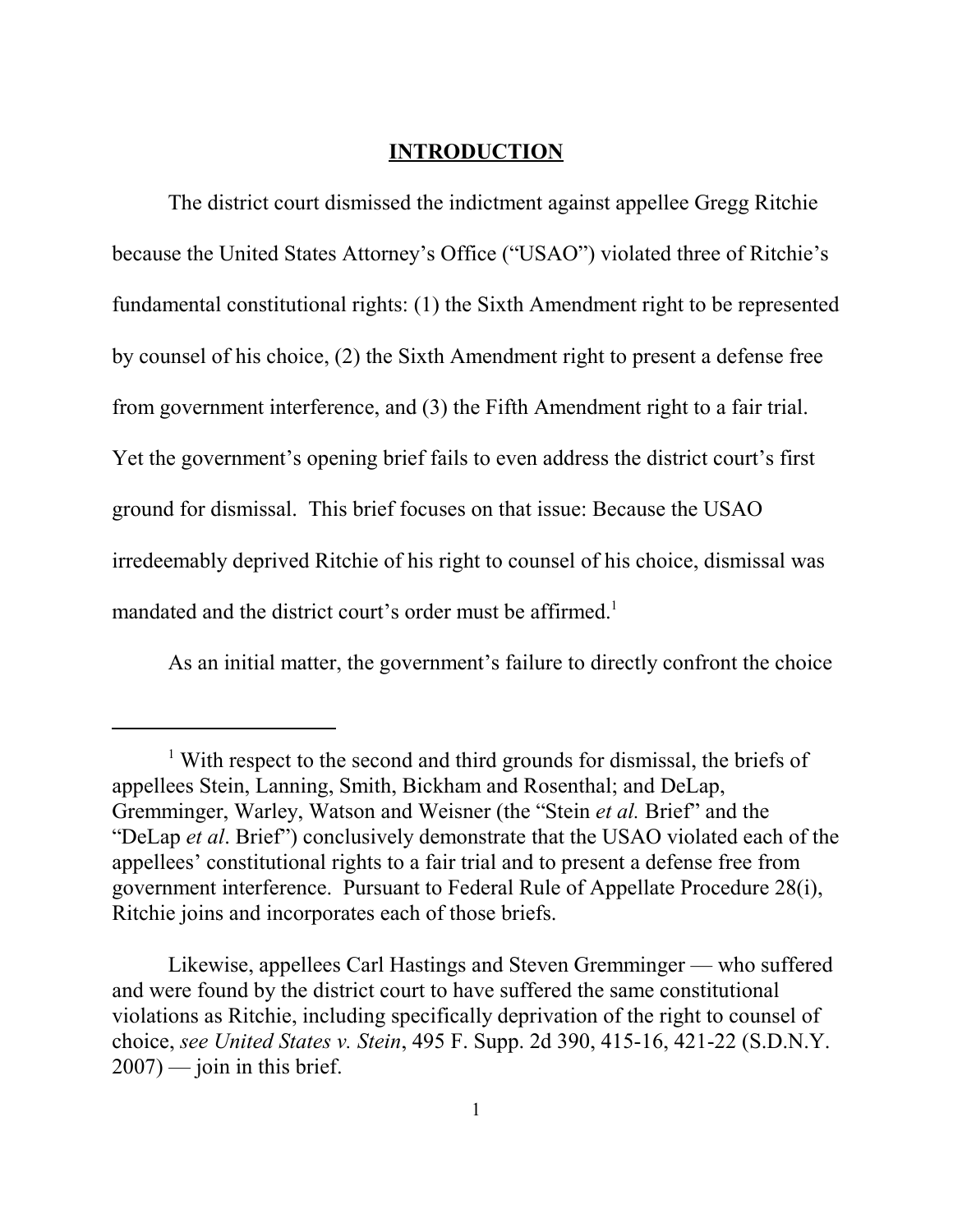of counsel ground constitutes waiver, and this Court should therefore affirm the dismissal without even reaching the merits of the district court's holding. Regardless, even if the Court considers the merits, it must affirm.

 The district court found that but for the government's interference, KPMG would have funded Ritchie's defense in this massively complex case. That finding was not clearly erroneous — indeed, it was clearly correct. Substantial evidence, including KPMG's own statements and well-established past practices, proved that KPMG's refusal to pay fees was the direct and intended result of the USAO's pressure. KPMG succumbed to this pressure and withheld defense funding from Ritchie, forcing him to discharge counsel he had chosen to prepare his defense. Thus, the USAO's actions violated Ritchie's Sixth Amendment right to retain counsel of his choice. Under *United States v. Gonzalez-Lopez*, U.S.

\_\_, 126 S. Ct. 2557 (2006), the constitutional violation was "complete" when Ritchie was compelled to release his chosen counsel — regardless of the quality of representation he might have received.

Contrary to the government's argument, the validity of the district court's ruling does not turn on whether the government "coerced" KPMG's decision. The district court found that the USAO deliberately *caused* the deprivation of Ritchie's constitutional right. That fact is sufficient to establish the Sixth Amendment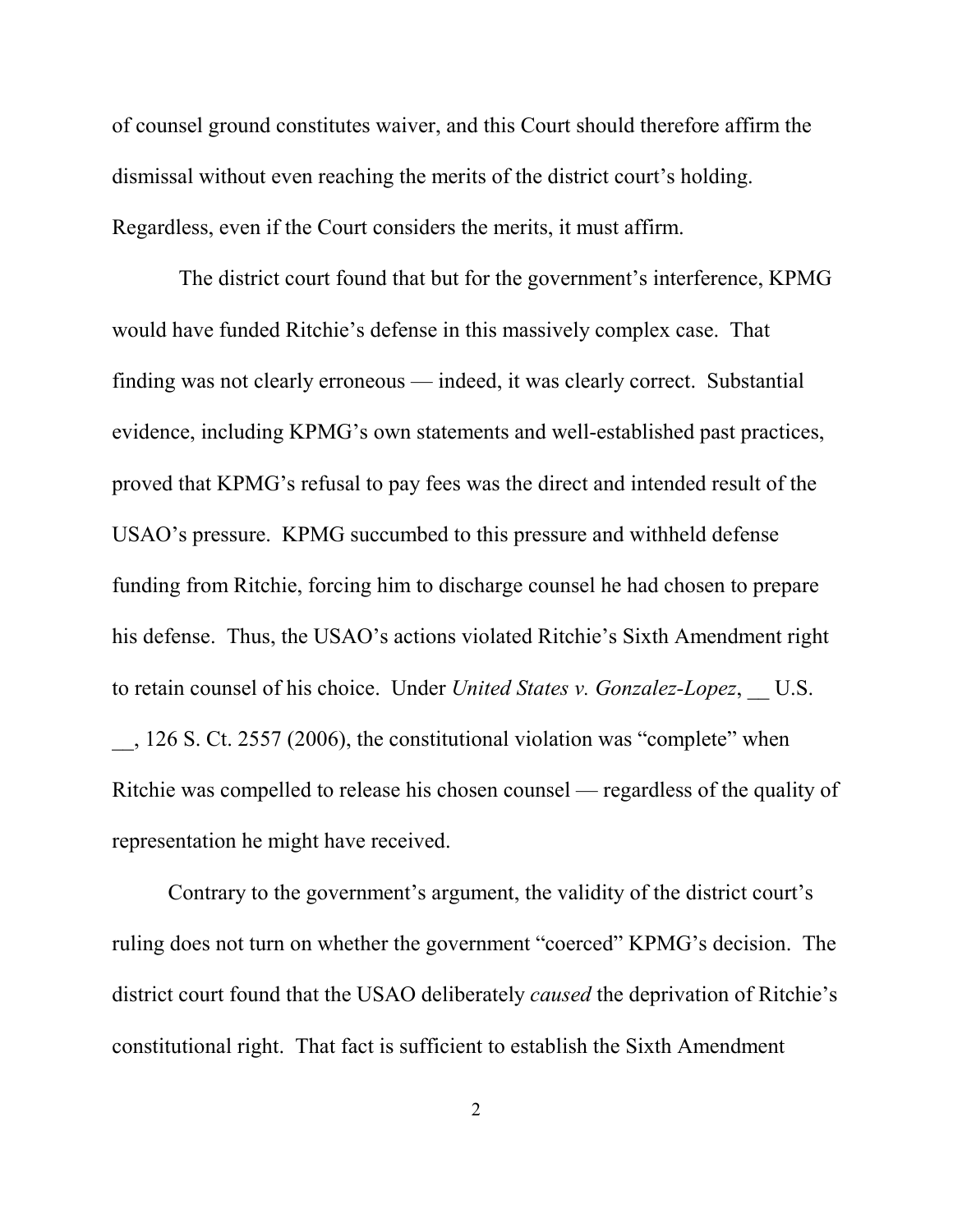violation. Likewise, the government mischaracterizes the issue when it insists that KPMG's refusal to advance defense funds should not be considered state action. The district court dismissed the indictment because of the *government*'s conduct in pressuring KPMG, and such government conduct is obviously state action. In any case, KPMG's withholding of defense funds is properly attributable to the government under the state action jurisprudence because: (1) at the very least, the USAO "significantly encouraged" KPMG's action; (2) KPMG, like other private entities that cooperate with law enforcement, was a "willful participant in joint activity" with the USAO; and (3) the USAO became entwined in the management of KPMG with respect to the defense-funding decision.

The government's remaining arguments also lack merit. First, the government did not "cure" its constitutional violation when an AUSA stated during a court hearing that KPMG had "always" been free to fund Ritchie's defense in the exercise of its business judgment. The deprivation of Ritchie's right to counsel of choice had already occurred at the time of the AUSA's statement, and the statement did nothing to redeem that deprivation. Moreover putting aside the fact that the district court implicitly found the AUSA's comments to be untrue — the comments were ambiguous at best, and nothing in the record suggests that KPMG understood them to mean that it was now released from the

3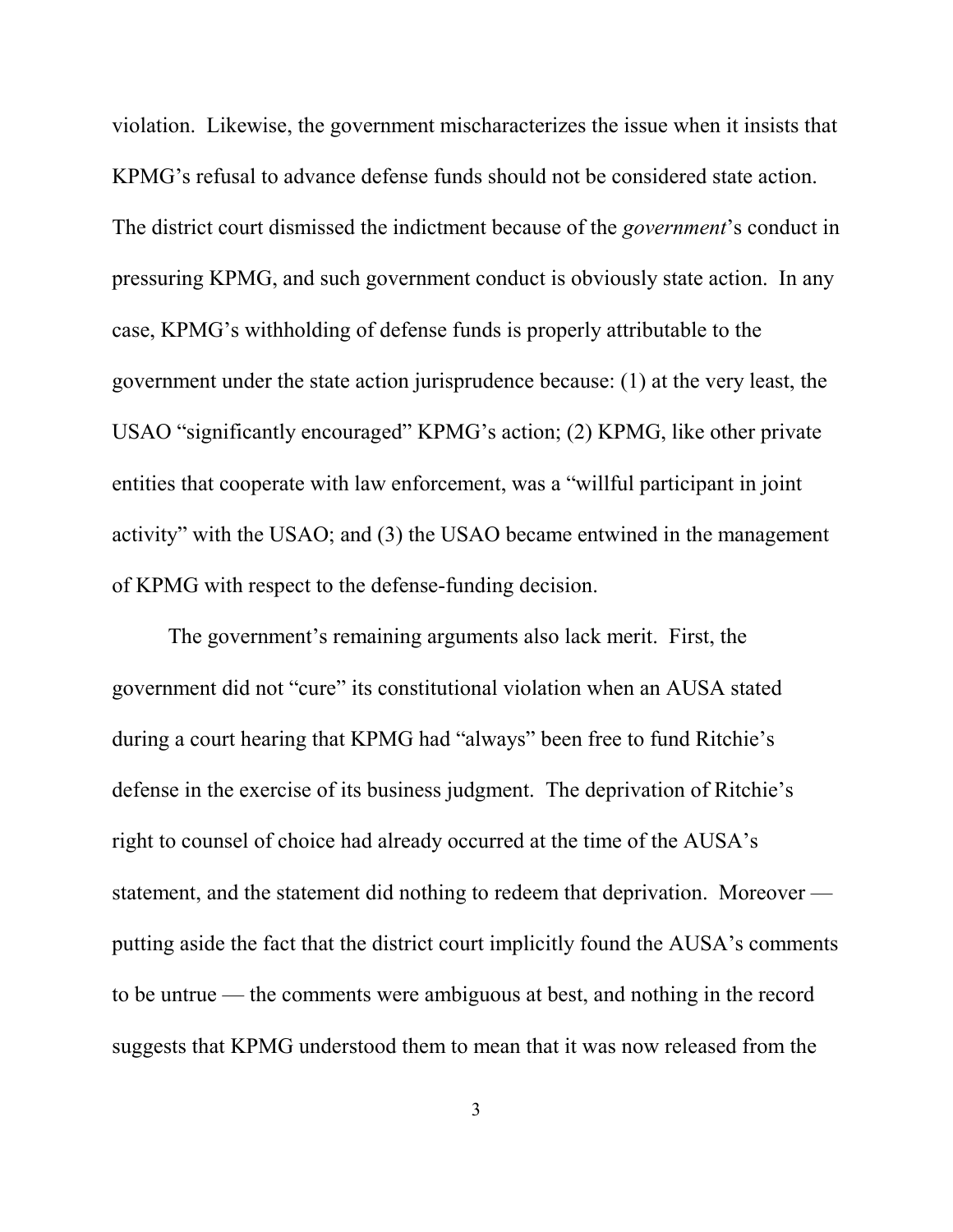government's previous insistence that the firm should not pay Ritchie's legal fees.

Second, the government argues that dismissal was an inappropriate remedy because the district court delayed trial and thereby gave defense counsel "more time to prepare for trial." As an initial matter, that argument is waived: the government expressly conceded in the district court that dismissal was the only sanction available to remedy the constitutional violations found by the court. Furthermore, in the context of a violation of the right to counsel of choice, the government's remedy argument is nonsensical — a delay of the trial, however lengthy, will never restore Ritchie's right to counsel of his choice.

Finally, the government's reliance on Supreme Court forfeiture decisions for the proposition that the USAO may lawfully block funding that would otherwise be available to the defense is misplaced. The forfeiture cases are inapposite. Those decisions hold only that a criminal defendant has no Sixth Amendment right to use *forfeitable* assets — that is, property that belongs to the government — to fund his defense. The forfeiture cases do *not* hold that the government may obstruct a defendant's access to lawfully available resources; and other cases make clear that such interference with the freedom to retain counsel of one's choice violates the Sixth Amendment.

For all of these reasons, together with those set forth in the Stein *et al.* and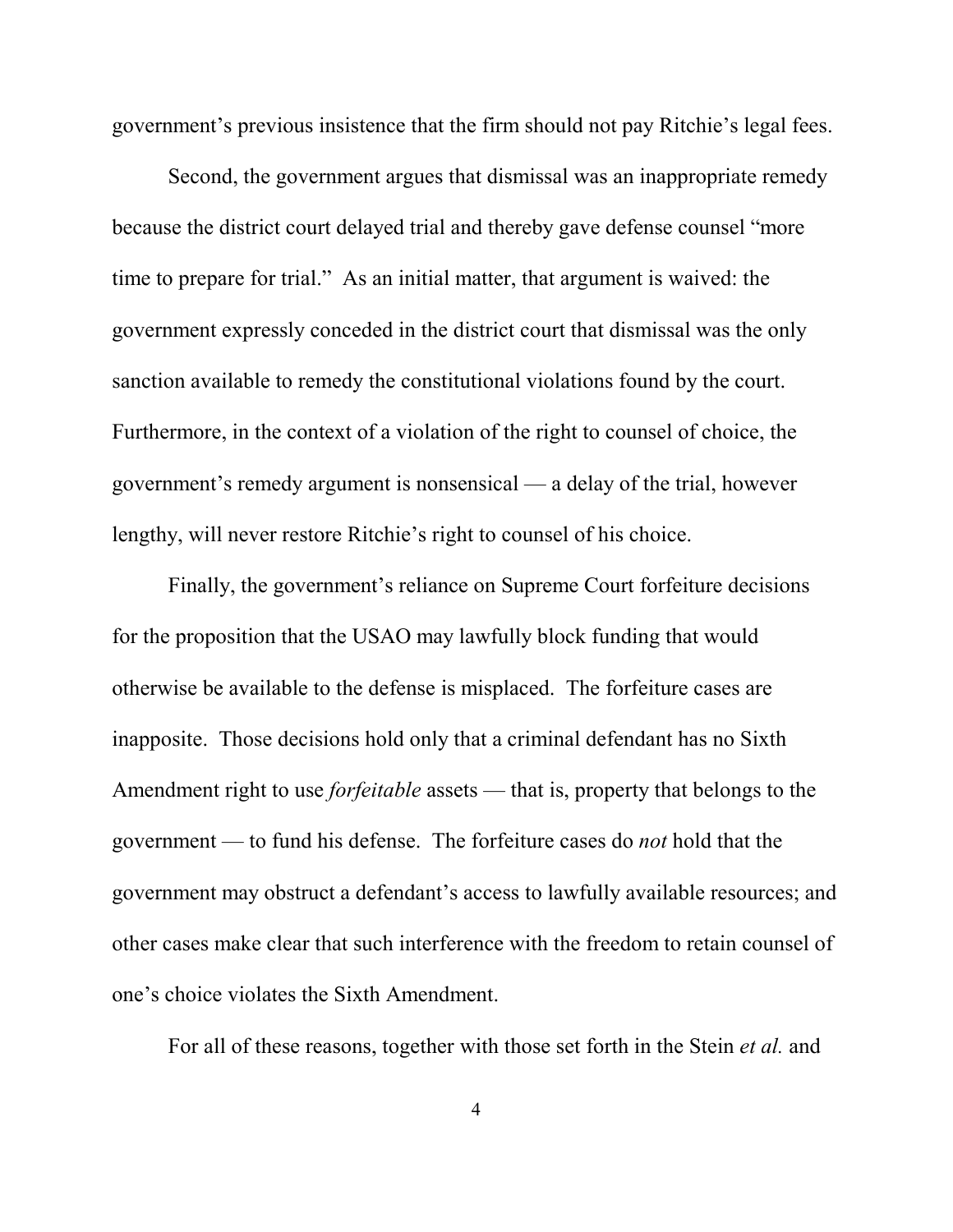DeLap *et al*. Briefs, the district court's order dismissing the indictment must be affirmed.

#### **ISSUES PRESENTED**

- 1. Whether the district court clearly erred when it found that the government caused KPMG to withhold defense funds from Ritchie, thereby depriving him of counsel of his choice.
- 2. Whether the district court abused its discretion by dismissing the indictment as a sanction for the government's violation of Ritchie's Sixth Amendment rights.

#### **STATEMENT OF FACTS**

The USAO charged Ritchie, a former partner at the accounting giant KPMG, in "the largest criminal tax case in American history." *Stein v. KPMG, LLP*, 486 F.3d 753, 756 (2d Cir. 2007). The government indicted nineteen defendants, produced over 22 million pages of discovery materials, and proposed to call 70 witnesses and to present approximately 2,000 exhibits at trial. The parties expected the trial to last at least six to eight months. In short, it was a case that required massive resources to fairly contest — resources a large national law firm could uniquely provide.

Ritchie initially retained the law firm of Cadwalader Wickersham & Taft,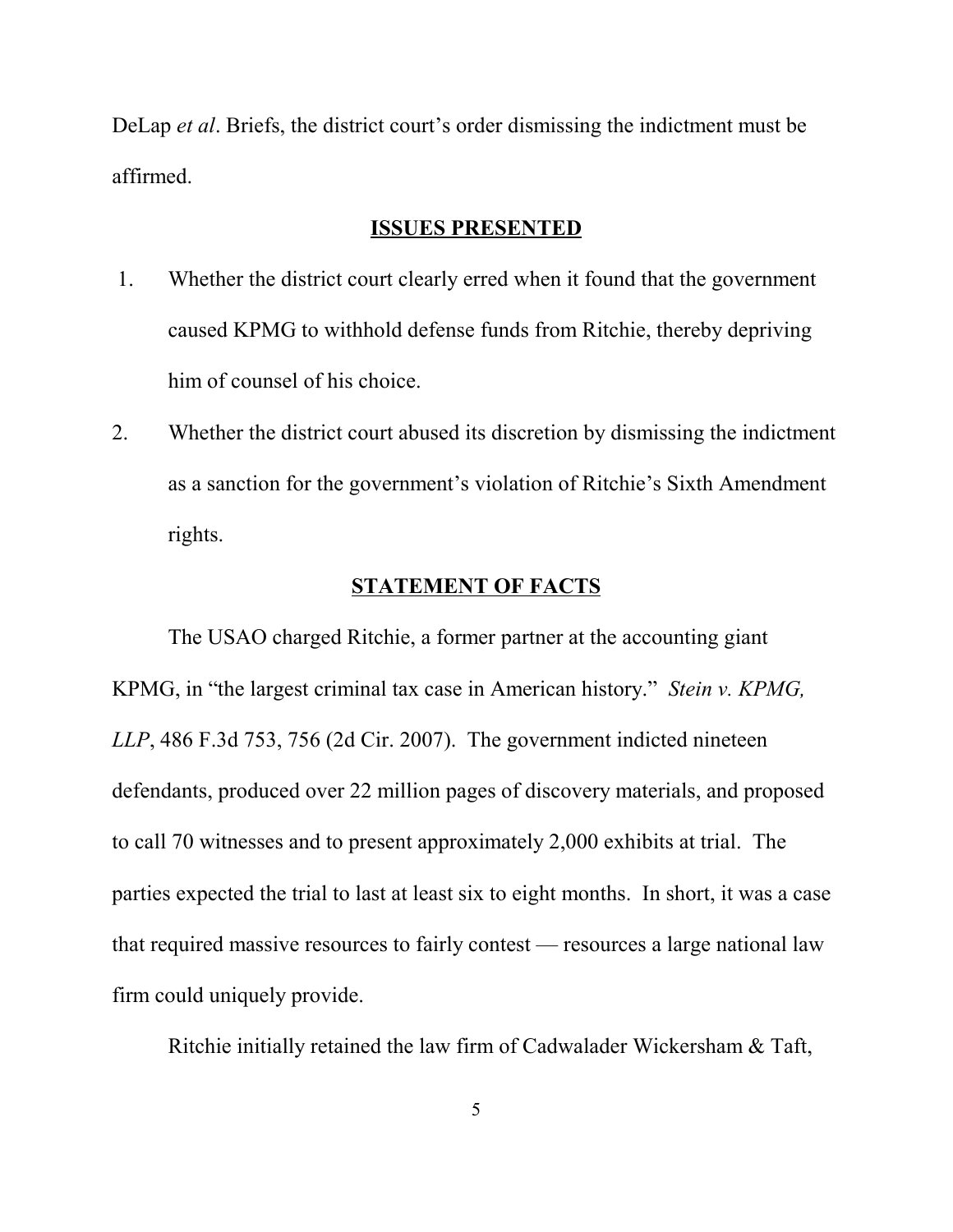which precisely fit this bill. However, the USAO forced Ritchie to abandon that firm — and instead proceed only with a small defense firm that lacked the same range of resources — by causing KPMG to withhold funding for Ritchie's defense that the firm otherwise would have provided. Thus, as a result of the government's deliberate misconduct, Ritchie lost his chosen counsel.

#### **A. The Case Was Massively Complex**

The district court found that this case placed "exceptional demands" on the

defendants, *United States v. Stein*, 495 F. Supp. 2d 390, 416 (S.D.N.Y. 2007)

("*Stein IV*"), a finding the government does not challenge. As the court observed

in its July 16, 2007, opinion:

The volume of documents produced by the government in this case is enormous. By November 11, 2006, it had turned over more than 22 million pages of material either in electronic or tangible form, and production has continued through recent months. This volume is large even when compared to other complex, white collar prosecutions. Moreover, the discovery continues. Despite an October 2005 discovery deadline, over 1 million pages have been produced since June 1, 2007, and it appears that the end has not been reached.

*Id*. at 416-17 (citing Dkt. 821 at 4-5; JA 979; Dkt. 1010 at 26 n. 32; Dkt. 1133;

Dkt. 1051 at 2-3; Dkt. 855 at 6:6-24).<sup>2</sup>

<sup>&</sup>lt;sup>2</sup> "JA" refers to the Joint Appendix filed in this matter, No. 07-3042-cr. "Smith A." refers to the Joint Appendix filed in *United States v. Stein (Smith and Watson*), No. 06-3999-cr. "Smith Supp. A." refers to the Supplemental Appendix filed in No. 06-3999-cr. "Dkt." refers to the documents lodged in the record on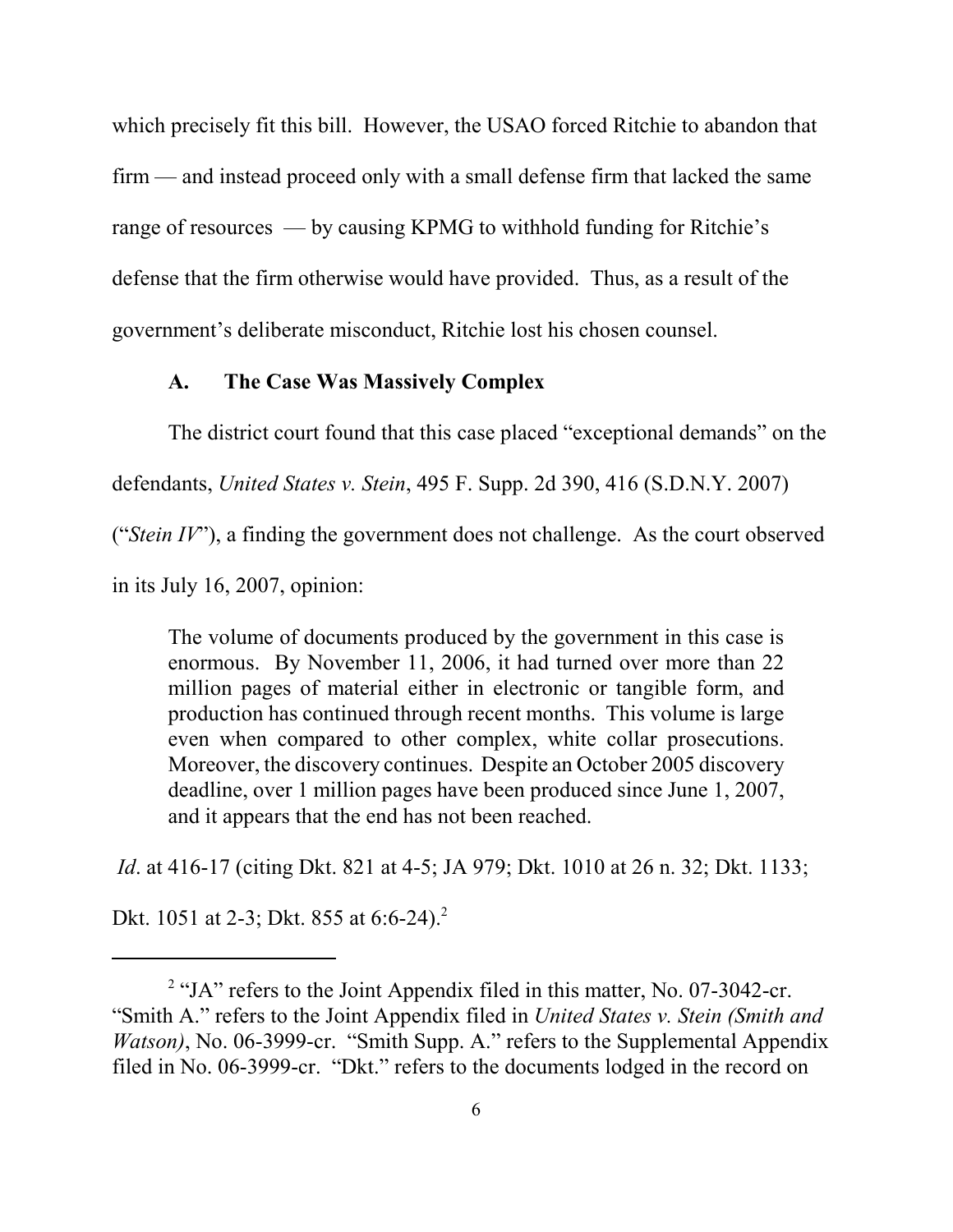Likewise, the court stated that the eighteen

defendants in the opening stage of this case filed 26 motions supported by memoranda of law totaling approximately 1,100 pages. Intensive motion practice has continued since then. The full scope is apparent from the docket sheet. An indication lies in the fact that Westlaw contains twenty-four decisions in this case.

*Id*. at 418.

Furthermore, the trial itself would have been a massive undertaking. The government designated nearly 70 witnesses and 2,000 exhibits totaling more than 120,000 pages for its case in chief. *Stein IV*, 395 F. Supp. 2d at 418 (citing Dkt. 745 at 5; JA 970-71; Dkt. 903 at 16:10-17). The government optimistically estimated that presentation of its case-in-chief would require approximately four months, and the anticipated overall length of the trial was between six and eight months. Smith A. 907-08. Thus, Ritchie and the other defendants confronted a singularly massive and complex case.

## **B. Absent Government Interference, KPMG Would Have Funded Its Former Partners' Defenses**

As discussed, this exceptionally demanding case would have required enormous resources to litigate — resources that an entity like KPMG could readily marshal. Yet KPMG departed from its past practice of paying its partners' legal

appeal at the referenced district court docket number.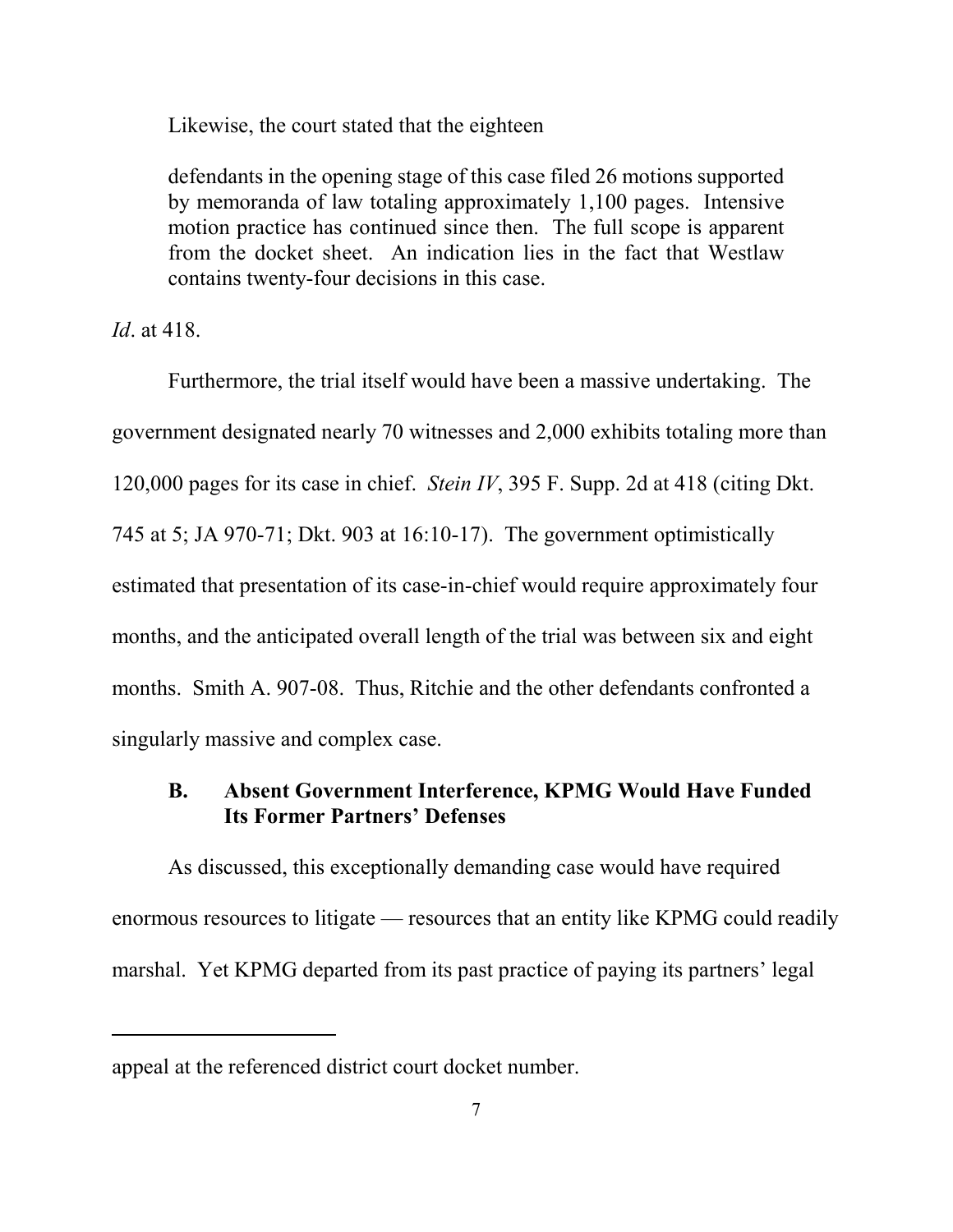fees. Instead the firm capped fees related to the investigation and conditioned payment on each employee's full cooperation with the USAO. Further, KPMG completely refused payment to any indicted employee. The USAO caused KPMG's radical departure by threatening to indict the firm, a step KPMG believed would prove fatal.

 In 2003, U.S. Deputy Attorney General Larry D. Thompson issued a document entitled *Principles of Federal Prosecution of Business Organizations* (the "Thompson Memorandum"), which, in many respects, was a modest revision of a previous USAO policy document. Unlike its predecessor, however, the Thompson Memorandum was binding on all federal prosecutors. The Thompson Memorandum obliged all United States Attorneys to consider the advancement of legal fees by a business entity — except where such advances were required by law — as a possible indication of an attempt to protect culpable employees and as a factor weighing in favor of indicting the entity. *United States v. Stein*, 435 F. Supp. 2d 330, 338 (S.D.N.Y. 2006) ("*Stein I*"); *see also* Smith A. 1139 (Thompson Memorandum).

The district court twice found that

KPMG's decision to cut off all payments of legal fees and expenses to anyone who was indicted and to limit and to condition such payments prior to indictment upon cooperation with the government was the direct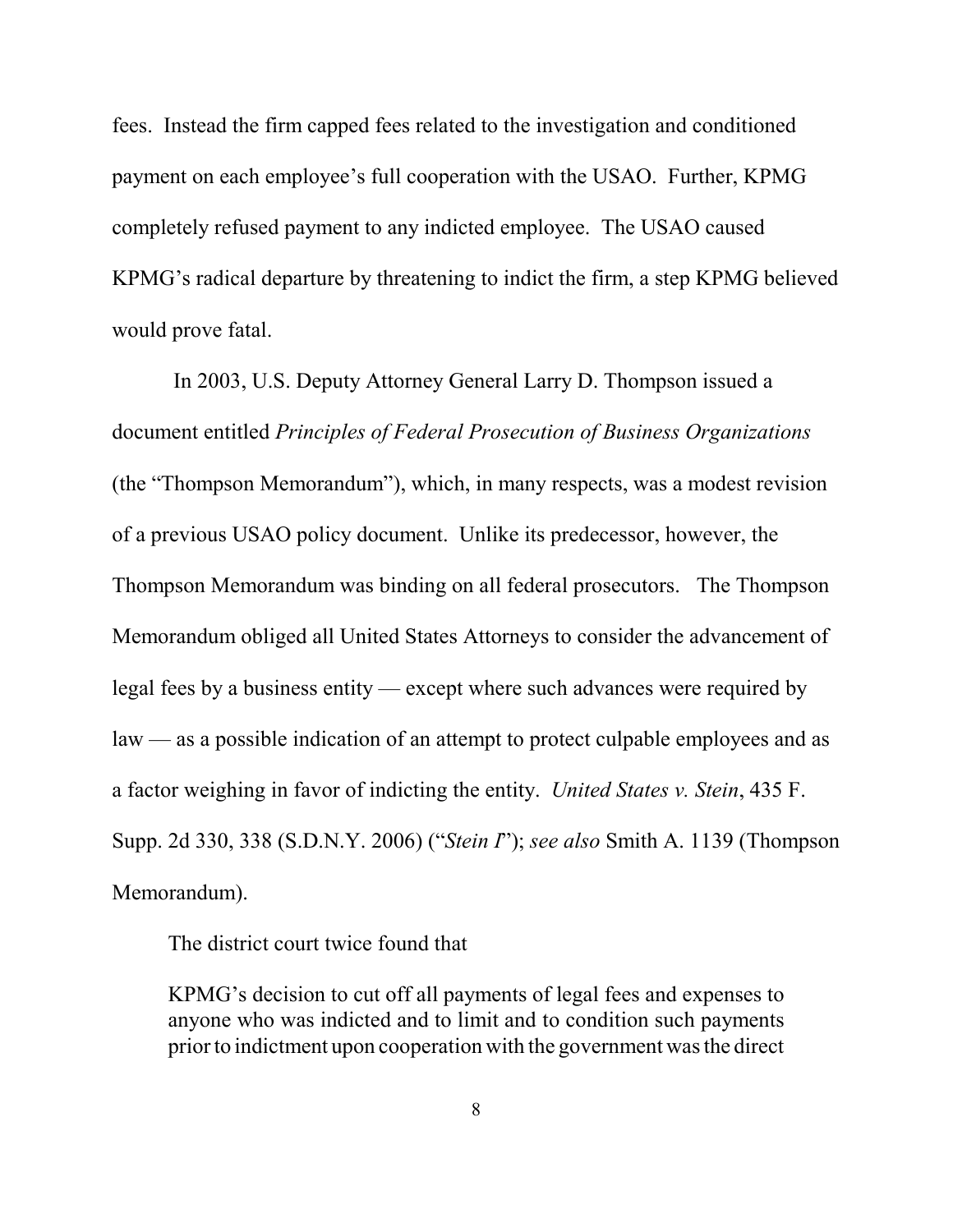consequence of the pressure applied by the Thompson Memorandum and the USAO. *Absent the Thompson Memorandum and the actions of the USAO, KPMG would have paid the legal fees and expenses of all of its partners and employees both prior to and after indictment, without regard to cost.*

*Stein I*, 435 F. Supp. 2d at 353 (emphasis added, footnote omitted); *Stein IV*, 495 F. Supp. 2d at 394-409. As discussed in the Stein *et al.* and DeLap *et al*. Briefs, which Ritchie joins, those factual findings were amply supported by the record. To avoid burdening the Court, we will not repeat the whole litany of the government's misconduct. However, several facts that highlight the accuracy of the district court's findings bear brief recitation here.

The government stipulated that KPMG had a long-standing practice of paying its personnel's legal fees "in any civil, criminal or regulatory proceeding involving activities arising within the scope of the individual's duties and responsibilities as a KPMG partner, principal, or employee." *Stein I*, 435 F. Supp. 2d at 340.<sup>3</sup> Furthermore, the record established that KPMG's counsel told the government that it would be a "big problem" to depart from the firm's longstanding practice of paying legal fees because KPMG was a partnership. Smith A. 1146.

<sup>&</sup>lt;sup>3</sup> In fact, KPMG paid Ritchie's legal fees in civil and regulatory proceedings involving the same facts at issue in the criminal case. JA 1459-60.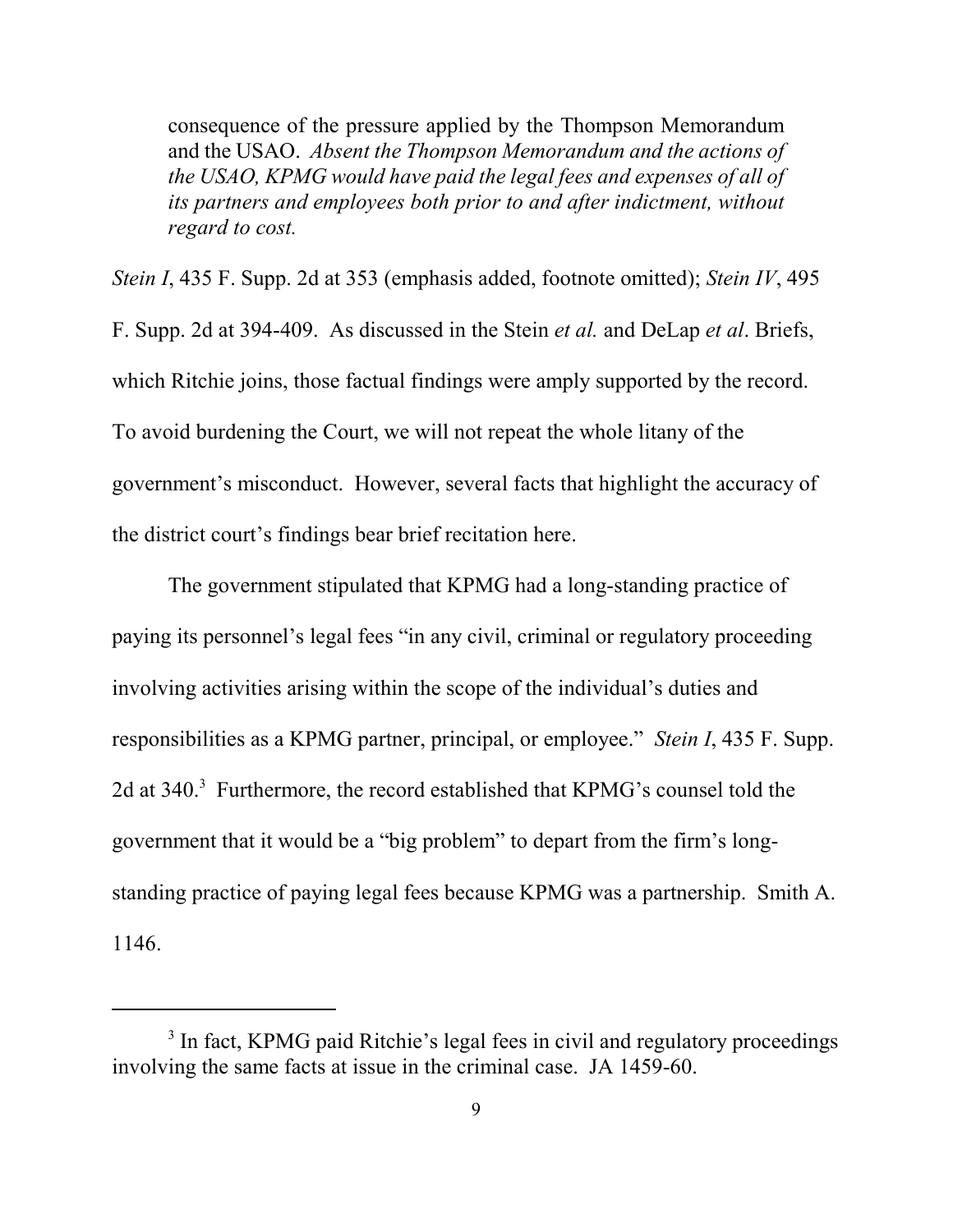Despite its long-standing practice, however, KPMG did not pay Ritchie's

legal fees in connection with the criminal investigation and prosecution of this

case, JA 1044-45; *see also* Dkt. 1113 — a decision that was compelled by the

USAO's policies and conduct. As the district court observed,

[The] Thompson Memorandum . . . made clear that advancing attorneys' fees to personnel of a business entity under investigation, except where such advances were required by law, might have been viewed by the government as protection of culpable individuals and thus contribute to a government decision to indict the entity.

*Stein IV*, 395 F. Supp. 2d at 396. Furthermore,

Any competent lawyer reading the document would regard a corporate client that was under investigation as being at greater risk of indictment if it advanced legal fees to employees who might be viewed by prosecutors as culpable than if it did not advance legal fees."

*Id.* at 397. Indeed, KPMG had such a competent lawyer: the company's chief

legal officer, former U.S. District Judge Sven Erik Holmes, testified that he

thought it indispensable "to be able to say, at the right time with the right

audience, we're in full compliance with the Thompson Guidelines." Smith A.

1504. Full compliance was indispensable because an indictment would destroy

the firm. Smith A. 613.

USAO attorneys unequivocally confirmed the Thompson Memorandum's message when they met with KPMG's counsel. In early 2004, KPMG was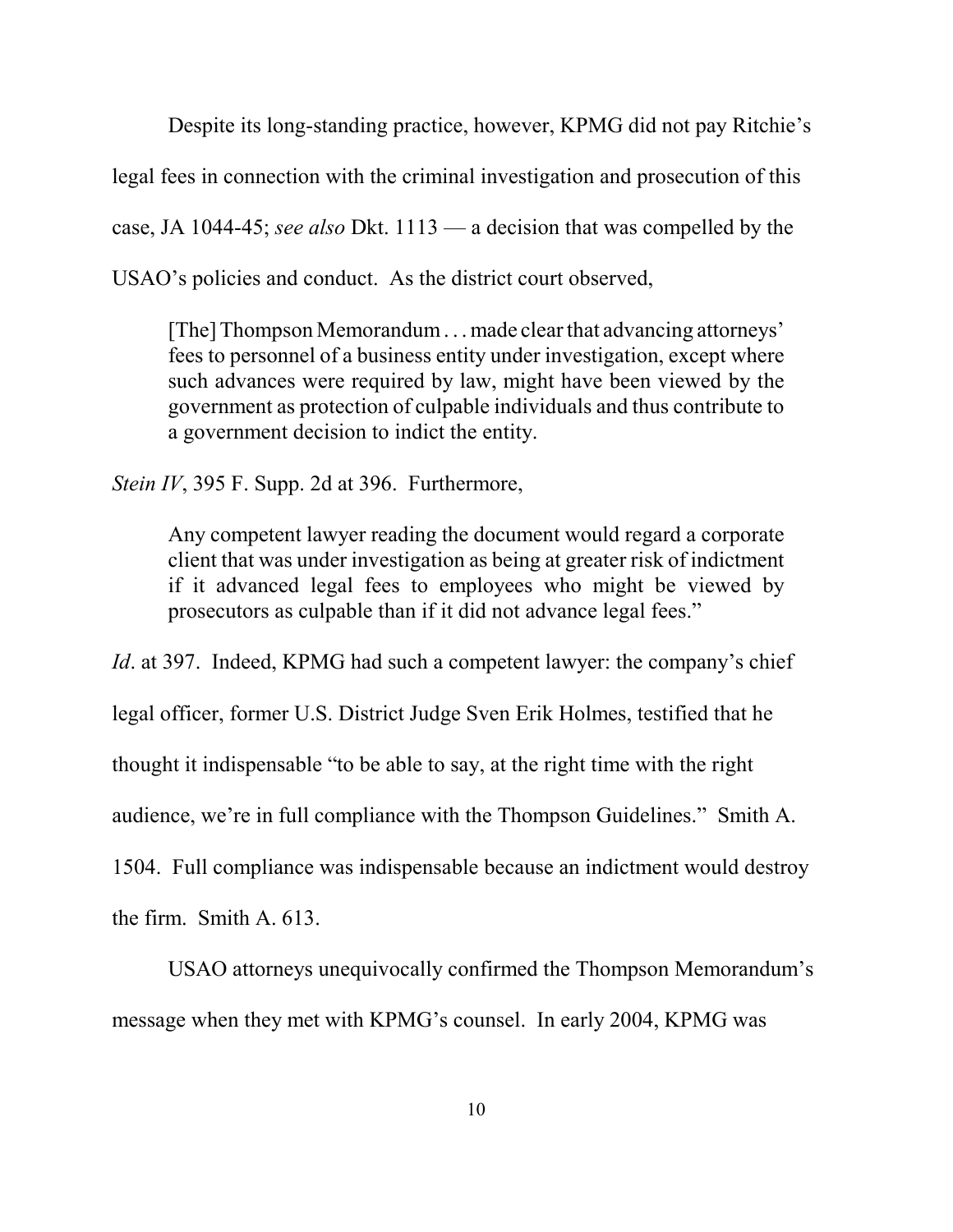negotiating with the USAO for a possible deferred prosecution agreement, which KPMG hoped would "save the firm." Smith A. 1189; *see also* Smith A. 1184. Although KPMG had decided to cooperate, it did not decide to withhold defense funds until the USAO brought further pressure to bear. *Stein IV*, 495 F. Supp. 2d at 402 (citing Smith A. 1338 ("No decisions [regarding payment of defense fees] made")).

At a February 2004 meeting between KPMG and USAO attorneys, AUSA Weddle asked whether KPMG planned to pay its partners' fees. Smith A. 365, 1338. When KPMG representatives raised with the USAO the company's long practice of paying its partners' legal fees, an AUSA responded "that the government would take into account KPMG's legal obligations, if any, to advance legal expenses, but referred specifically to the Thompson Memorandum as a point that had to be considered." *Stein I*, 435 F. Supp. 2d at 341 (citing Smith A. 365). The USAO attorneys further stated that "'misconduct' should not or cannot 'be rewarded,'" and that any payment of legal fees would be "'look[ed] at . . . under a microscope.'" *Id*. at 342, 344 (citing and quoting Smith A. 1189, 1200, 1338, 1339). KPMG's attorneys understood that the USAO preferred that KPMG "not pay fees here." Smith A. 1342.

After that meeting, on March 11, 2004, KPMG's counsel sent the USAO a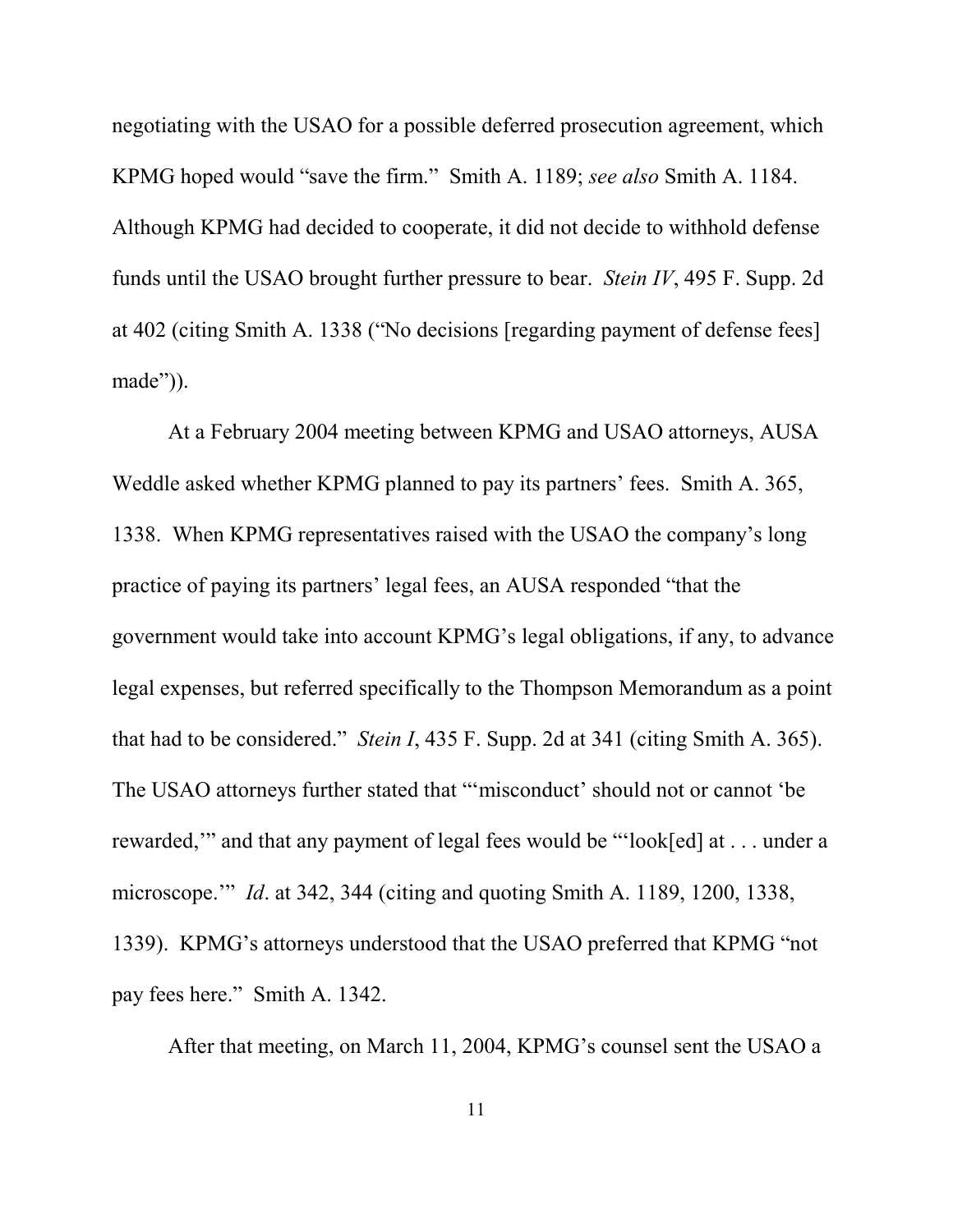form letter addressed to KPMG employees who were subjects of the USAO's investigation. Smith A. 1204, 1214-15. The mere fact that KPMG shared with the government the contents of an internal letter to its employees demonstrates that the firm was by this time marching to the government's drum. The letter's content is also damning: it stated that KPMG would pay an individual's legal fees and expenses, up to a maximum of \$400,000, on the condition that the individual "cooperate with the government and . . . be prompt, complete, and truthful." Smith A. 1214-15. Most importantly, the letter added a new provision not previously discussed with the government: "payment of . . . legal fees and expenses will cease immediately if . . . [the recipient] is charged by the government with criminal wrongdoing." Smith A. 1215.

As KPMG later explained in a letter to the district court:

[T]he Thompson memorandum in conjunction with the government's statements relating to payment of legal fees "affected KPMG's determination(s) with respect to the advancement of legal fees and other defense costs to present or former partners and employees . . . ." In fact, KPMG is prepared to state that the Thompson memorandum substantially influenced KPMG's decisions with respect to legal fees.

JA 793. Indeed, even the government admits that "the very purpose of publicly promulgating the Thompson Memorandum . . . was to advise corporations and defense attorneys of the factors that the Government would take into consideration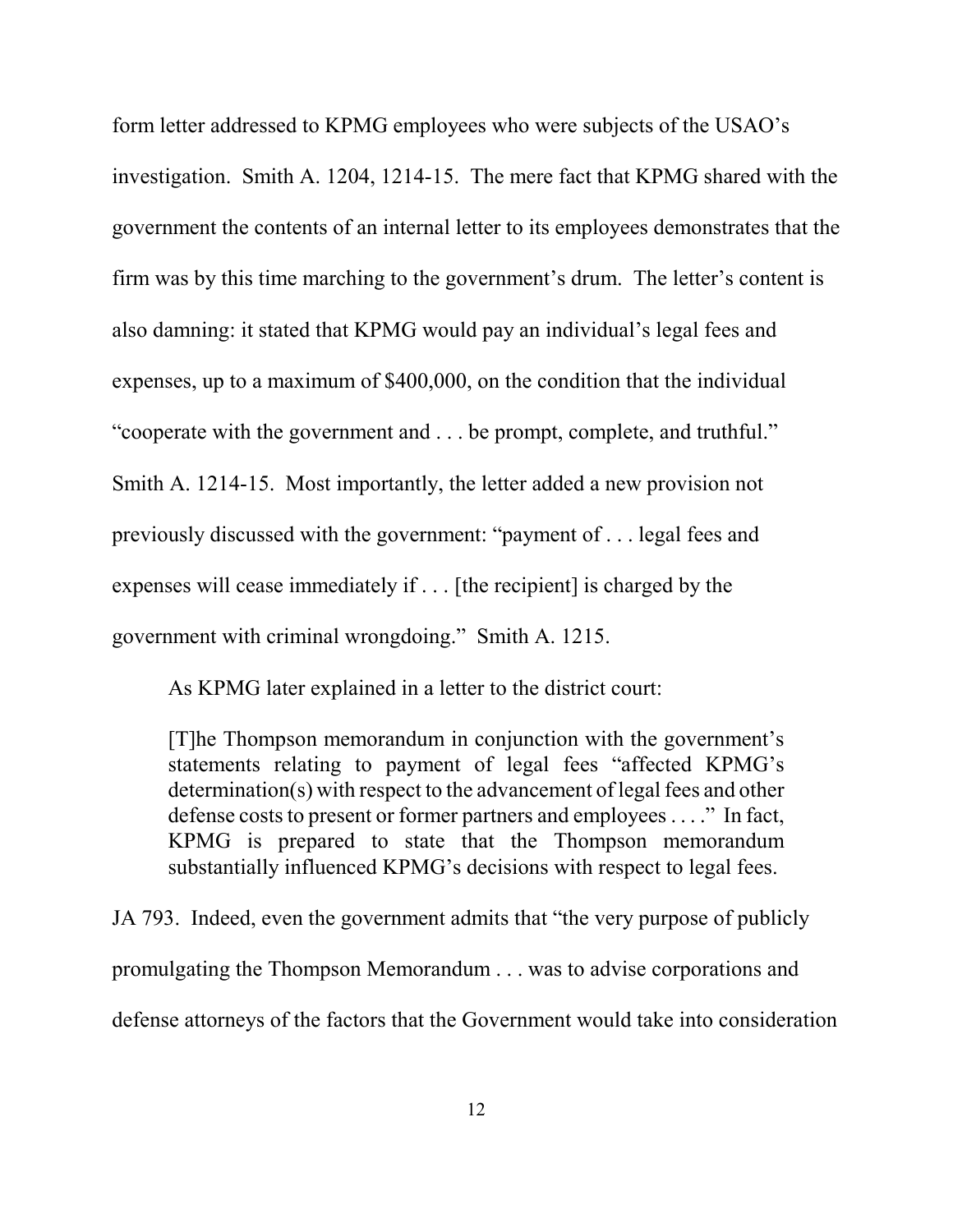during a criminal investigation of a corporation," Gov't Br. at 53, and that KPMG's decision was "undoubtedly influenced by the Thompson Memorandum," Gov't Br. at 57.

These facts, along with those discussed in the district court's opinions and the Stein *et al.* and DeLap *et al*. Briefs, establish that the USAO caused KPMG to withhold defense funds from Ritchie.

#### **C. Absent Government Interference, KPMG Would Have Paid for Ritchie's Defense**

 The government conceded that the superseding indictment in this case charged Ritchie "primarily with conduct that occurred while he was employed at KPMG." Dkt. 1051 at 39. The government further conceded that Ritchie is "similarly situated" to the other defendants who had been KPMG employees or partners — i.e., that to the extent KPMG would have paid its former partners' legal costs in the absence of government interference, it would have paid Ritchie's costs. JA 1392. Thus, it is undisputed that KPMG would have paid for Ritchie's defense if it paid for the other appellees' defenses.

## **D. Ritchie Lost His Counsel of Choice Because KPMG Refused to Pay for his Defense**

The district court found:

In 2004, [Ritchie] retained Cadwalader Wickersham & Taft ("CWT") to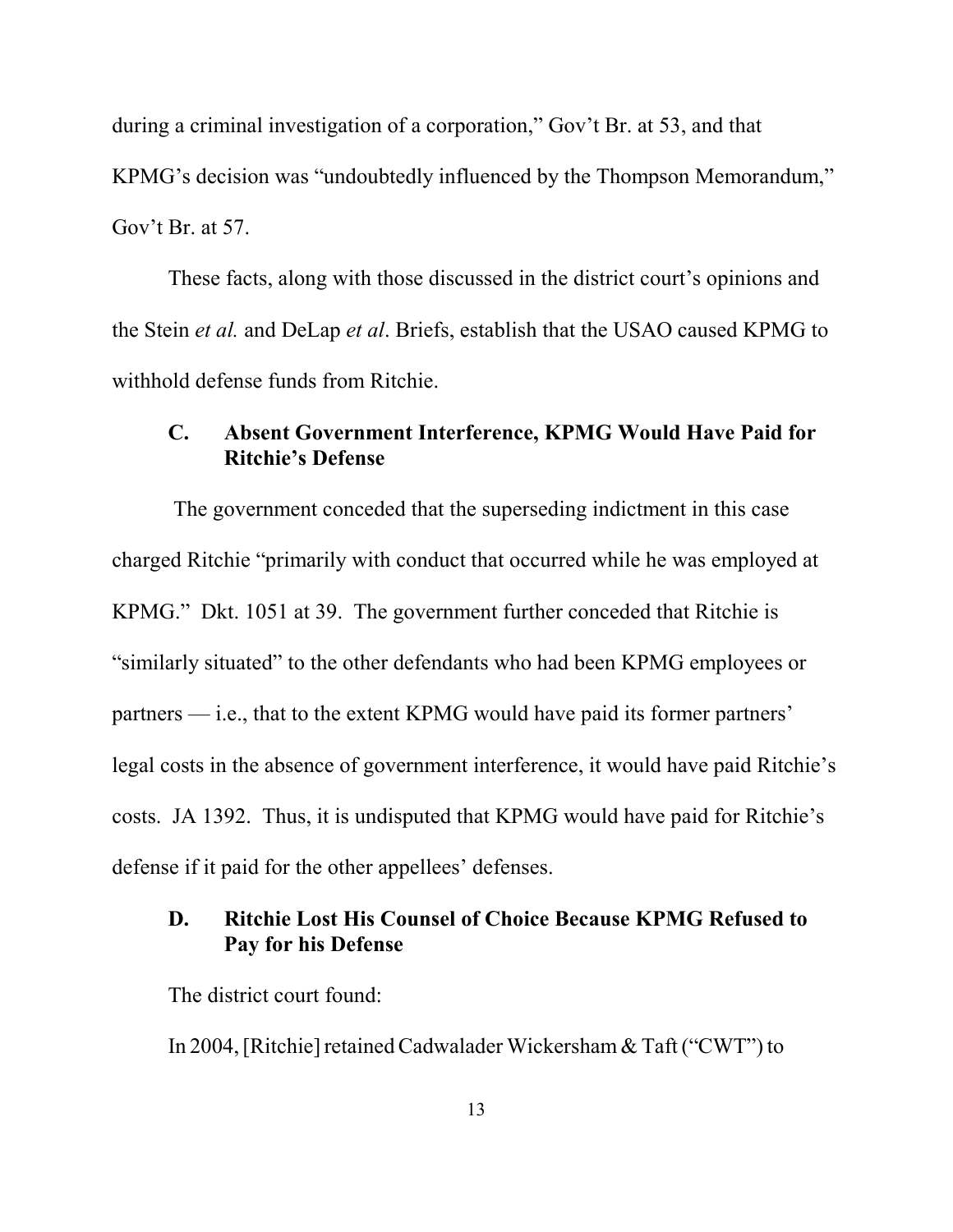defend him in the government's investigation. Once the indictment was returned, he wished to continue the services of CWT through trial. He hired also Arguedas, Cassman & Headley, a much smaller firm, as co-counsel. KPMG's refusal to pay his defense costs, however, *left him with insufficient resources to pay both firms* . . . . Accordingly, he terminated CWT. He now is represented only by the Arguedas firm and a solo practitioner.

*Stein IV*, 395 F. Supp. 2d at 415-16 (emphasis added, footnotes omitted, citing Dkt. 1113).

The evidence fully supported this finding, which the government did not and does not challenge. Ritchie was a partner at KPMG until September 1998, when he left to work for his present employer. Smith A. 137. When Ritchie became aware in May 2004 of the criminal investigation underlying the charges in this case, he hired CWT to represent him. JA 1044-45; Dkt. 1113 ¶ 5. CWT is a nationwide firm, with offices in six cities and more than 700 attorneys. Ritchie wanted those extensive resources available to him for his defense. By June 2004, Ritchie's CWT attorneys were negotiating with KPMG attorneys for reimbursement of Ritchie's legal costs. JA 1044-45; Dkt. 1113 ¶ 7.

In late 2005, Ritchie decided to hire Arguedas, Cassman & Headley, LLP ("ACH, LLP"), to act as co-counsel during trial. Dkt. 1113 ¶ 10. He intended CWT to handle the enormous task of reviewing and coding the already voluminous discovery, the construction of a searchable and integrated database,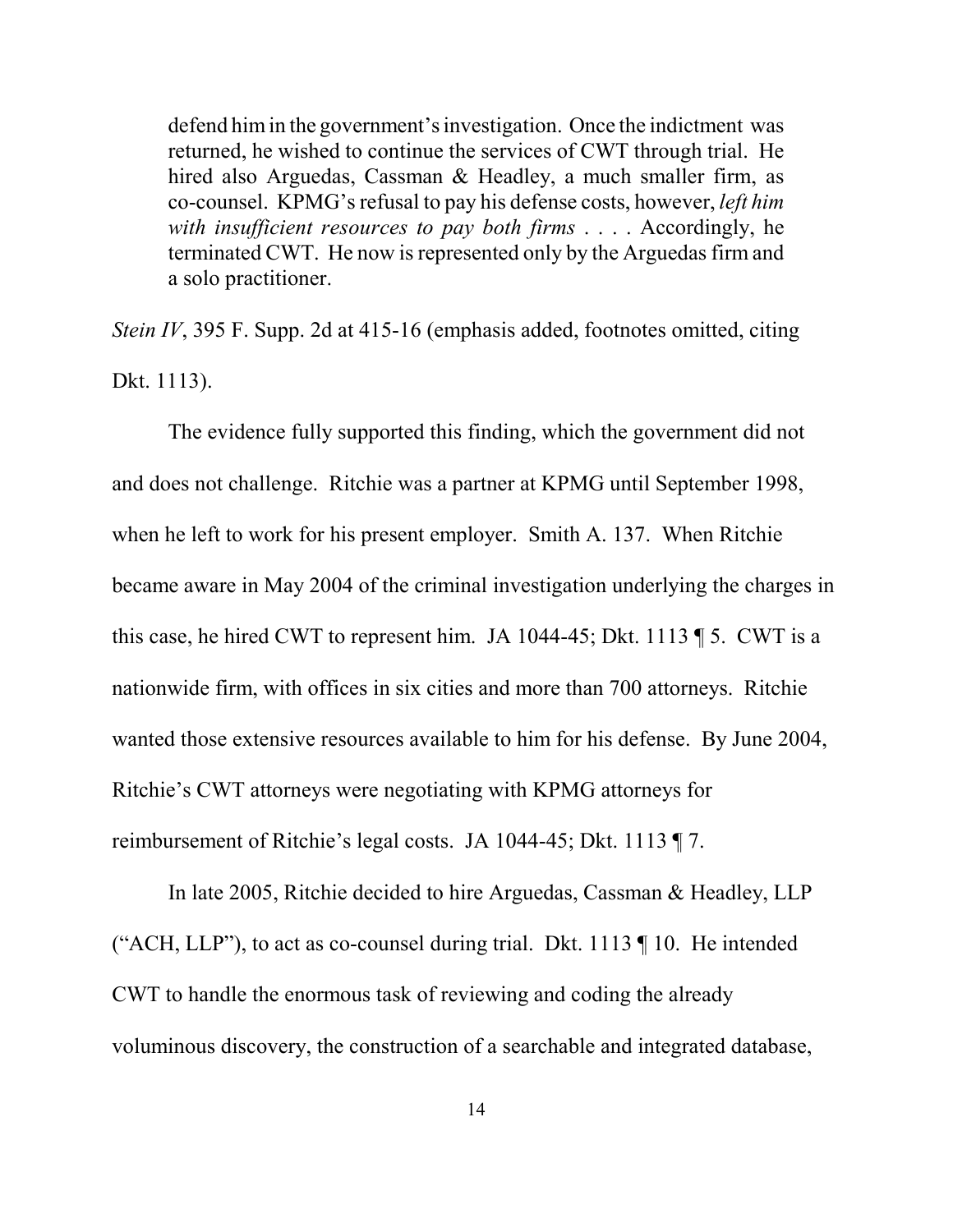and the labor-intensive aspects of fact and witness investigation and general case management and organization. *Id.* ¶ 10. Ritchie intended that the two firms would share the development of trial and litigation strategy, as well as actual implementation of such strategies. *Id.* ¶ 10.4

By the end of 2005, however, CWT's negotiations with KPMG had broken down, and Richie understood that KPMG had reneged on its previous practice and would not provide his defense fees. JA 1045; Dkt. 1113 ¶ 7. After analyzing CWT's bills in light of KPMG's decision not to fund his defense, Ritchie determined that he could not afford to pay CWT to continue representing him through trial. Dkt. 1113 ¶¶ 11-14. Ritchie was therefore compelled to discharge CWT and ask ACH, LLP, a much smaller firm (adding one additional lawyer from the Law Offices of Ann C. Moorman), to manage and defend the entire case without CWT's infrastructure or assistance. *Id.* 15. Thus, as a consequence of KPMG's refusal to pay — itself a result of the government's conduct — Ritchie lost the law firm of his choice together with the critical resources that this large, nationwide firm would have committed to his defense preparation. *Id.* ¶ 15.

<sup>&</sup>lt;sup>4</sup> Although hiring ACH, LLP would have necessitated additional billing by several ACH, LLP attorneys, Ritchie anticipated that those added costs would have been partially offset by CWT's release of a few of its senior attorneys from the case. Dkt. 1113 ¶ 12.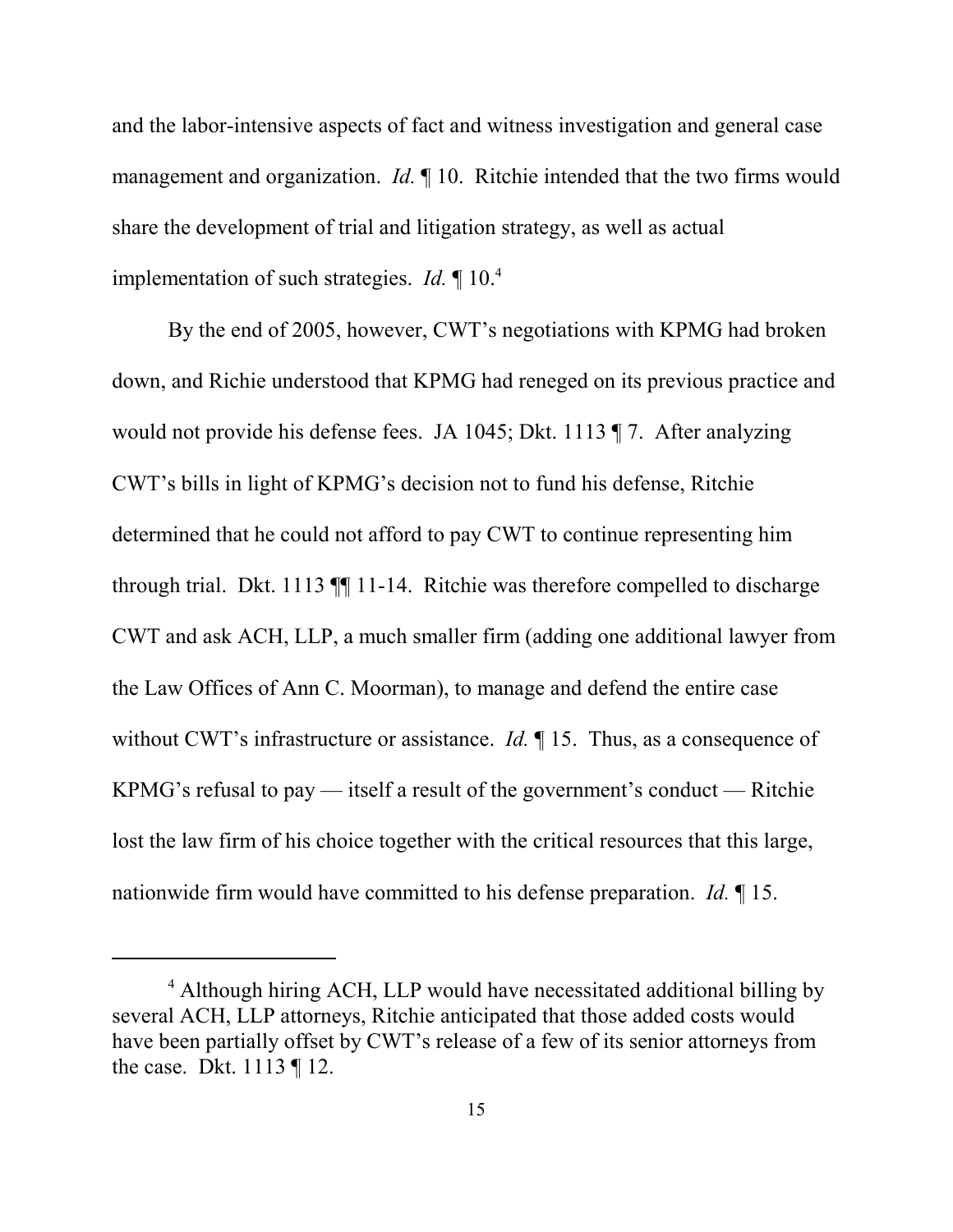#### **E. The Government Did Not "Cure" Its Misconduct**

At a hearing in March 2006, two years after KPMG succumbed to government pressure to withhold defense funding from Ritchie and other KPMG partners, the district court asked the government to state its current position regarding such funding. Contrary to the suggestion in the government's brief, Government Opening Brief ("Gov't Br.") at 31-44, the AUSA did not state that the government would now agree that KPMG could fund the defense. Instead, the AUSA insisted that the government had always taken the position that KPMG was free to provide defense funding to appellees, if it chose to do so, without fear of consequences from the government:

THE COURT: . . . Is the government prepared at this point to commit that the government has no objection whatsoever to KPMG exercising its free and independent business judgment as to whether to advance defense costs to these defendants and that if it were to elect to do so the government would not in any way consider that in determining whether it had complied with the DPA?

[AUSA] WEDDLE: *That's always been the case, your Honor*. That's fine. We have no objection to that.

THE COURT: That's always been the case?

MR. WEDDLE: *They can always exercise their business judgment. As you described it, your Honor, that's always been the case.* It's the case today, your Honor.

Smith A. 249-50 (emphasis added).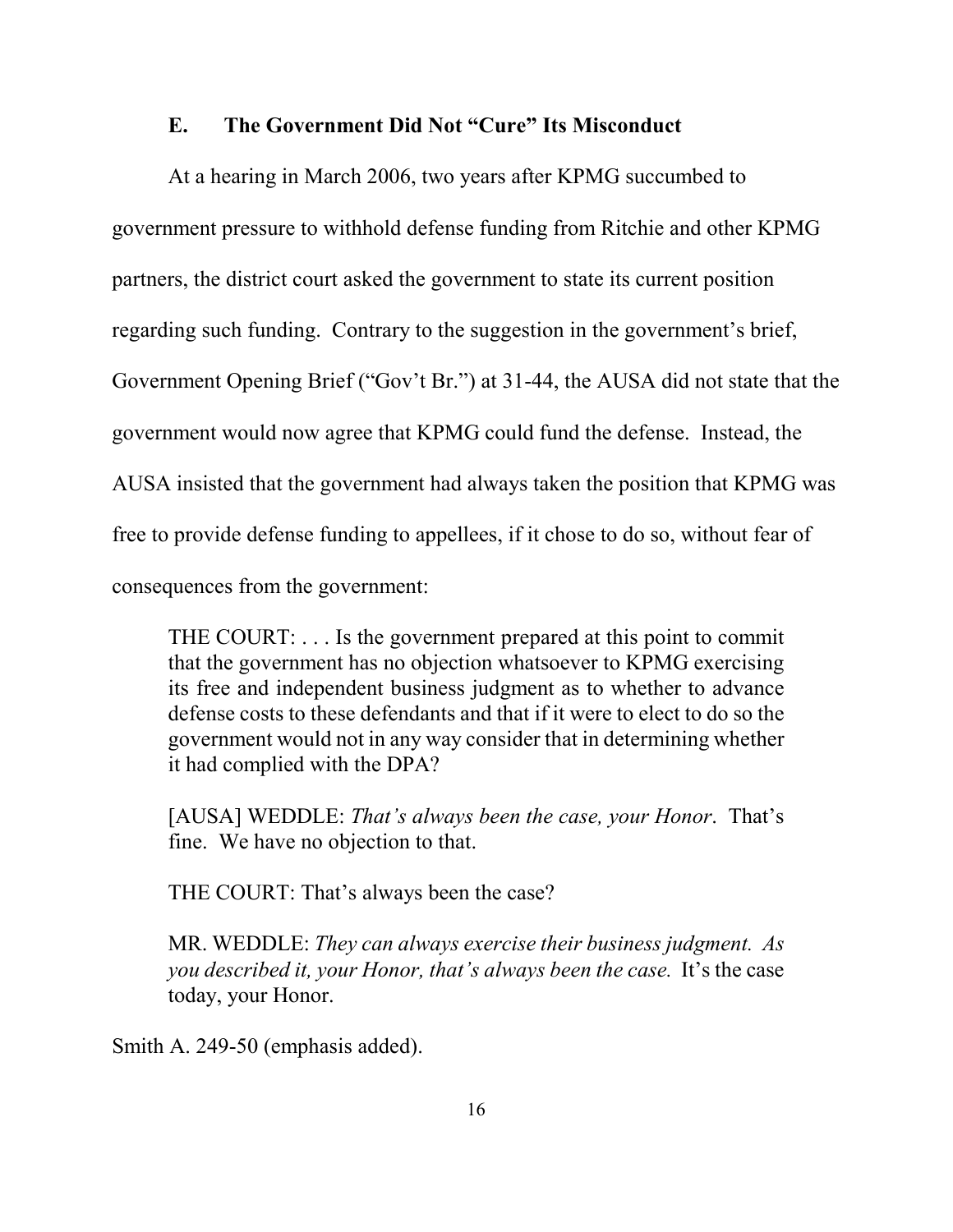The AUSA's assertion was false and disingenuous, and contradicted the district court's express findings. The USAO had made clear to KPMG since February 2004 that the government would evaluate KPMG's financial support for appellees "under a microscope" as it considered whether to indict KPMG.

Moreover, contrary to the government's suggestion on appeal, the AUSA's statement cannot fairly be construed as an affirmative missive to KPMG that, whatever it had previously understood, the government now had no objections to the firm's financing of its former partners' defenses. Mr. Weddle stated only that the government had always permitted KPMG to "exercise their business judgment," and that it would continue to take the same position. But the record shows that KPMG's business judgment had been strongly influenced by the implicit and explicit threats in the Thompson Memorandum and in the USAO attorneys' statements to KPMG lawyers and executives. There is no evidence suggesting that KPMG understood or considered the government's statement to constitute a change of policy. In fact, the only other evidence cited by the government in support of the proposition that it "cured" the constitutional violation is a statement the government now admits it drafted *but never submitted to the district court*. *See* October 29, 2007 Letter from AUSA Metzner to Court. The draft statements would have explicitly proffered that the USAO "would not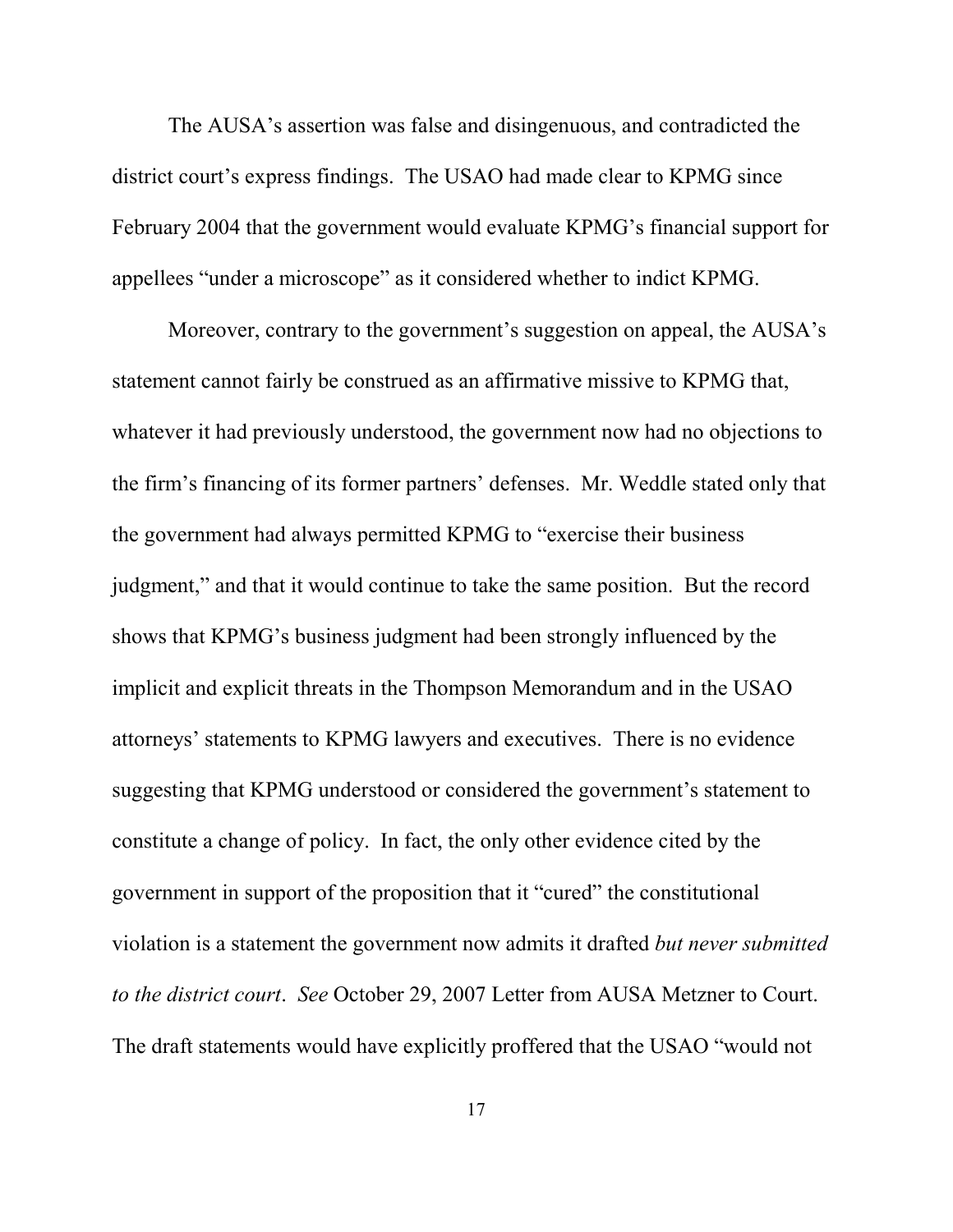find it to be a violation of the Deferred Prosecution Agreement for KPMG to change its decision and voluntarily pay legal fees for th[e] indicted defendants." Gov't Br. at 33-34. The fact that the USAO drafted that sentence but then elected not to submit it to the court — and apparently never submitted a similar statement directly to KPMG — speaks far more cogently than the AUSA's ambiguous statements in court: KPMG remained subject to the government's pressure not to fund Ritchie's defense.

Furthermore, even if the government had intended its March 2006 statement to release KPMG from its previous agreement not to fund appellees' defenses, it was far too little and far too late. KPMG had already made its decision not to provide defense funds to the appellees, and it is fanciful to suggest that the firm could have reversed course at that late stage of process. No evidence in the record supports this flight of fancy, and the district court's finding that the AUSA's statements did not "cure" the violation, *see Stein I*, 435 F. Supp 2d at 374, was not clearly erroneous.

### **F. The District Court Attempted To Fashion An Alternative Remedy Short of Dismissal**

In *Stein I*, the district court found that the USAO's conduct violated appellees' constitutional rights, but sought to remedy those violations without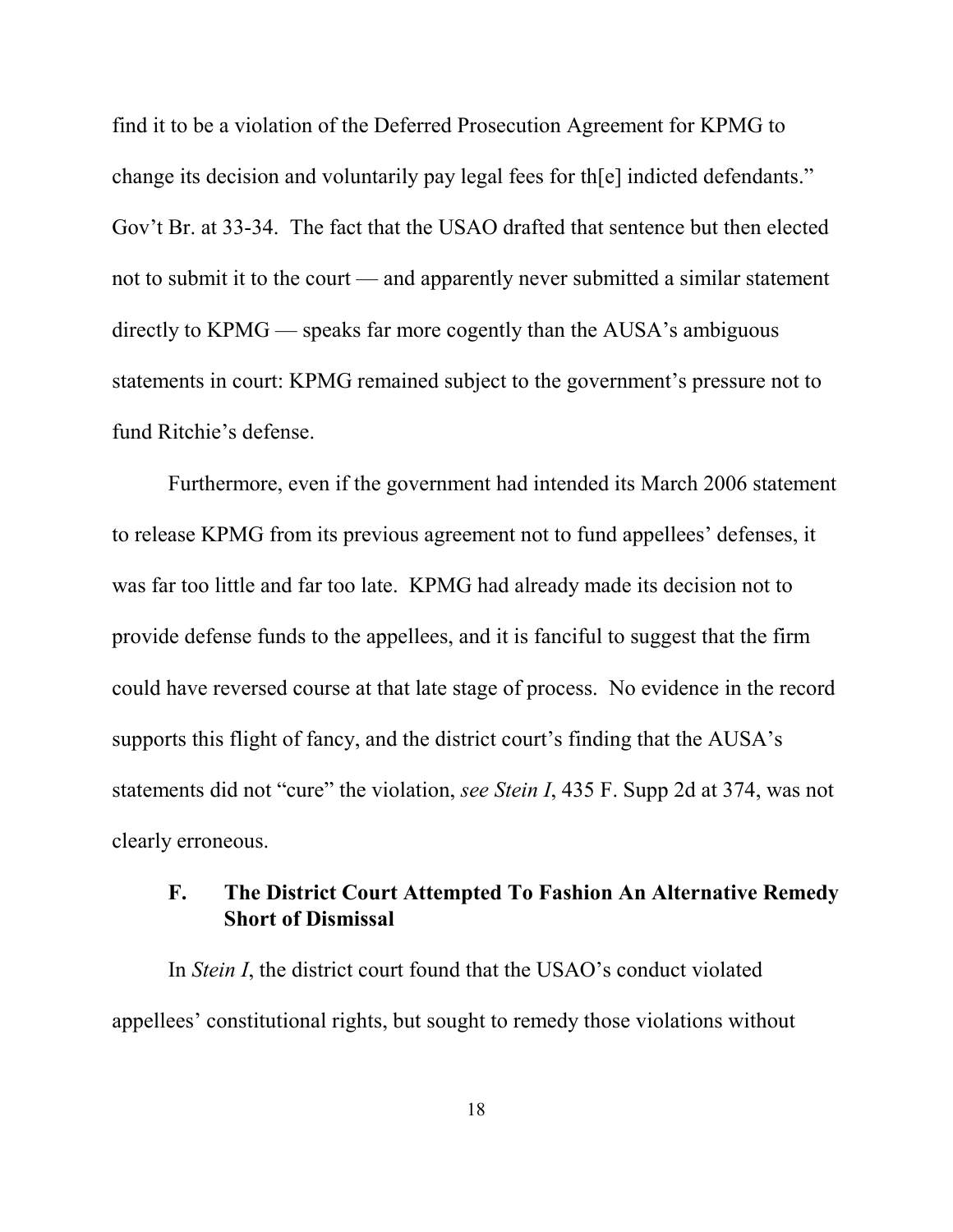dismissing the indictment. 435 F. Supp. 2d at 373-80. The court found that it could not provide monetary relief against the government. *Id*. at 374-76. However, the court observed that the appellees could seek monetary relief from KPMG, and opened a civil proceeding to permit such relief under the court's ancillary jurisdiction. *Id*. at 377-80. The court also observed that the government could likely press KPMG into paying defense fees, and noted the possibility of dismissal if no other remedy succeeded in restoring to the appellees the funds that KPMG would otherwise have paid. *Id*. at 380. Thus, the district court carefully considered and attempted to invoke remedies short of dismissal.

# **G. The District Court Dismissed the Charges Against Ritchie on Three Grounds, and the Government Conceded Dismissal Was Warranted**

None of the potential remedies short of dismissal suggested by the district court succeeded. On appeal by KPMG, this Court held that the district court could not assert ancillary jurisdiction over a civil action to force KPMG to pay the defense funds, *Stein v. KPMG, LLP*, 486 F.3d 753, 756 (2d Cir. 2007), and KPMG did not pay the funds to any appellee. Thus, when appellees renewed their motion to dismiss the indictment, the court had no options short of dismissal for restoring the appellees to the position in which they would have stood absent the government's unconstitutional interference.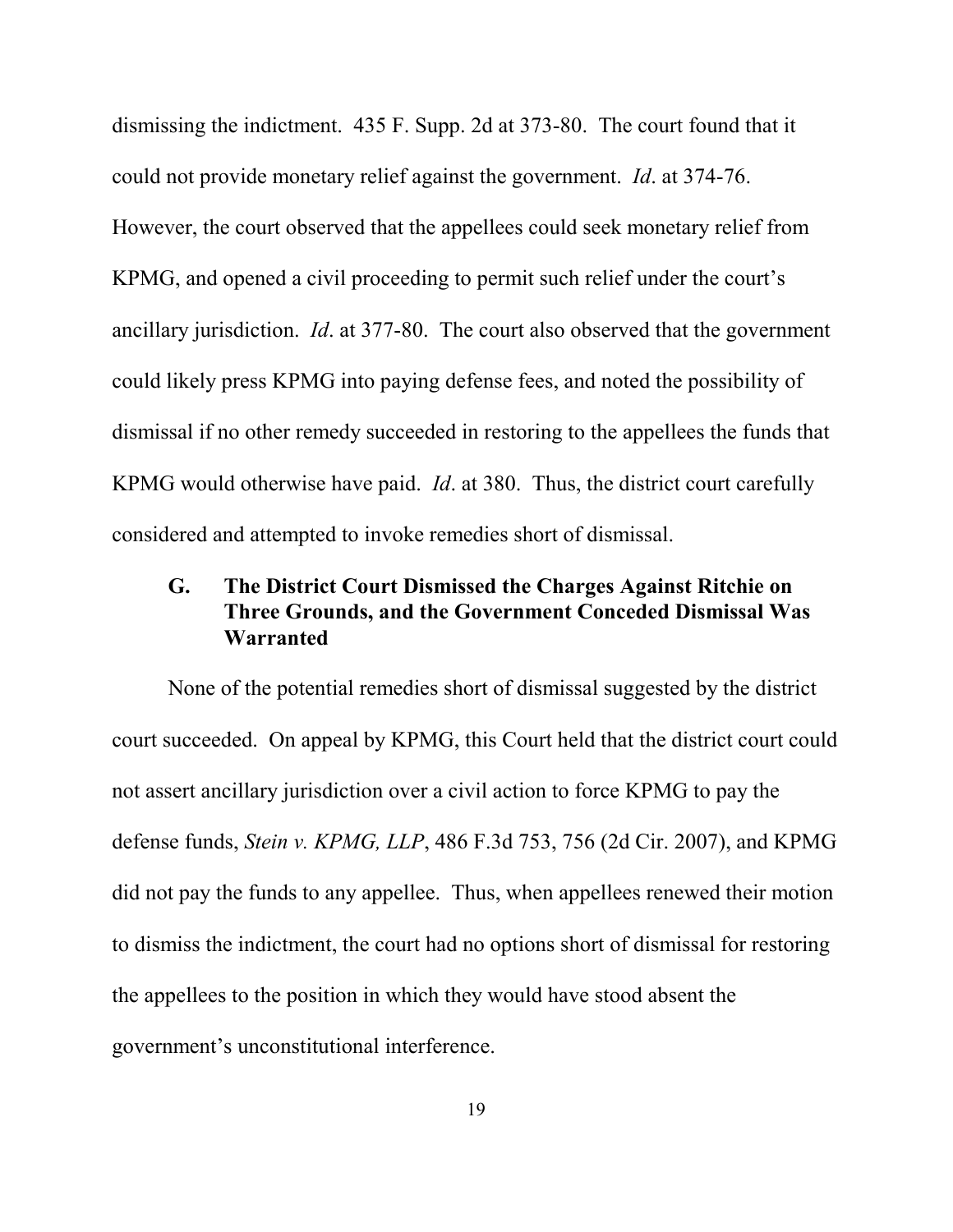Even the government recognized this fact. In its Opposition to Defendants' Renewed Motion to Dismiss the Indictment in the district court, the government conceded that dismissal was the only proper remedy for the constitutional violations the district court found in *Stein I*. Dkt. 1051 at 2-9. The government's memorandum stated:

Given the logic and express holdings of the Court's decision in *Stein I*, and given (i) the ruling by the Court of Appeals on the ancillary jurisdiction question and (ii) the fact that KPMG steadfastly declines to pay the defendants' fees, *it is difficult to understand how anything short of dismissal of the Indictment would suffice*.

Dkt. 1051 at 5 (emphasis added); *see also id.* at 9 ("[I]f the Court's opinion in *Stein I* stands, we have concluded that no remedy short of dismissal appears adequate to vindicate the interests identified in that opinion."); JA 1375-77 (AUSA Hillebrecht repeating the government's position at oral argument).

The district court found that the government violated three of Ritchie's fundamental rights: the Sixth Amendment right to counsel of choice, *Stein IV*, 495 F. Supp. 2d at 421-22, and the constitutional rights to a fair trial and to present a defense free from government interference, *Stein IV*, 495 F. Supp. 2d at 423-25, 427-28; *Stein I*, 435 F. Supp. 2d at 356-73. The court found that each constitutional violation required dismissal of the indictment against Ritchie. *Stein IV*, 495 F. Supp. 2d at 422, 423-25, 427-28.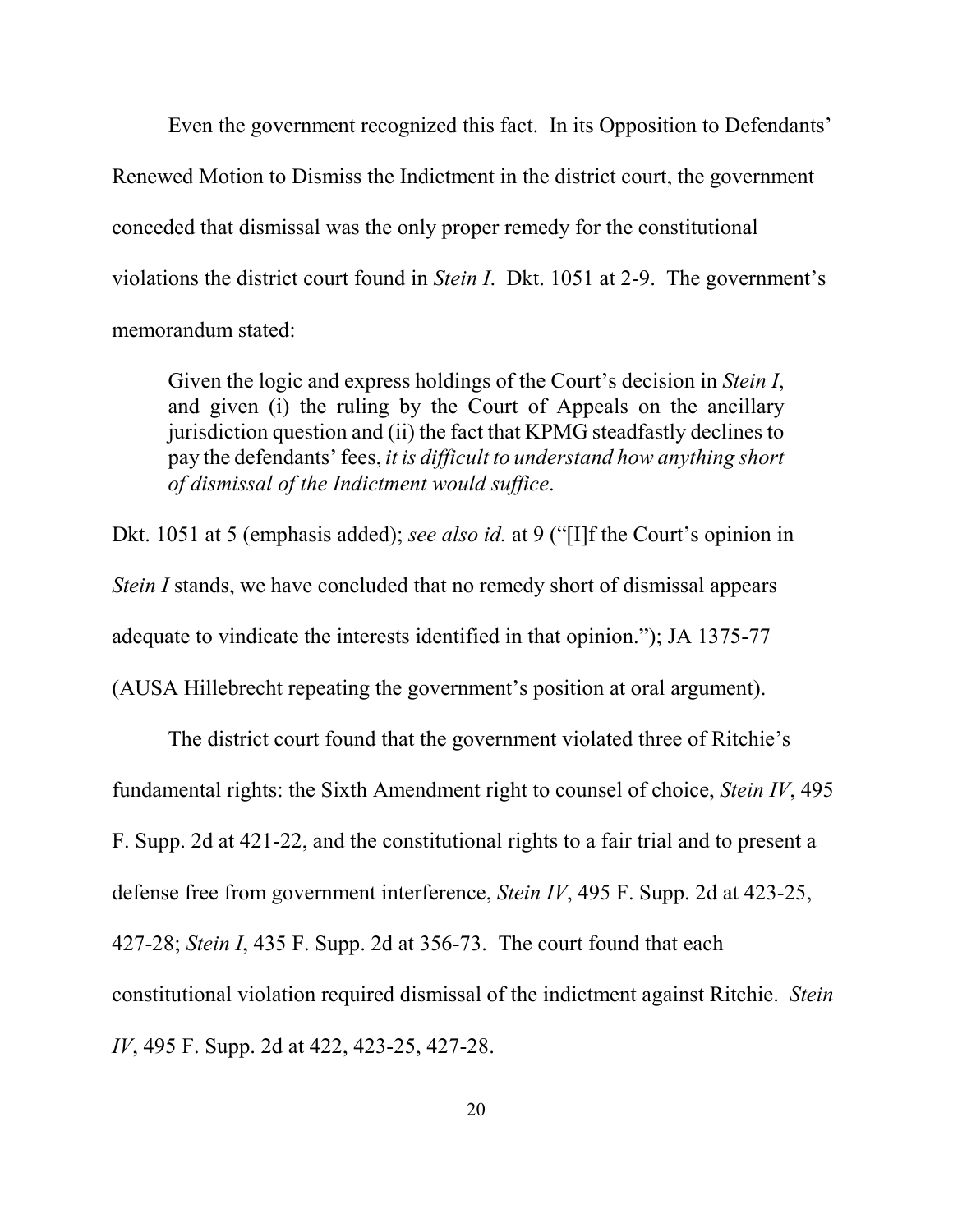#### **SUMMARY OF ARGUMENT**

The government has waived any challenge to the district court's conclusion that the USAO deprived Ritchie of his Sixth Amendment right to choose his counsel. Furthermore, the district court's ruling was correct on its merits.

The court's essential factual findings — that KPMG withheld defense funding from Ritchie as a result of the government's pressure and that Ritchie was thereby compelled to proceed without counsel of his choice — are supported by the evidence. Indeed, with the exception of the fact and effect of the USAO's pressure on KPMG, the district court's findings are undisputed. Thus, the only questions posed are (1) whether district court correctly determined that the government's conduct caused the deprivation of Ritchie's chosen counsel, and (2) whether dismissal was the appropriate remedy for that misconduct.

The district court correctly determined that the USAO caused KPMG to deny Ritchie defense funding and thereby forced Ritchie to abandon CWT. A deprivation of chosen counsel works a Sixth Amendment violation that is "'complete' when the defendant is erroneously prevented from being represented by the lawyer he wants, regardless of the quality of the representation he received." *United States v. Gonzalez-Lopez*, U.S. , 126 S. Ct. 2557, 2563 (2006). Thus, the district court properly ruled that the government's conduct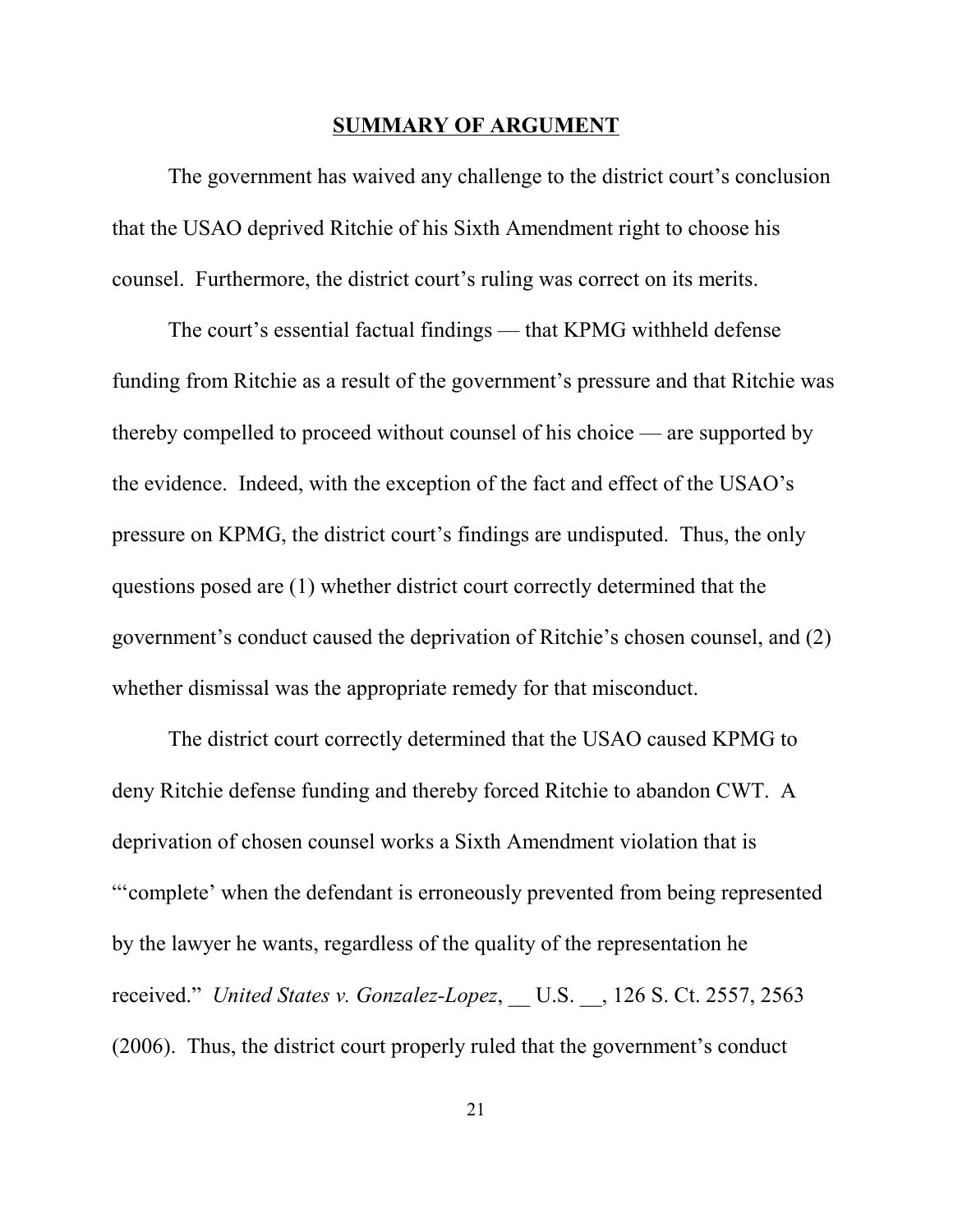violated Ritchie's Sixth Amendment rights.

Likewise, given the constitutional violation, the district court appropriately dismissed the indictment. The fundamental nature of the violation, together with the court's inability to otherwise restore the *status quo ante*, left the court with no other option.

#### **ARGUMENT**

#### **I. STANDARD OF REVIEW**

This Court reviews "constitutional claims *de novo*, but accept[s] a district court's factual findings unless they are clearly erroneous." *United States v. Desena*, 287 F.3d 170, 176 (2d Cir. 2002). A finding of fact is clearly erroneous only if, after reviewing all of the evidence, the Court is left "with the definite and firm conviction that a mistake has been committed." *Anderson v. Bessemer City*, 470 U.S. 564, 573 (1985). "If the district court's account of the evidence is plausible in light of the record viewed in its entirety, the court of appeals may not reverse it even though convinced that had it been sitting as the trier of fact, it would have weighed the evidence differently. Where there are two permissible views of the evidence, the fact finder's choice between them cannot be clearly erroneous." *Id*. at 573-74.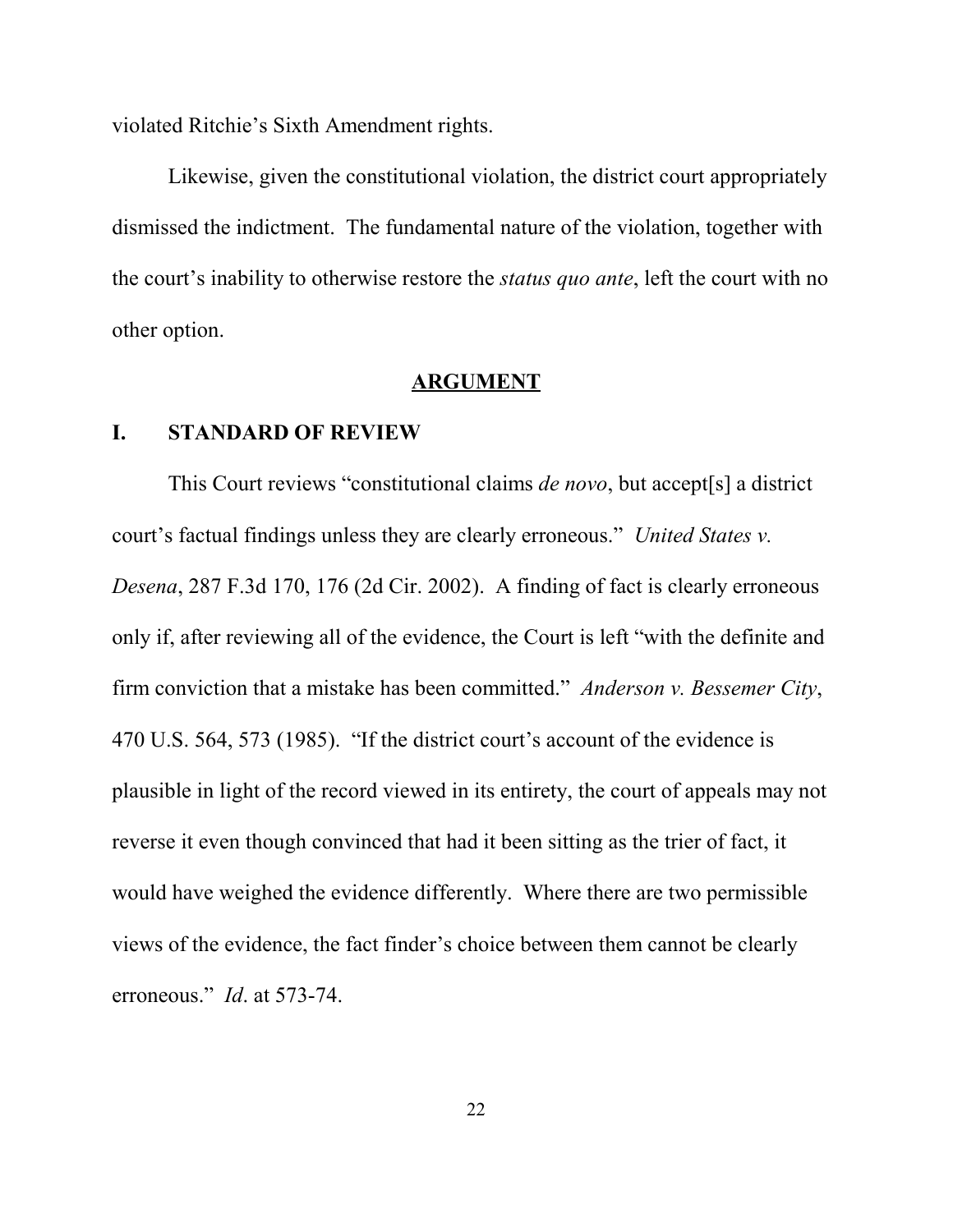The district court's decision that dismissal of the indictment was the appropriate remedy for any constitutional violation is reviewed for abuse of discretion. *See United States v. Artuso*, 618 F.2d 192, 196 (2d Cir. 1980); *United States v. Fields*, 592 F.2d 638, 646-647 (2d Cir. 1978). It may therefore be reversed only if it rests on an error of law or a clearly erroneous factual finding, or if it "cannot be located within the range of permissible decisions." *Zervos v. Verizon New York, Inc.*, 252 F.3d 163, 169 (2d Cir. 2001).

This case turns on a factual issue that the district court resolved in favor of Ritchie and the other appellees: whether the government caused KPMG to withhold defense funds it would otherwise have paid. The government can prevail in this Court only by establishing that the district court's finding was clearly erroneous — a high hurdle the government cannot even approach. As we demonstrate, the district court's findings were correct. Likewise, the district court's determination that dismissal was the only appropriate remedy was correct and lay well within its discretion.

### **II. THE USAO VIOLATED RITCHIE'S SIXTH AMENDMENT RIGHT TO RETAIN COUNSEL OF HIS CHOICE**

The government's brief does not directly dispute the district court's holding that the USAO violated Ritchie's Sixth Amendment right to counsel of his choice.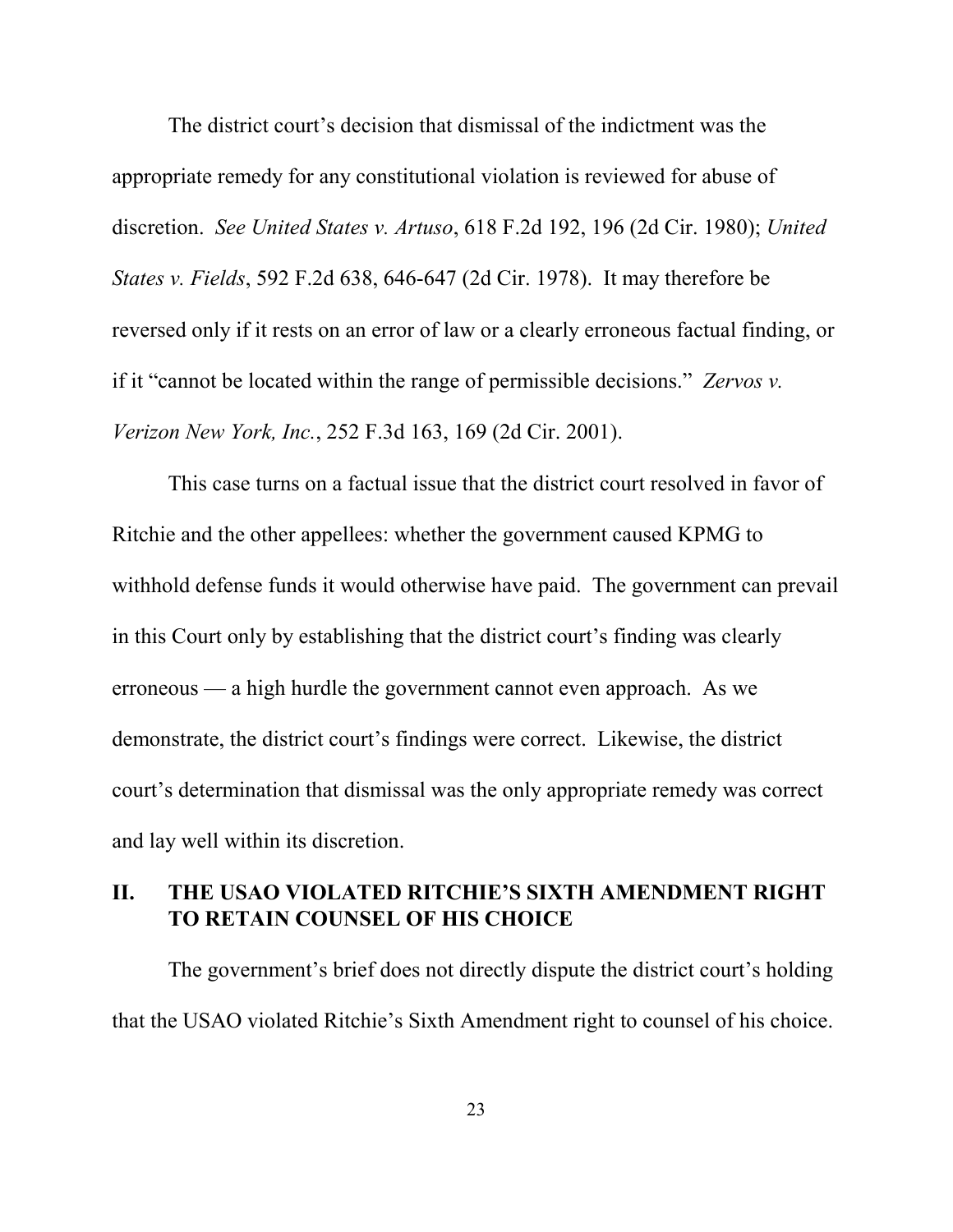Accordingly, the government has waived any challenge to that independent basis for the dismissal. Furthermore, the district court's holding was clearly correct on its merits. The violation of Ritchie's right to choose his counsel provides a compelling basis to affirm the dismissal.

#### **A. The Government Has Waived Any Challenge to this Ground for Dismissal**

The government does not directly challenge the district court's finding that the USAO violated Ritchie's Sixth Amendment rights by depriving him of the ability to proceed with counsel of his choice. Indeed, the government's brief scarcely mentions that ground for dismissal. Issues not sufficiently argued in an appellant's opening brief are deemed waived. *Norton v. Sam's Club*, 145 F.3d 114, 117 (2d Cir. 1998) (citing *Frank v. United States*, 78 F.3d 815, 823-33 (2d Cir. 1996), *vacated on other grounds*, 521 U.S. 1114 (1997)); *see also United States v. Maniktala*, 934 F.2d 25, 27 (2d Cir. 1991); Fed. R. App. P. 28(a)(6). Accordingly, the government has waived any challenge to the district court's holding concerning counsel of choice, and the dismissal of the indictment against Ritchie must be affirmed on this ground alone.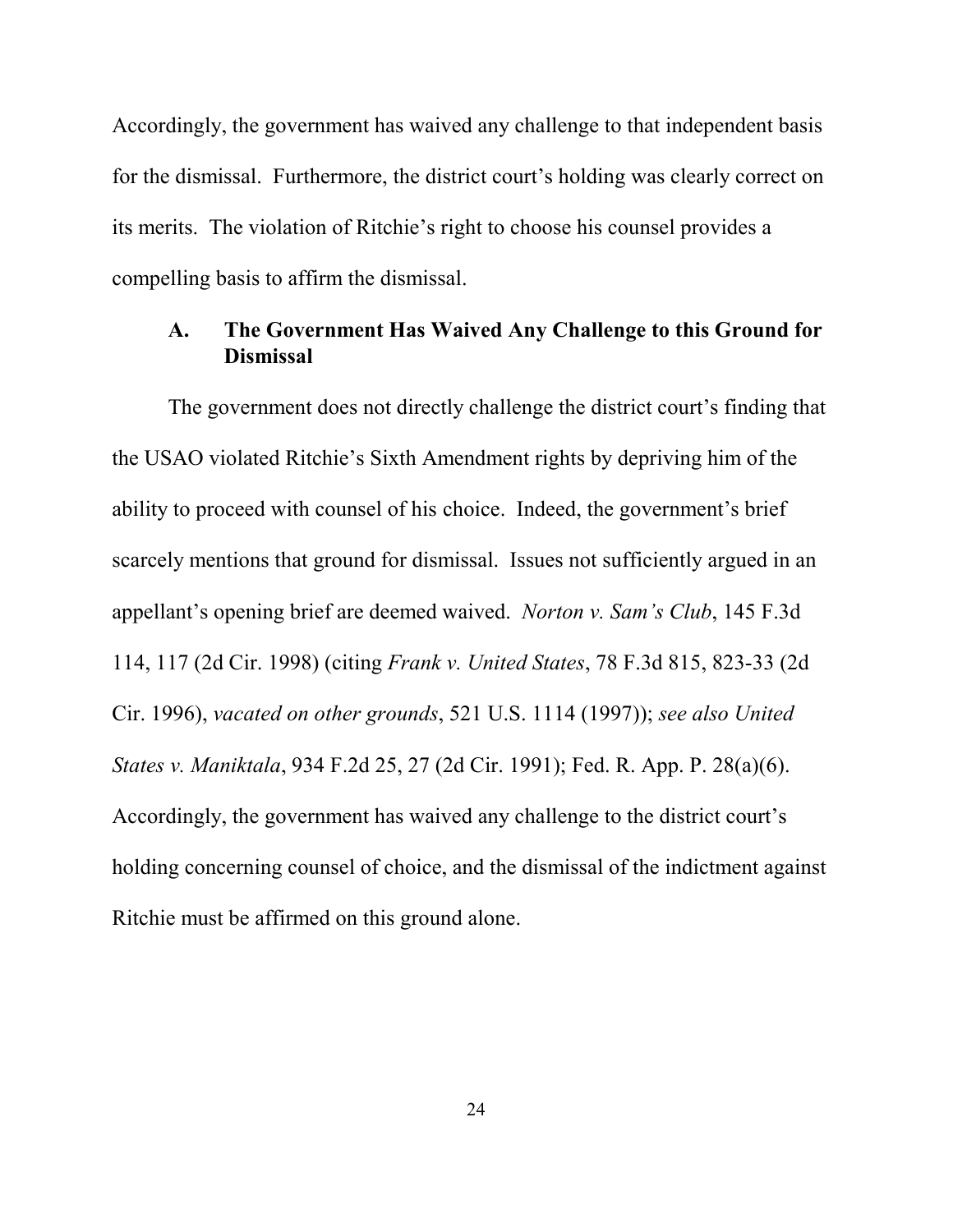#### **B. The Government's Actions Deprived Ritchie of Counsel of His Choice**

 If this Court should reach the merits of the question, the district court's conclusions that the government violated Ritchie's right to chosen counsel and that the violation warranted dismissal must still be affirmed.

The Sixth Amendment provides that "[i]n all criminal prosecutions, the accused shall enjoy the right . . . to have the Assistance of Counsel for his defence." U.S. Const. amend. VI. The Amendment "grants to the accused personally the right to make his defense . . . . for it is he who suffers the consequences if the defense fails." *Faretta v. California*, 422 U.S. 806, 819 (1975) (footnote omitted). "[T]he most important decision a defendant makes in shaping his defense is his selection of an attorney." *United States v. Gonzalez-Lopez*, 399 F.3d 924, 395 (8th Cir. 2005) (quoting *United States v. Laura*, 607 F.2d 52, 56 (3d Cir. 1979)), *aff'd* \_\_ U.S. \_\_, 126 S. Ct. 2557 (2006). Thus, a fundamental element of the Sixth Amendment right to control one's defense "is the right of a defendant who does not require appointed counsel to choose who will represent him." *United States v. Gonzalez-Lopez*, U.S., 126 S. Ct. 2557, 2561 (2006) (quoting *Wheat v. United States*, 486 U.S. 153, 159 (1988)). In short, "the Sixth Amendment guarantees the defendant the right to be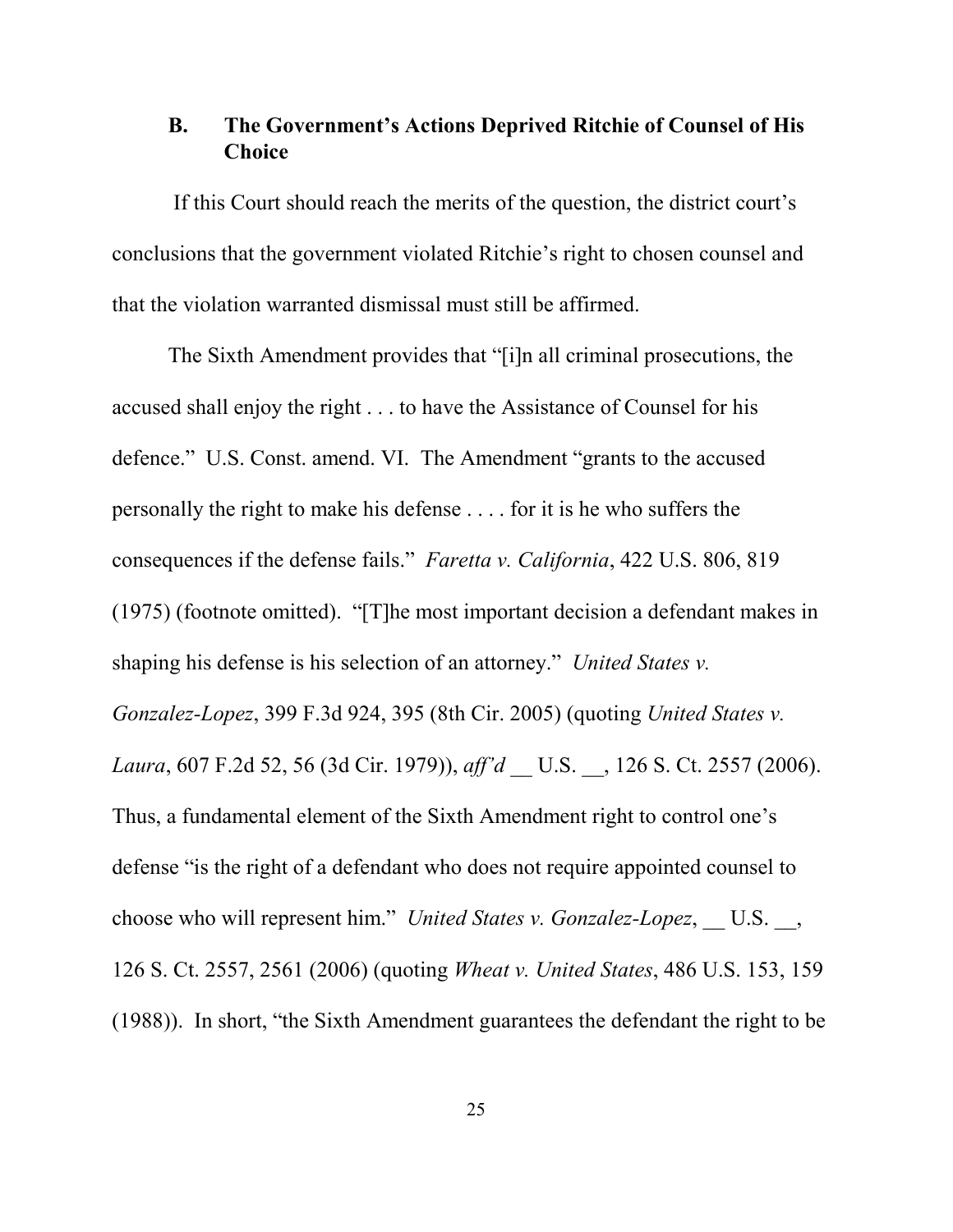represented by an otherwise qualified attorney whom that defendant can afford to hire, or who is willing to represent the defendant even though he is without funds." *Id*. (quoting *Caplin & Drysdale, Chartered v. United States*, 491 U.S. 617, 624-625 (1989)).

The unjustified interference with a defendant's choice of counsel automatically requires reversal of a conviction. In *Gonzalez-Lopez*, the Supreme Court rejected the government's contention that the Sixth Amendment violation wrought by the deprivation of counsel of choice "is not 'complete' unless the defendant can show that substitute counsel was ineffective." *Id*. While "the purpose of the rights set forth in th[e Sixth] Amendment is to ensure a fair trial[,] .

. . it does not follow that the rights can be disregarded so long as the trial is, on the whole, fair." *Id.* at 2562. The Sixth Amendment right to counsel "commands, not that a trial be fair, but that a particular guarantee of fairness be provided — to wit, that the accused be defended by the counsel he believes to be best." *Id*.

The Constitution guarantees a fair trial through the Due Process Clauses, but it defines the basic elements of a fair trial largely through the several provisions of the Sixth Amendment, including the Counsel Clause. In sum, the right at stake here is the right to counsel of choice, not the right to a fair trial; and that right was violated because the deprivation of counsel was erroneous. No additional showing of prejudice is required to make the violation "complete."

*Id.* (quotation marks and citations omitted).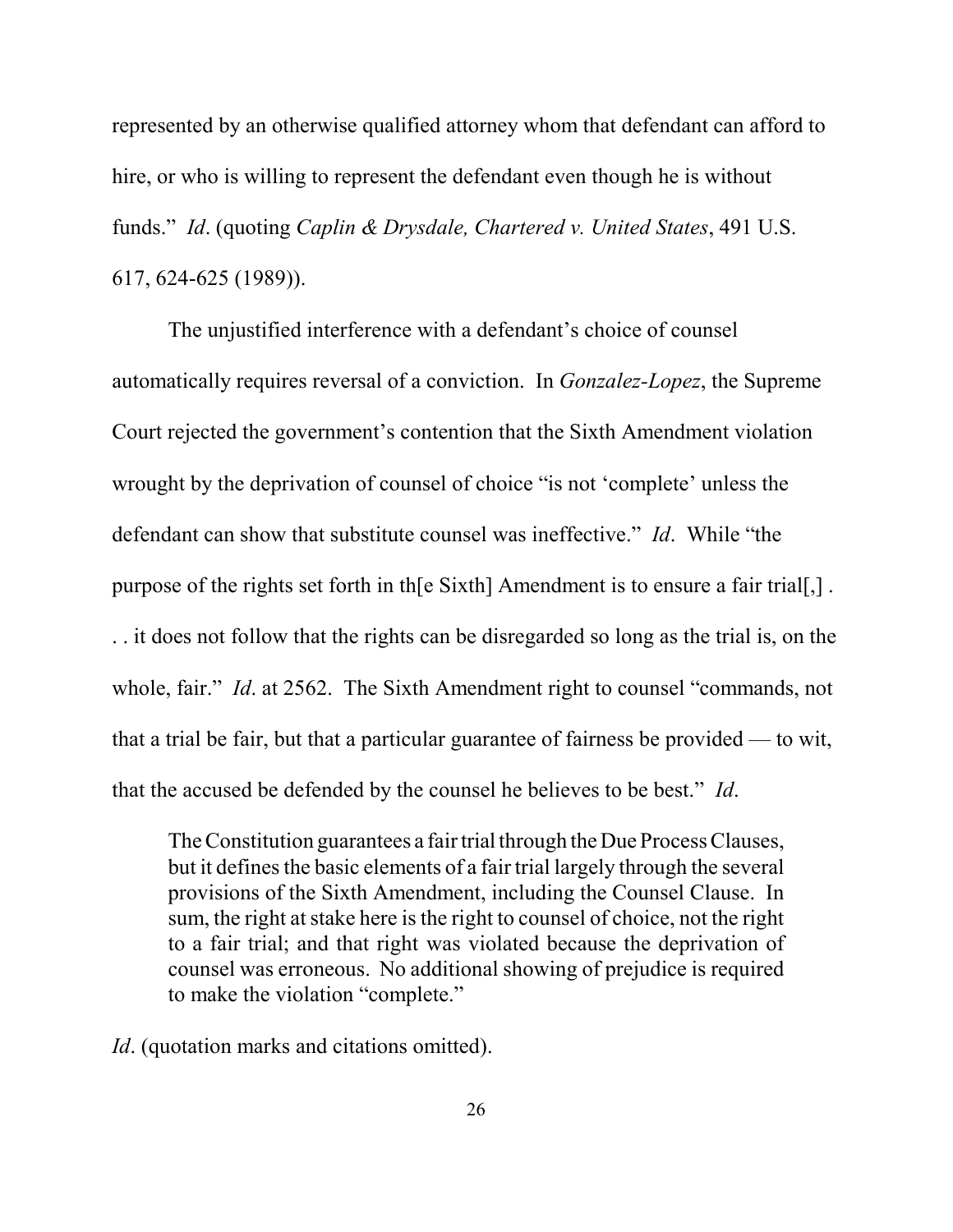The *Gonzalez-Lopez* Court further considered whether the erroneous

deprivation of counsel of choice was subject to harmless error analysis. *Id*. at

2563. After briefly reviewing the relevant jurisprudence, the Court found that no such inquiry is warranted:

In *Arizona v. Fulminante*, 499 U.S. 279, 111 S. Ct. 1246, 113 L. Ed. 2d 302 (1991), we divided constitutional errors into two classes. The first we called "trial error," because the errors "occurred during presentation of the case to the jury" and their effect may "be quantitatively assessed in the context of other evidence presented in order to determine whether [they were] harmless beyond a reasonable doubt." *Id.*, at 307-308, 111 S. Ct. 1246 (internal quotation marks omitted). These include "most constitutional errors." *Id.*, at 306, 111 S. Ct. 1246. The second class of constitutional error we called "structural defects." These "defy analysis by 'harmless-error' standards" because they "affec[t] the framework within which the trial proceeds," and are not "simply an error in the trial process itself." *Id.*, at 309-310, 111 S. Ct. 1246.

*Gonzalez-Lopez*, 126 S. Ct. at 2563-64 (footnote omitted). The Court held that

"erroneous deprivation of the right to counsel of choice, with consequences that

are necessarily unquantifiable and indeterminate, unquestionably qualifies as

structural error." *Id*. at 2564 (quotation marks omitted).

Here, the government's violation of Ritchie's Sixth Amendment right to chosen counsel involved a two-step process. First, the government acted directly upon KPMG, causing the company to withhold defense funds it otherwise would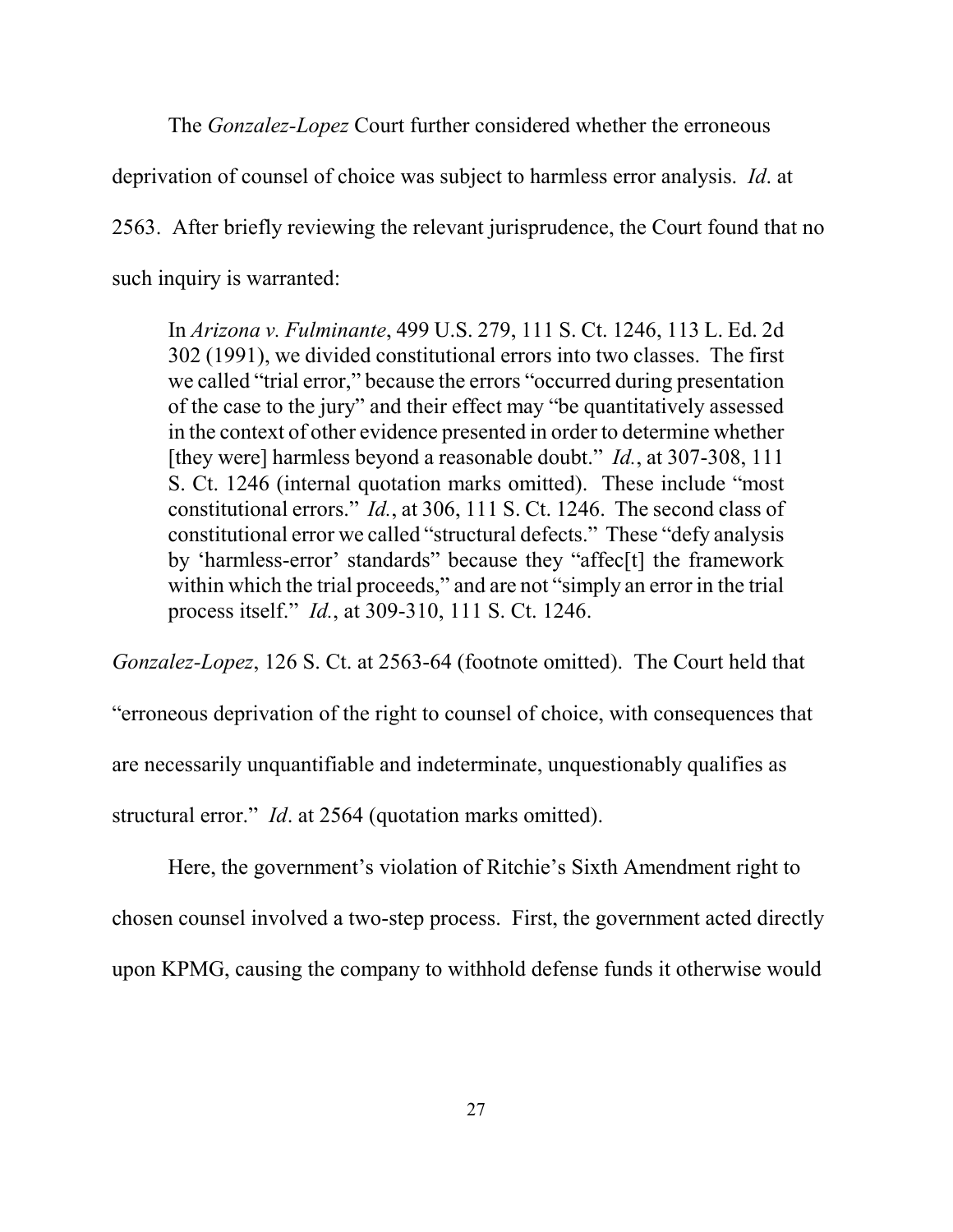have paid. Second, this withholding of funds forced Ritchie to discharge his chosen counsel, CWT.

The government has never challenged the second step in the causal chain, either in the district court or on appeal. Ritchie demonstrated in the district court that KPMG's withholding of funds forced him to discharge CWT, and the government did not, and does not, contest that fact. Indeed, the government expressly conceded below that Ritchie was "similarly situated" to the other KPMG defendants because (1) if KPMG paid for its former partners' defenses, it would have paid for Ritchie's defense; and (2) Ritchie did not have an adequate alternative source of those funds. *See* JA 1392. The government has therefore waived any argument that Ritchie was not forced to discharge CWT because of KPMG's refusal to pay defense costs. *United States v. Feliz*, 467 F.3d 227, 230 n.1 (2d Cir. 2006) (failure to raise argument on appeal constitutes waiver); *ABB Indus. Sys., Inc., v. Prime Tech., Inc.*, 120 F.3d 351, 360 n.5 (2d Cir. 1997) (same; citing Fed. R. App. P. 28(a)(6)); *United States v. Griffiths*, 47 F.3d 74, 77 (2d Cir. 1995) (failure to raise argument in district court precludes raising it on appeal); *United States v. Braunig*, 553 F.2d 777, 780 (2d Cir. 1977) ("The law in this Circuit is clear that where a party has shifted his position on appeal and advances arguments available but not pressed below, and where that party has had ample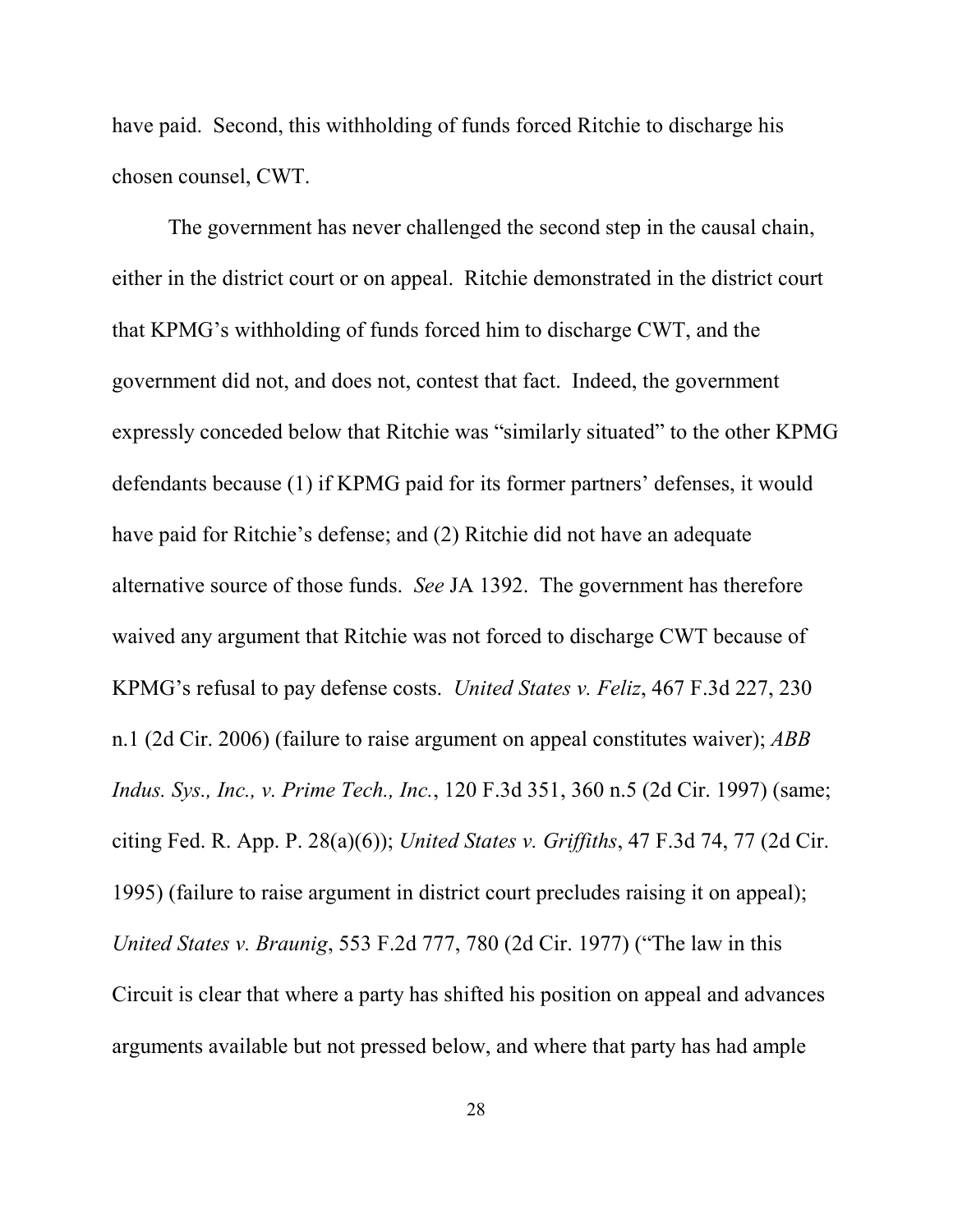opportunity to make the point in the trial court in a timely manner, waiver will bar raising the issue on appeal." (citations omitted)).

The only disputed factual issue is whether the government caused KPMG to deny Ritchie defense funding. The district court twice found that the government's conduct did have this causal effect. *Stein IV*, 495 F. Supp. 2d at 394-409; *Stein I*, 435 F. Supp. 2d at 336-350. Those factual findings must be accorded deference on appeal and must be accepted unless clearly erroneous. *Desena*, 287 F.3d at 176.

Far from clearly erroneous, the district court's findings were fully supported by the evidence. As demonstrated in this and the Stein *et al.* and DeLap *et al*. Briefs, the government caused KPMG to withhold funds it would otherwise have paid for Ritchie's defense. Although the government attacks the district court's findings on a number of grounds, none is persuasive. Indeed, the government's attacks do not even attempt to address the choice-of-counsel violation. The government's actions permanently denied Ritchie the counsel of his choice. Under *Gonzalez-Lopez*, the constitutional violation was therefore complete and irremediable absent dismissal.

29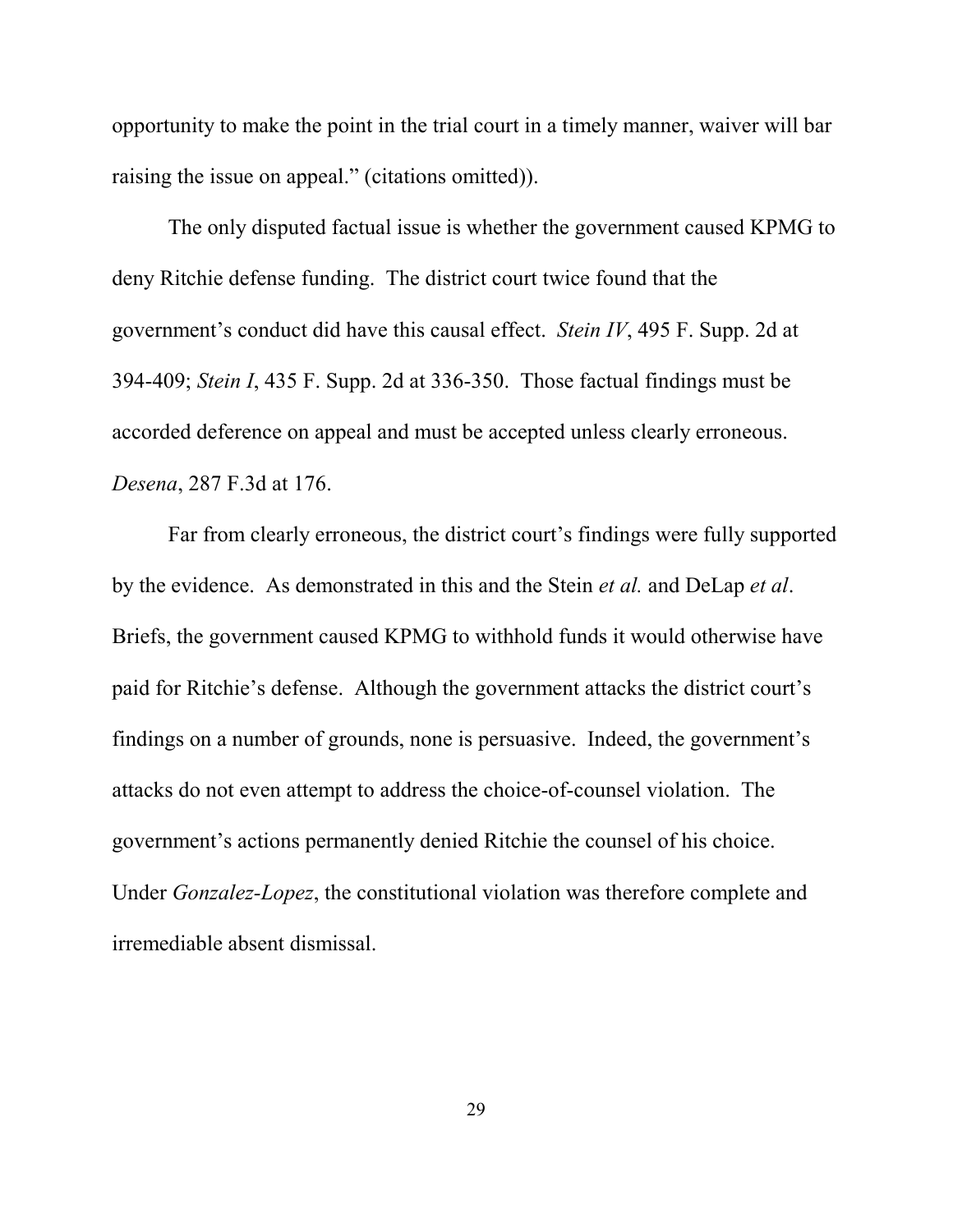# **C. The Government's Arguments that the Constitutional Violations Were "Cured" or Inadvertently Remedied are Irrelevant and Wrong**

The government places primary reliance on its contention that it "cured" any constitutional violation on March 30, 2006, when an AUSA stated in court that KPMG had always been free to pay defense funds. Gov't Br. at 31-44. The heart of the government's argument is that once the AUSA made the statement, KPMG was free to fund the appellees' defenses, and the government cannot be held responsible for the company's continued failure to pay defense funds. Gov't Br. at 31-40. Alternatively, the government asserts that the district court inadvertently tailored sufficient relief by delaying the trial for over a year, thus permitting defense counsel "more time to prepare for trial." Gov't Br. at 41-43. In this manner, the government avers, the district court complied with the mandate of *United States v. Morrison*, 449 U.S. 361 (1981), which required the court to fashion the narrowest possible relief that ensured "effective assistance of counsel and a fair trial." Gov't Br. at 41 (quoting *Morrison*, 449 U.S. at 364-65). These arguments utterly fail to address the deprivation of chosen counsel ground for dismissing the indictment against Ritchie.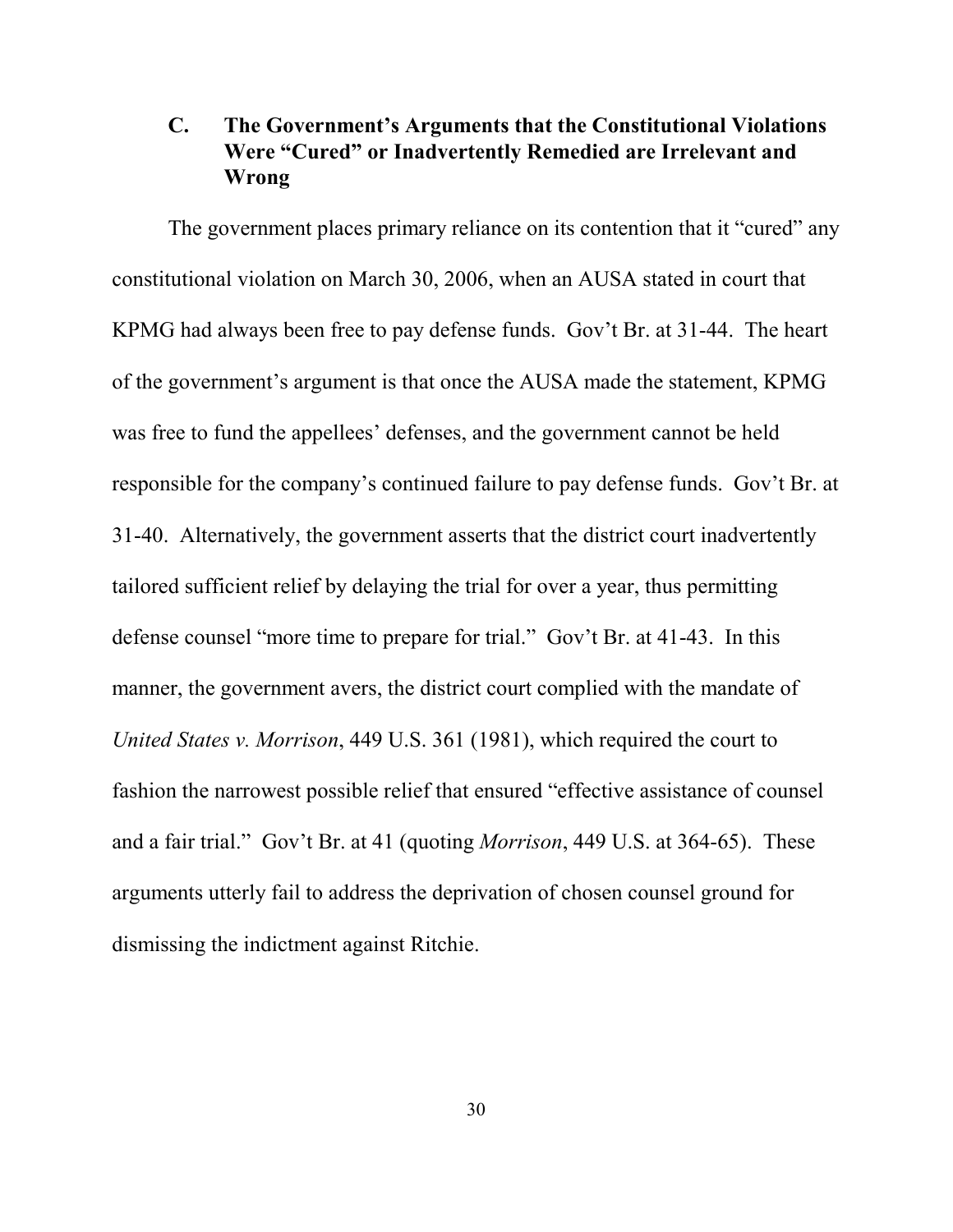# 1. The AUSA's Statement Did Not "Cure" the Deprivation of Counsel of Choice

The government's dubious contention that KPMG was free to pay fees beginning in March 2006 completely ignores the district court's finding that Ritchie suffered deprivation of counsel of choice *in late 2005*. The deprivation thus occurred months before the government's supposed "cure," and nothing in the record demonstrates that Ritchie could somehow have reversed course even if KPMG had subsequently begun payment of defense funds — which, of course, did not happen. Indeed, even being deprived of chosen counsel for just the months between indictment and the AUSA's statement would constitute a constitutional violation on its own. As the Supreme Court has recognized,

Different attorneys will pursue different strategies with regard to investigation and discovery, development of the theory of defense, selection of the jury, presentation of the witnesses, and style of witness examination and jury argument. And the choice of attorney will affect whether and on what terms the defendant cooperates with the prosecution, plea bargains, or decides instead to go to trial . . . . Many counseled decisions, including those involving plea bargains and cooperation with the government, do not even concern the conduct of the trial at all.

*Gonzalez-Lopez*, 126 S. Ct. at 2564-65. Not surprisingly, the government makes no effort to argue that its supposed "cure" remedied the deprivation of Ritchie's chosen counsel — it did not.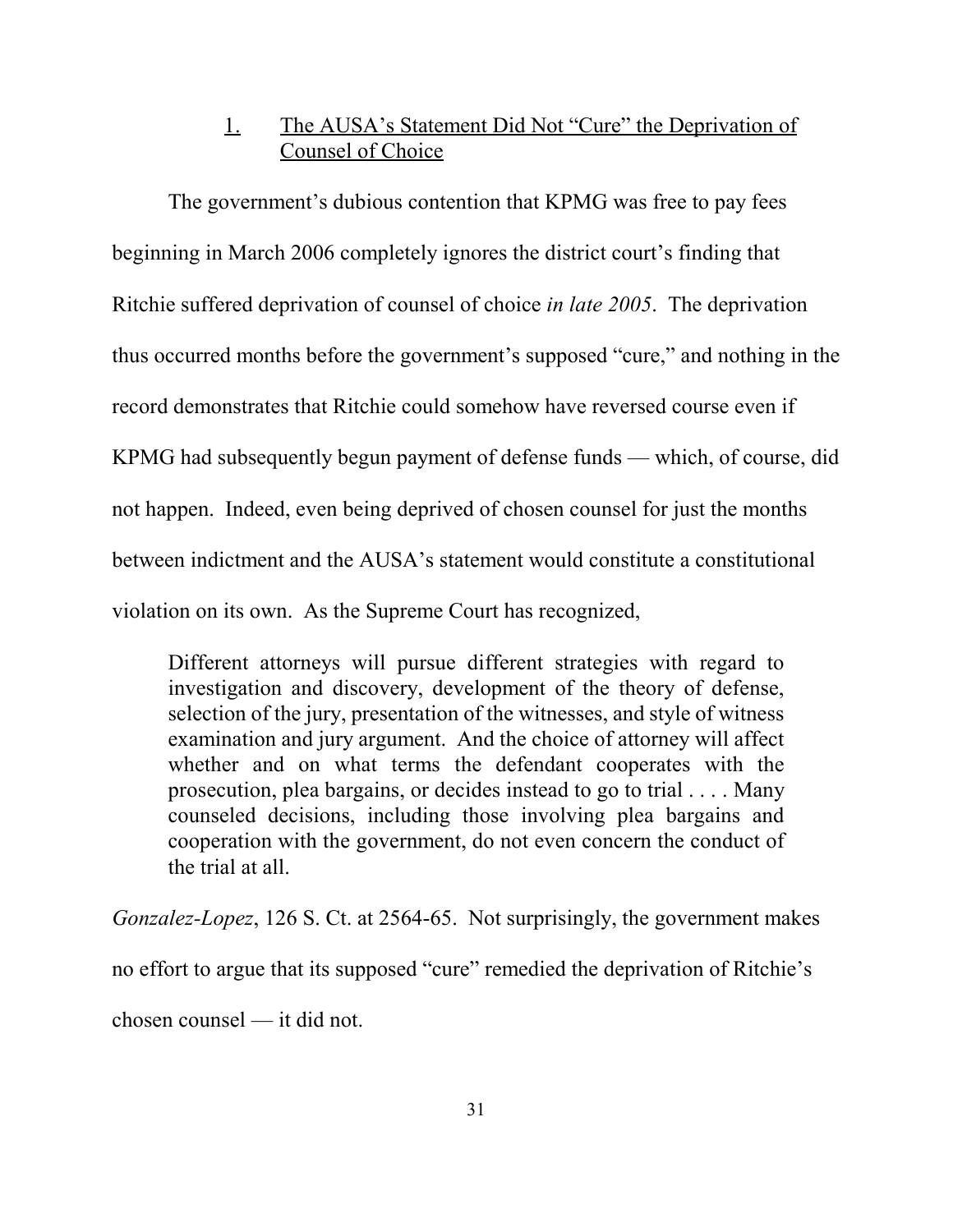In any event, the government's construction of the AUSA's statement is strained and unreasonable. The statement upon which the government relies simply reinforced the government's past improper pressure. When the district judge inquired whether the government was prepared to let KPMG pay the defendants' legal fees, the AUSA responded, "That's always been the case your Honor," and continued, "They can always exercise their business judgment." Smith A. 249-50. But the district court, supported by ample evidence, found that KPMG's "business judgment" had long been impaired by government pressure that caused the company to abandon long-standing practice and refuse to pay defense funds. *Stein IV*, 495 F. Supp. 2d at 394-409. Thus, the government's "commitment" to adhere to the same position it had always taken was hardly reassuring.

Indeed, the equivocation in the government's position is revealed by a citation in its brief to this Court. As discussed, the government mistakenly cited a draft letter that would have explicitly proffered that the USAO "would not find it to be a violation of the Deferred Prosecution Agreement for KPMG to change its decision and voluntarily pay legal fees for th[e] indicted defendants." Gov't Br. at 33-34. But the government never sent that letter to the district court, apparently preferring to let AUSA Weddle's ambiguous statement stand without elaboration.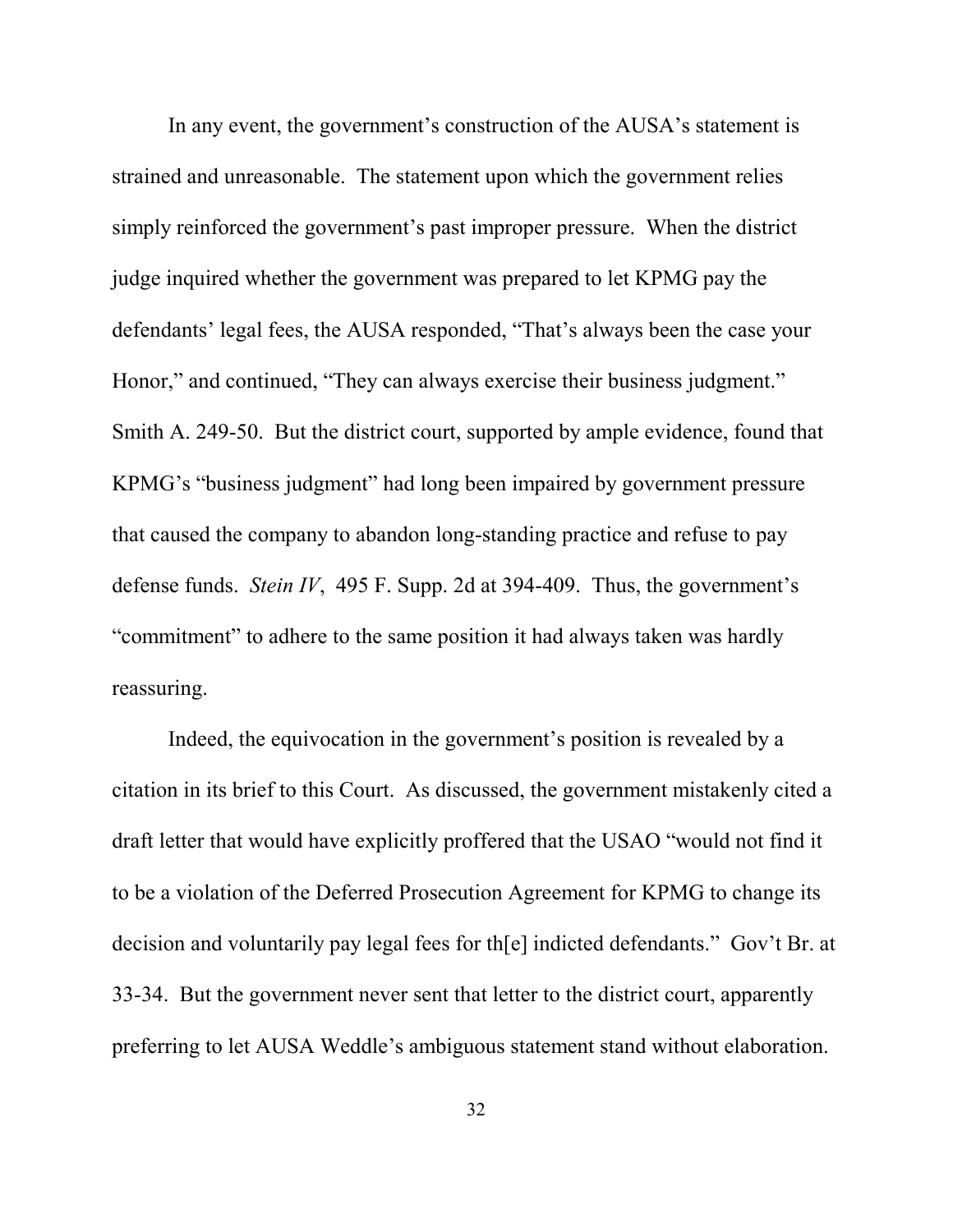The fact that the government specifically chose not to put an explicit reassurance in writing speaks cogently: whatever the government's intention, there is no evidence in the record that KPMG understood that the AUSA's March 2006 statement constituted changed circumstances.

Furthermore, whatever its intended impact, the AUSA's statement came much too late to have any effect. As the district court observed, it was simply not realistic to expect KPMG to make an independent judgment in 2006 as if it had never experienced the government pressure in the first place. *Stein I*, 435 F. Supp. 2d at 374. As a partnership, KPMG has sought to avoid the appearance that it is willing to sacrifice its own partners in order to ward off indictment. *See* Smith A. 1146. If KPMG had reversed course and paid fees after the government's purported assurances, that reversal would have constituted a direct admission that KPMG did originally withhold fees — and thus sacrifice its own partners simply to please the government and avoid indictment. Furthermore, the government has consistently maintained — even before this Court — that it did not cause KPMG's decision to withhold defense funds. In that context, KPMG's reversal of its funding decision would have severely undermined the government's claim that it had not caused KPMG's original decision to withhold funds. Unless the USAO had affirmatively prodded KPMG to advance fees — which it expressly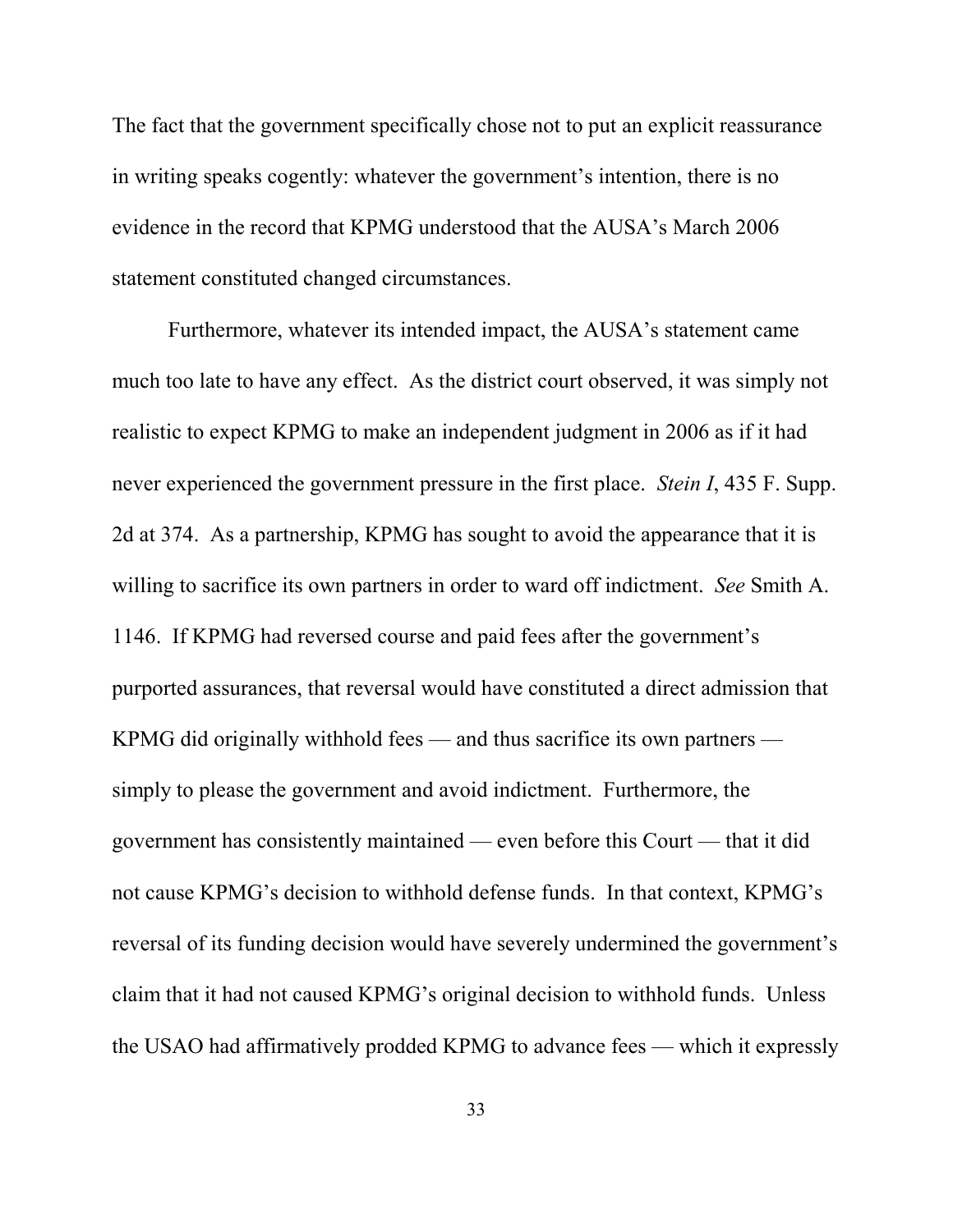refused to do — KPMG could not be expected to risk subverting the USAO's legal position by re-assuming responsibility for appellees' defense costs.

#### 2. Trial Delay Was Not a Remedy and *Morrison* is Inapplicable

The government's argument concerning the proper remedy under *Morrison* fails for two reasons. First, the government did not preserve the issue below and it is not properly before this Court. Second, the argument is completely inapposite in the context of a deprivation of chosen counsel.

#### **a. The Remedy Argument Is Waived**

"[W]here a party has shifted his position on appeal and advances arguments available but not pressed below . . . waiver will bar raising the issue on appeal." *Braunig*, 553 F.2d at 780; *see also Griffiths*, 47 F.3d at 77. The government has shifted its position and advanced an argument it did not press below. In its Opposition to Defendants' Renewed Motion to Dismiss the Indictment in the district court, the government conceded that dismissal was the only proper remedy for the constitutional violations the district court found in *Stein I*. Dkt. 1051 at 2-

9. The government's memorandum stated:

Given the logic and express holdings of the Court's decision in *Stein I*, and given (i) the ruling by the Court of Appeals on the ancillary jurisdiction question and (ii) the fact that KPMG steadfastly declines to pay the defendants' fees, *it is difficult to understand how anything short of dismissal of the Indictment would suffice*.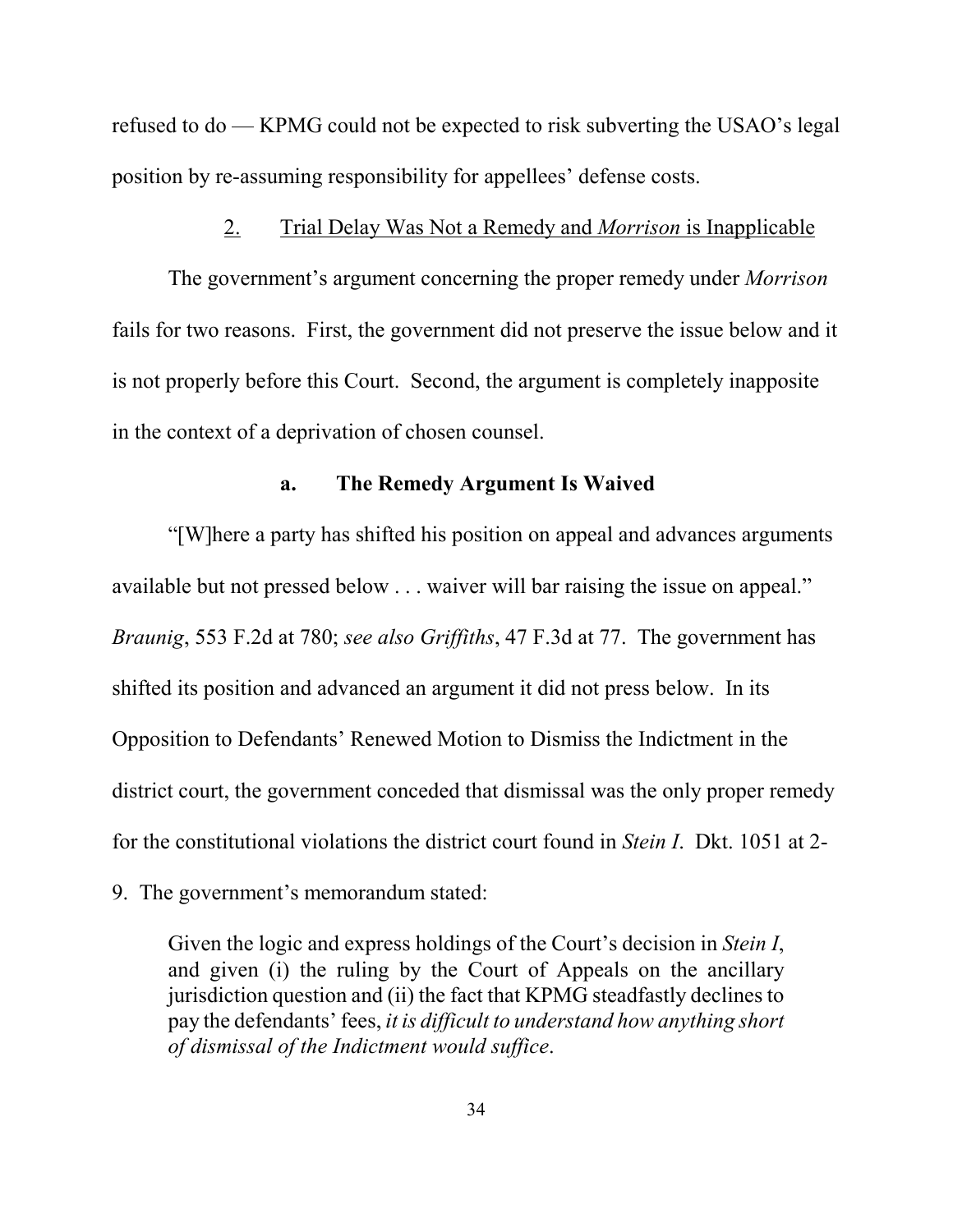Dkt. 1051 at 5 (emphasis added); *see also id.* at 9 ("[I]f the Court's opinion in *Stein I* stands, we have concluded that no remedy short of dismissal appears adequate to vindicate the interests identified in that opinion."); JA 1375-77 (AUSA Hillebrecht repeating the government's position at oral argument).

The government attempts to avoid waiver by insisting that it never conceded the correctness of *Stein I*. Gov't Br. at 43 fn.\*. But the government's objection to *Stein I*'s holdings did not preserve the argument that a delayed trial was a sufficient remedy for its misconduct. *Stein I* specifically left open the question of remedy, and never suggested that dismissal was the only appropriate remedy. 435 F. Supp. 2d at 373-80 ("[T]he Court declines to consider additional relief at this time, although it may do so in the future if KPMG does not, for one reason or another, advance defense costs." $)$ .<sup>5</sup> Thus, preserving a challenge to the "legal and factual premises underlying" *Stein I*, Dkt. 1051 at 9, did nothing to preserve a challenge to the remedy imposed by the court in *Stein IV*.

<sup>&</sup>lt;sup>5</sup> In *Stein I*, the district court rejected only one proposed remedy: the government's argument "that any relief should be limited to requiring KPMG to consider anew whether it wishes to advance expenses to the defendants, now free of the threat of government retaliation by virtue of the government's recent statement that it does not object to KPMG doing as it pleases." 435 F. Supp. 2d at 373-74. The government did not suggest to the district court that the constitutional violations could be remedied by delaying the trial.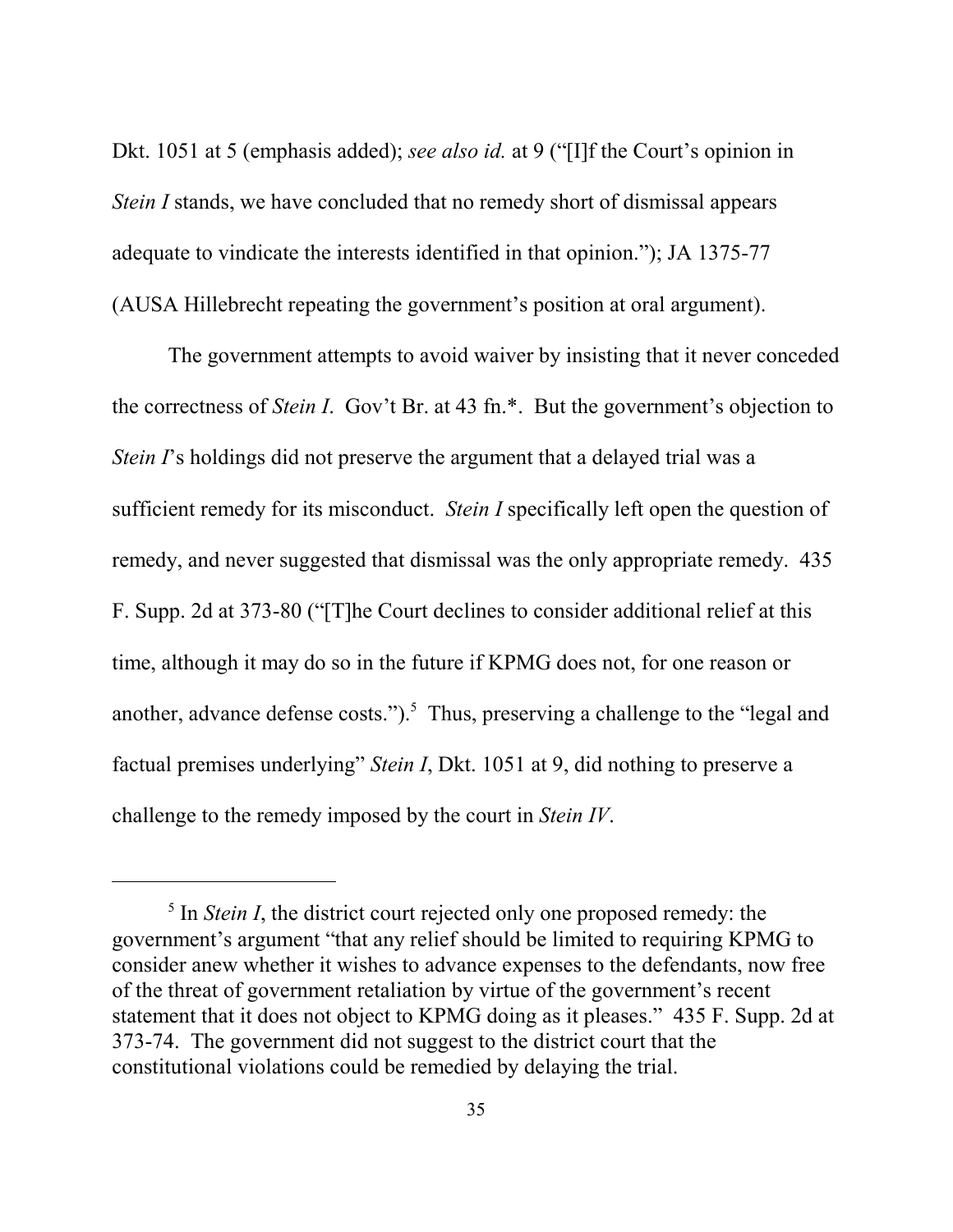## **b. The Remedy Argument Does Not Apply to the Choice of Counsel Violation**

Leaving aside the question of waiver, the argument that the constitutional deprivation was remedied when the district court gave defense counsel "more time to prepare for trial" lacks any merit in the context of a choice of counsel violation. As discussed, *supra*, the Sixth Amendment right to counsel of choice "commands, not that a trial be fair, but that a particular guarantee of fairness be provided — to wit, that the accused be defended by the counsel he believes to be best." *Gonzalez-Lopez*, 126 S. Ct. at 2562. "[T]he right at stake here is the right to counsel of choice, not the right to a fair trial; and that right was violated because the deprivation of counsel was erroneous. No additional showing of prejudice is required to make the violation 'complete.'" *Id*.

It is true that some Sixth Amendment requirements derive from "the Sixth Amendment's purpose of ensuring a fair trial," and those violations need be remedied only where they work demonstrable prejudice or implicate the fairness of the trial. *Id*. at 2562-63. But the right to counsel of choice is fundamentally different: "The right to select counsel of one's choice . . . . has been regarded as the root meaning of the constitutional guarantee." *Id*. at 2563 (footnote omitted). "Where the right to be assisted by counsel of one's choice is wrongly denied,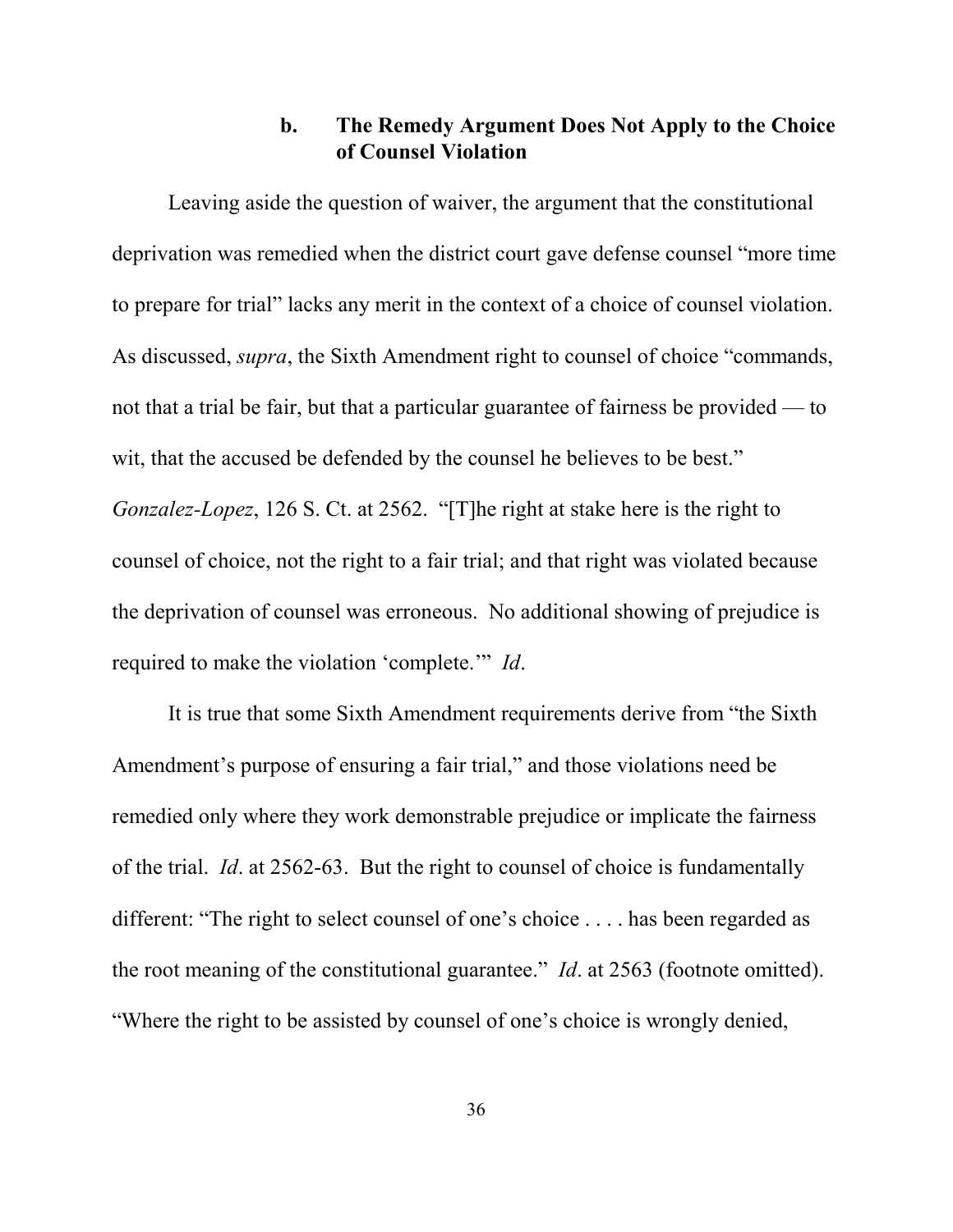therefore, *it is unnecessary to conduct an ineffectiveness or prejudice inquiry* to establish a Sixth Amendment violation." *Id*. at 2563 (emphasis added).

*Morrison*'s inquiry into prejudice is thus irrelevant in the context of a deprivation of counsel of choice because the deprivation itself *is* the prejudice. *See United States v. Flanders*, 491 F.3d 1197, 1216 (10th Cir. 2007) (recognizing *Gonzalez-Lopez*'s automatic-reversal rule in cases of wrongful deprivation of choice of counsel); *United States v. Arthur*, No. 04-CR-122, 2007 WL 81879 at \*1 (E.D. Wis. Jan. 8, 2007) ("In *Gonzales-Lopez*, the Court held that denial of 'counsel of choice' is a structural error warranting automatic reversal."); *United States v. Liszewski*, No. 06-CR-130 (NGG), 2006 WL 2376382 at \*8 (E.D.N.Y. Aug. 16, 2006) (under *Gonzalez-Lopez*, "if counsel is wrongly disqualified, the defendant is granted *automatic* reversal on appeal, notwithstanding the fact that the ensuing trial was by all accounts fair" (emphasis in original)). Thus, the USAO's wrongful deprivation of Ritchie's counsel of choice has not been and cannot be repaired by pretrial delay.

Indeed, there was *no* remedy short of dismissal that would mitigate the violation. *Gonzalez-Lopez* and its progeny establish that a defendant may not be improperly forced to trial without the services of his chosen counsel. Even the *Morrison* Court recognized that dismissal of an indictment could be appropriate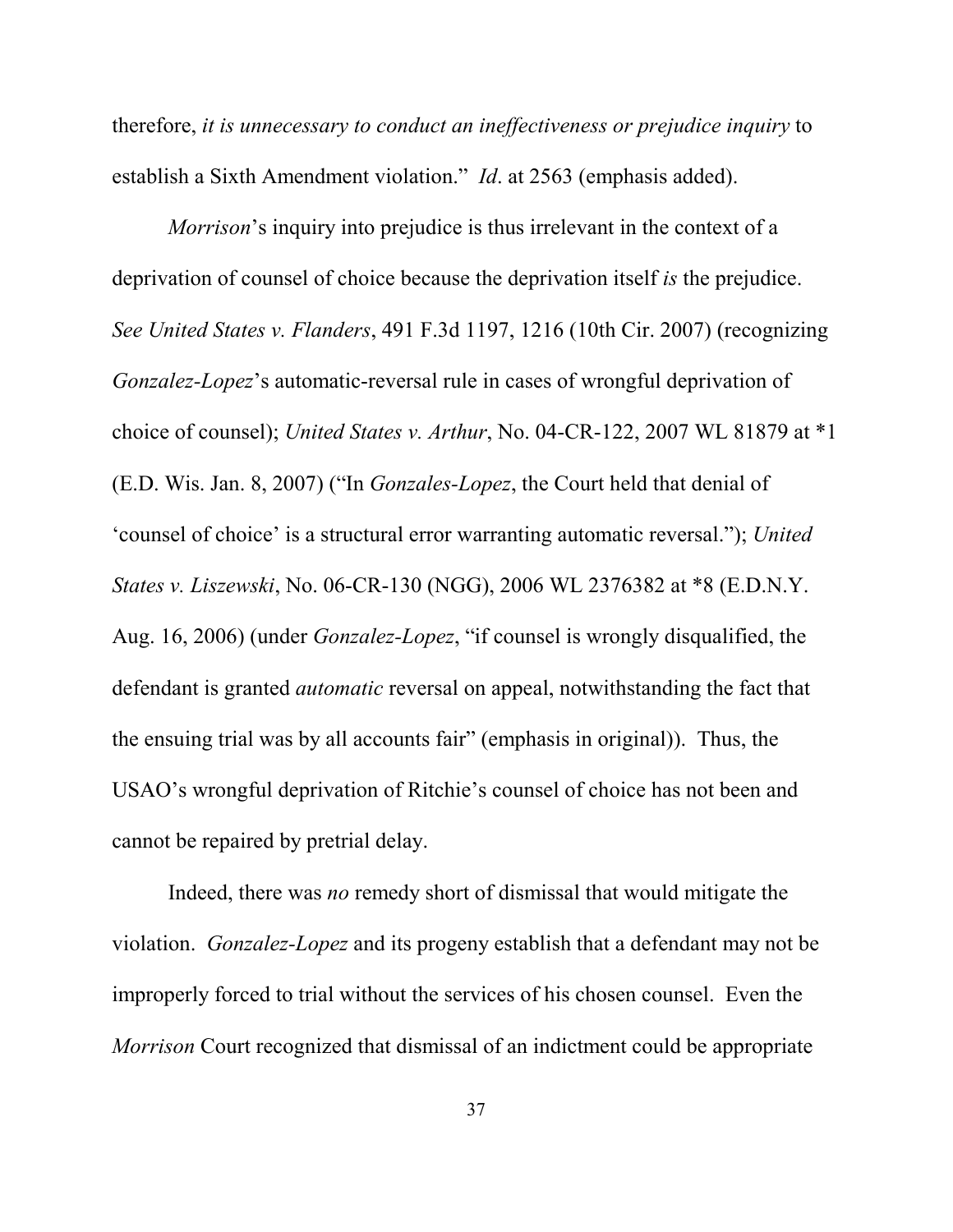when there is continuing prejudice from the constitutional violation that cannot be remedied by a new trial or suppression of evidence. 449 U.S. at 366 n.2. Here the continuing prejudice is easily demonstrable: Ritchie has been denied his choice of counsel, and there is no way to make him whole. Thus, Ritchie cannot be tried without violating his fundamental Sixth Amendment rights, and dismissal is the proper remedy. *Compare United States v. Singer*, 785 F.2d 228, 237 (8th Cir. 1986) (finding no dismissal necessitated by government interference with defendant's counsel of choice because the district court remedied the government's misconduct in a manner that permitted the defendant to retain his chosen counsel).

### **D. The Government's "Coercion" Argument Attacks a Straw Man; the Government Caused KPMG to Withhold Funds**

The government next proffers two related arguments: (1) the government did not "coerce" — in the sense that word is used in the confession jurisprudence — KPMG into denying defense funding, Gov't Br. at 45-53; and (2) KPMG's refusal to pay defense funds was not "state action," Gov't Br. at 55-63. The government never raised these points before the district court in the context of appellees' fee motion, and they are therefore forfeited. *See, e.g., Wal-Mart Stores,*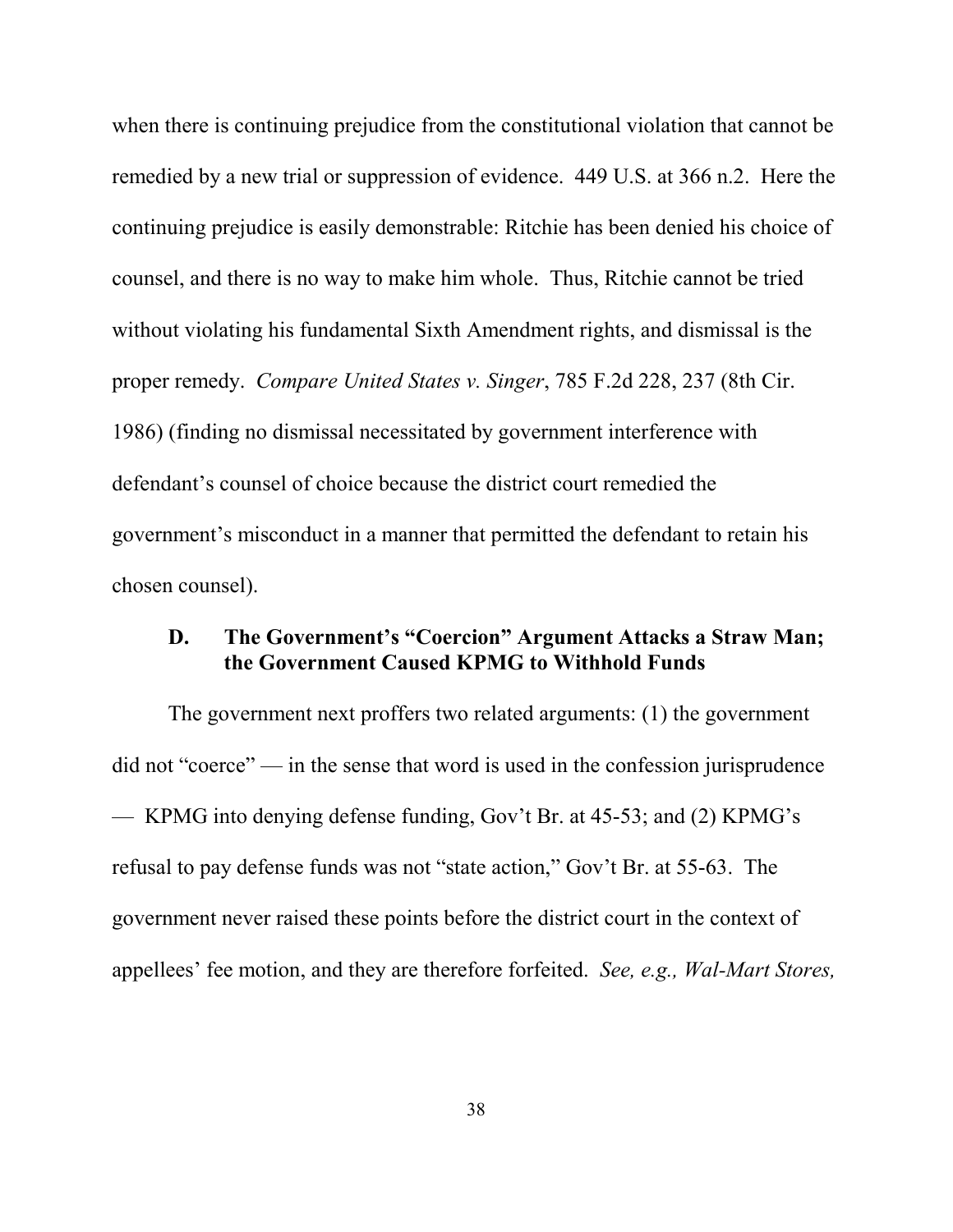*Inc. v. Visa U.S.A., Inc.*, 396 F.3d 96, 124 n.29 (2d Cir. 2005); *Griffiths*, 47 F.3d 74, 77. In any event, both arguments fail on their merits.

## 1. Causation, Not Coercion, Is the Issue: The USAO Caused the Constitutional Deprivation

The government inexplicably argues that KPMG was not "coerced" into denying defense funding. Although the evidence clearly shows that the government did coerce KPMG, coercion is not required here. Rather, as demonstrated by *Webb v. Texas*, 409 U.S. 95 (1972), the issue is simply whether the government *caused* the deprivation of Ritchie's constitutional right.

The *Webb* Court considered whether a trial judge deprived a defendant of his due process right to present his defense by improperly admonishing a potential defense witness, causing the witness to refuse to testify. *Id*. at 95-97. The state argued that "there was no showing that the witness had been intimidated by the admonition or had refused to testify because of it." *Id*. at 97. The Court disagreed, finding that the evidence "strongly suggest[ed] that the judge's comments *were the cause* of [the witness]'s refusal to testify." *Id*. (emphasis added).

The *Webb* Court thus "took pains to zero in on the causative link between the [trial judge's] hectoring and the testimonial gap," implying that "had the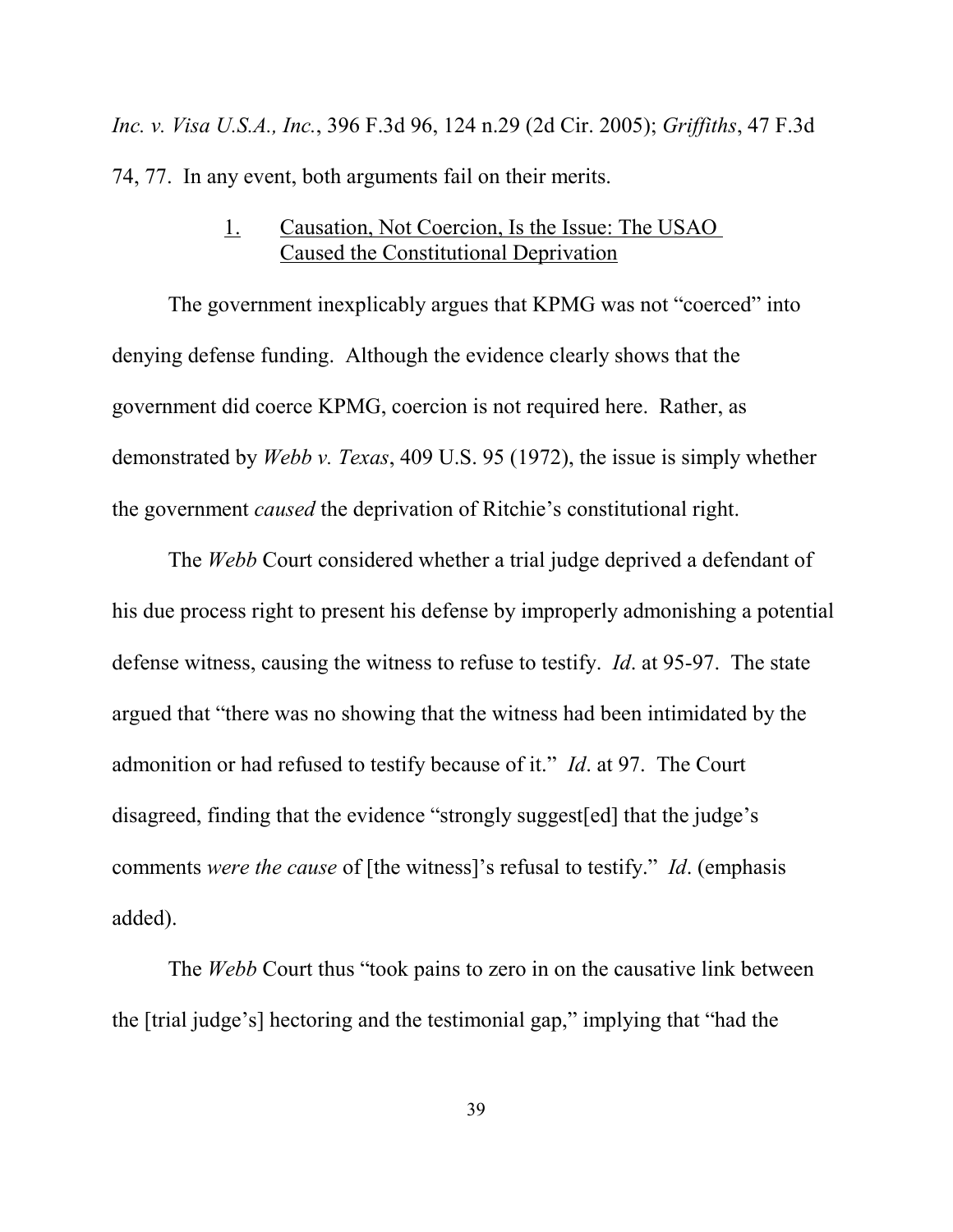witness been unwilling to testify in petitioner's behalf all along, the judge's comments, though wrong, could not have been a causative factor." *United States v. Hoffman*, 832 F.2d 1299, 1303 (1st Cir. 1987). Accordingly, it is clear that "causation is an essential building block in the edifice of a sixth amendment claim" alleging a violation of the right to present defense witnesses. *Id*. "There can be no violation of the defense's right to present evidence . . . unless some contested act or omission (1) can be attributed to the sovereign and (2) *causes* the loss or erosion of testimony." *Id*. (emphasis added).

This Court adheres to the same causation principle in the context of alleged Sixth Amendment violations involving government influence on a third party. In *Singleton v. Lefkowitz*, 583 F.2d 618, 624 (2d Cir. 1978), the defense subpoenaed a potential exonerating witness. After arresting the witness on a material warrant, the police released him because a prosecutor erroneously informed them that the warrant was defective. The witness then failed to appear in court, and the defendant was convicted. On appeal from the district court's denial of habeas relief, this Court held that a state is "responsible" for the absence of a witness if it "wrongfully *causes*" the witness to become unavailable. *Id*. (quoting Westen, *Confrontation and Compulsory Process: A Unified Theory of Evidence for Criminal Cases*, 91 Harv. L. Rev. 567, 596 (1978); emphasis added). Because the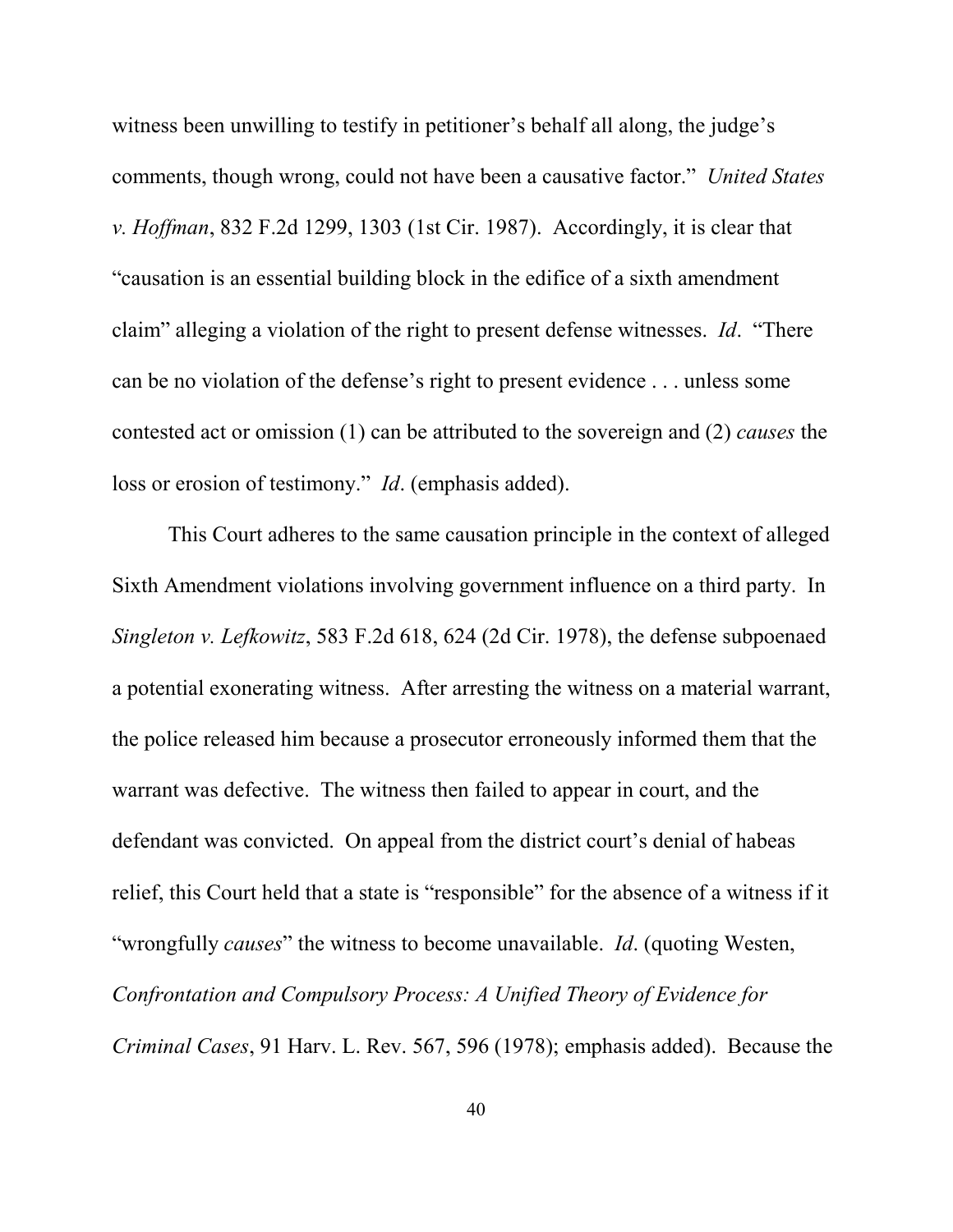witness would have been available to testify but for the state prosecutor's conduct, the defendant's Sixth Amendment right to compulsory process was violated. *Id*. at 624-625; *see also, e.g., Griffin v. Davies*, 929 F.2d 550, 553 (10th Cir. 1991) ("To establish a fourteenth amendment due process violation based on the denial of the right to compulsory process . . . . [t]here must be a plausible showing that an act by the government *caused* the loss or erosion of testimony." (emphasis added)); *United States v. Pinto*, 850 F.2d 927, 932 (2d Cir. 1988) (government's "intimidation or threats that dissuade a potential defense witness from testifying may infringe a defendant's due process rights" if "the government's conduct interfered substantially with a witnesses's 'free and unhampered choice' to testify," and the "witnesses's decision resulted from the government's conduct."); *United States v. Weddell*, 800 F.2d 1404, 1412 (5th Cir. 1986) (remanding in part for consideration of whether a defense witness, "except for the actions of the government, would have indeed testified for" the defense); *United States v. Morrison*, 535 F.2d 223, 227-28 (3d Cir. 1976) (constitutional violation established upon finding that prosecutor's remarks to a witness caused the witness to refuse to testify for the defense).<sup>6</sup>

<sup>&</sup>lt;sup>6</sup> The defense witness cases also involve a prejudice inquiry that asks whether the lost testimony was material and favorable to the defense. *United States v. Valenzuela-Bernal*, 458 U.S. 858, 871 (1982); *Hoffman*, 832 F.2d at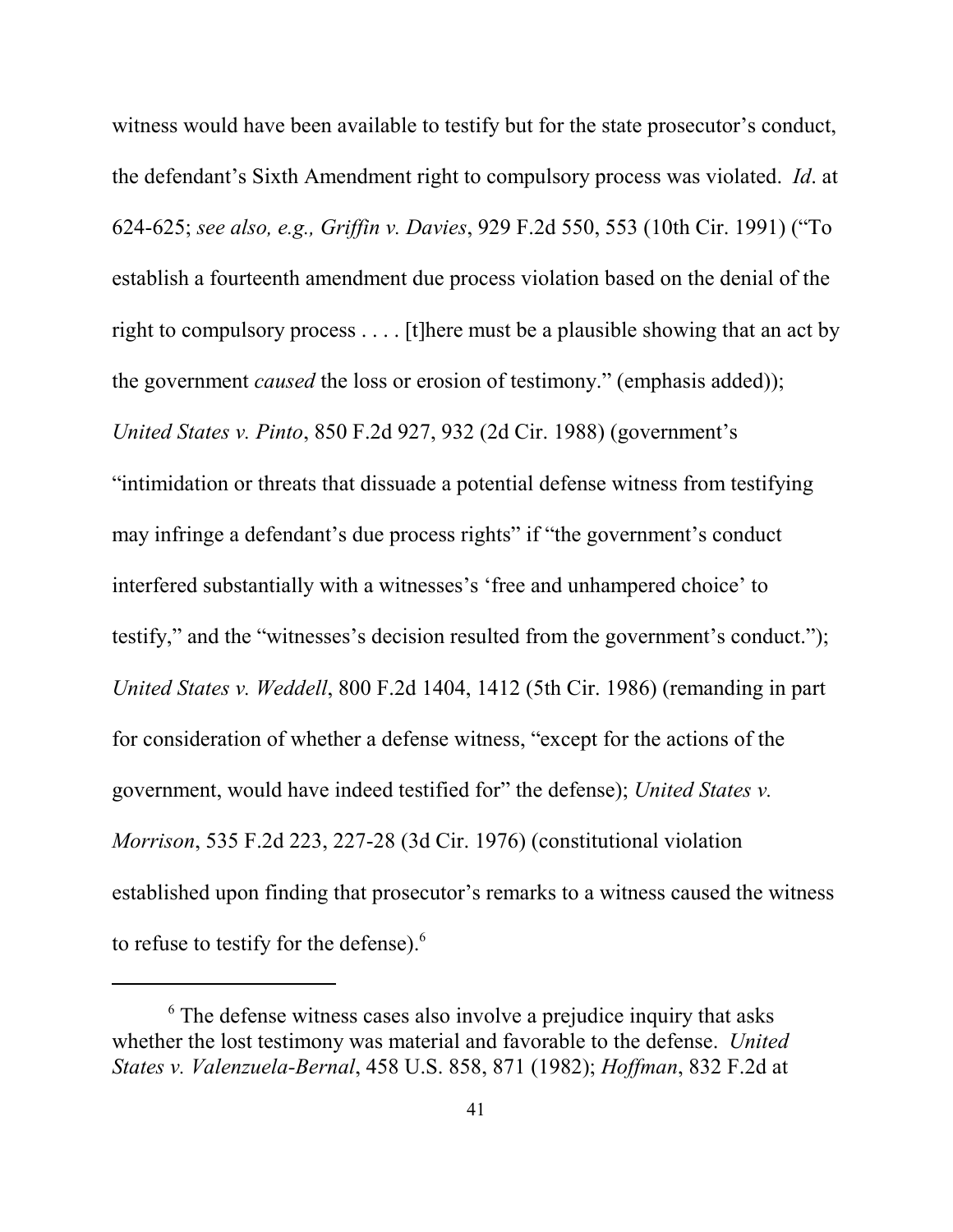This case presents an analogous issue: whether the government caused KPMG to withhold funding for Ritchie's defense. The district court resolved the dispute in Ritchie's favor, *Stein I*, 435 F. Supp. 2d at 353; *Stein IV*, 495 F. Supp. 2d at 394-409, and further found that the government's conduct deprived Ritchie of his counsel of choice, *Stein IV*, 495 F. Supp. 2d at 415-16. The government concedes that KPMG's decision to withhold funds was "undoubtedly influenced by the Thompson Memorandum," Gov't Br. at 57, yet it implies that the district court's findings were nonetheless clearly erroneous because KPMG's decision was "ultimately its own." Gov't Br. at 51.

The government's argument is analogous to a defense frequently raised in *Bivens* and § 1983 cases. In such cases, defendants deny responsibility for a constitutional injury by asserting that a third party's "intervening" decision broke the "causal chain" between the defendant's actions and the injury. *See Zahrey v. Coffey*, 221 F.3d 342, 349-52 (2d Cir. 2000) (canvassing cases). But this Court's jurisprudence conclusively demonstrates that the "intervening decision" argument fails here: the deprivation of Ritchie's chosen counsel was "the legally cognizable

<sup>1303.</sup> As discussed in Part II.C.2, *supra,* such a prejudice inquiry is not relevant in the context of a violation of the right to counsel of choice.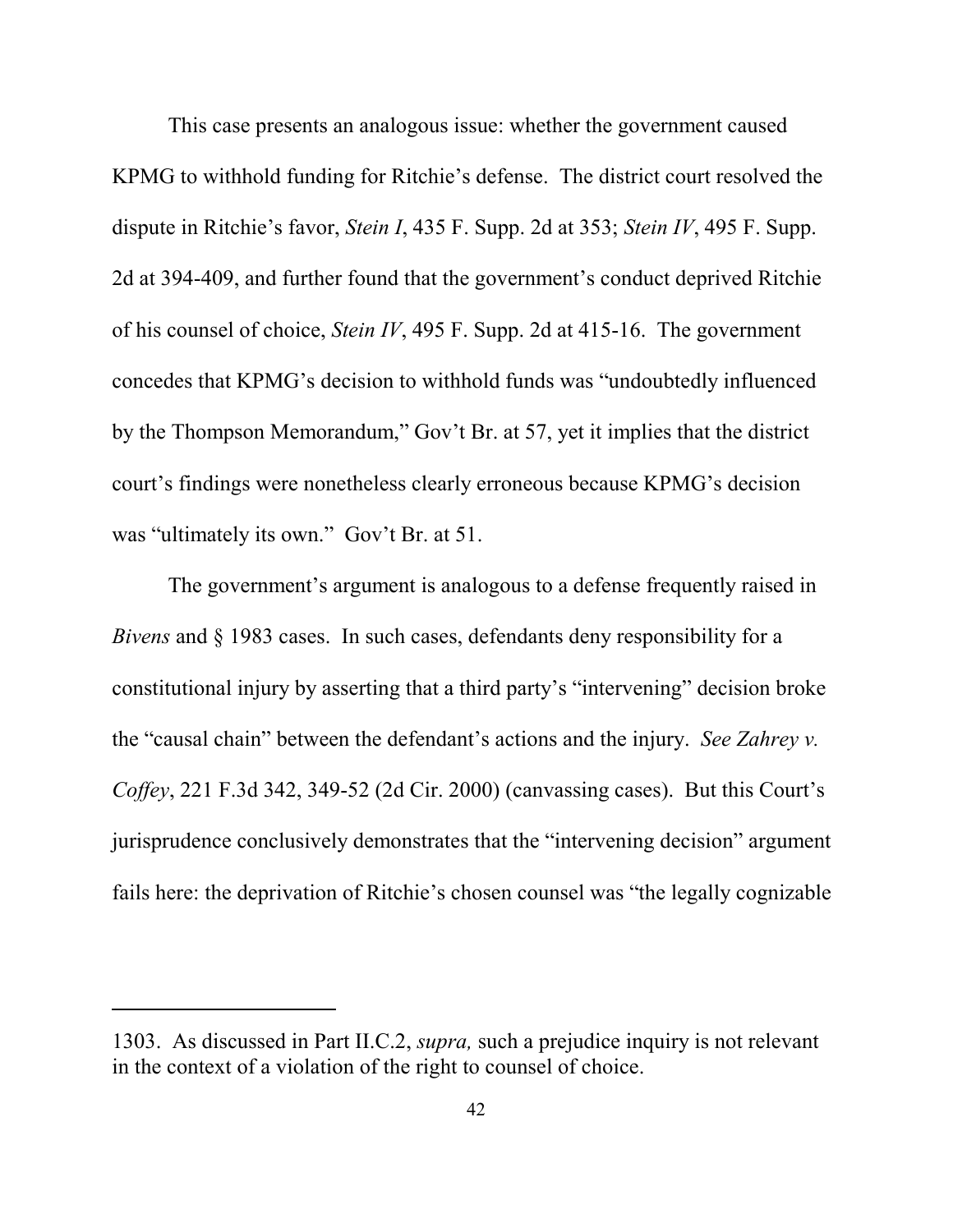result" of the government's conduct. *Id*. at 349; *see also Higazy v. Templeton*, 505 F.3d 161, 175-77 (2d Cir. 2007) (following *Zahrey*).

Under the constitutional tort jurisprudence, a government actor is legally responsible for the "reasonably foreseeable" results or "natural consequences" of his actions. *Higazy*, 505 F.3d at 175-77; *Zahrey*, 221 F.3d at 349-51. A third party's intervening decision will break the "causal chain" between the defendant's acts and the constitutional harm only if the intervening decision is not reasonably foreseeable. *Higazy*, 505 F.3d at 177. In particular, an intervening decision does *not* break the causal chain if the intervening decision-maker fails to exercise "truly independent judgment" because the judgment is compromised by "pressure or misleading information provided by the actor whom the plaintiff seeks to hold liable." *Zahrey*, 221 F.3d at 351-52 (citing cases); *see also Higazy*, 505 F.3d at 177.

Here, the evidence shows that the government caused the deprivation, and the district court did not clearly err in so finding. KPMG did not exercise "truly independent judgment" when it withheld defense funds from Ritchie. The Thompson Memorandum and the USAO's pressure proscribed the firm's options, and KPMG's failure to pay for Ritchie's defense was a reasonably foreseeable indeed, an entirely intended and predictable — result of the government's conduct.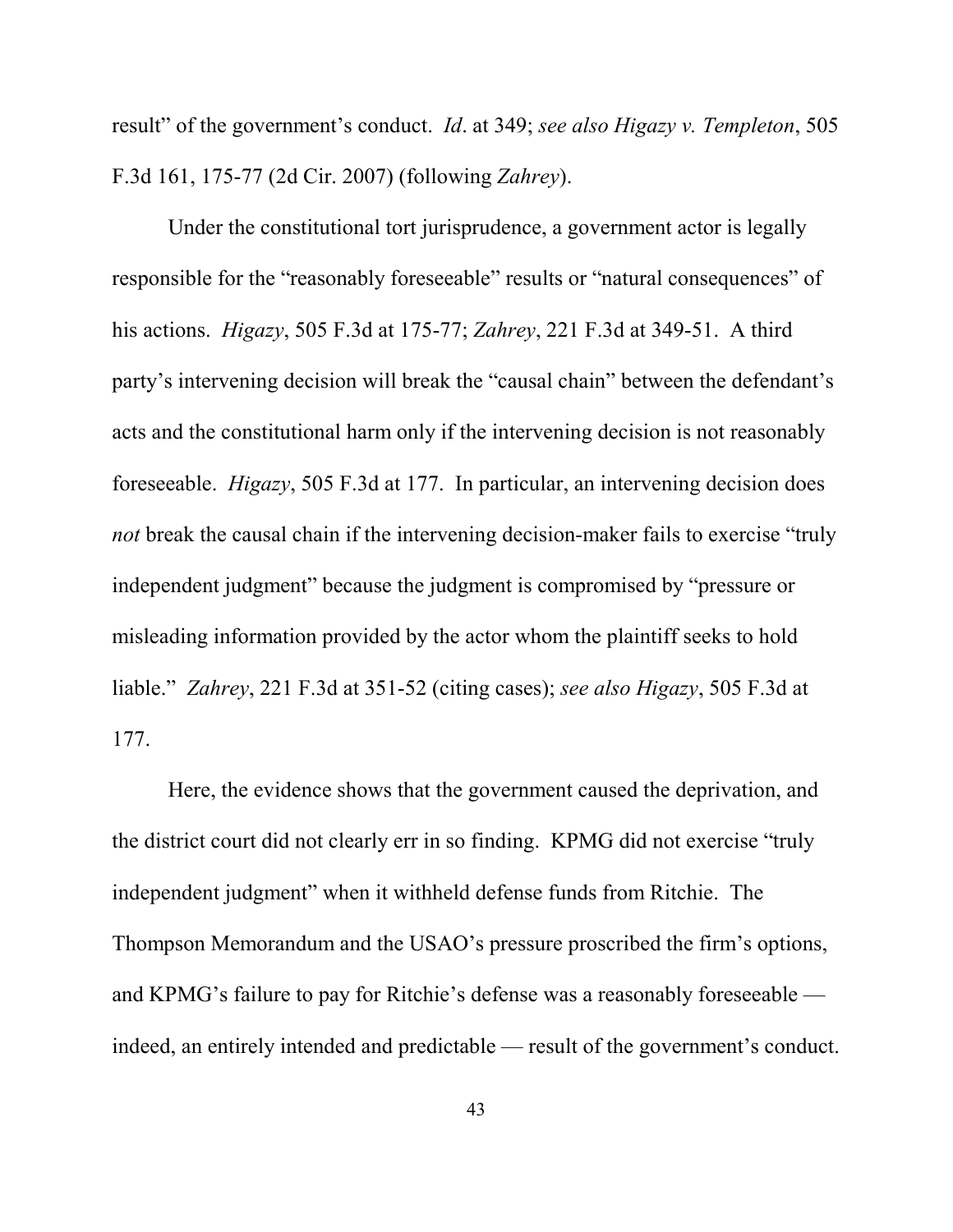As discussed in the Facts section, *supra*, and in the Stein *et al.* and DeLap *et al*. Briefs, the government stipulated that KPMG had a long-standing practice of paying its partners' legal fees, and KPMG's counsel told the government that departing from that practice in this case would be a "big problem." Nonetheless, because of the deadly threat of indictment and the USAO's pressure, KPMG eventually refused to pay appellees' legal fees.

The Thompson Memorandum — a policy document issued by the government "to advise corporations and defense attorneys of the factors that the Government would take into consideration during a criminal investigation of a corporation," Gov't Br. at 53 — by itself accomplished much of the decisive pressure. KPMG was vitally threatened because it knew that an indictment would destroy the firm. Smith A. 613. Thus, the company's chief legal officer testified that he thought it indispensable "to be able to say, at the right time with the right audience, we're in full compliance with the Thompson Guidelines." Smith A. 1504.

Furthermore, the USAO affirmed and emphasized the Thompson Memorandum's missive. At a meeting between KPMG and the USAO regarding cooperation, an AUSA stated "that the government would take into account KPMG's legal obligations, if any, to advance legal expenses, but referred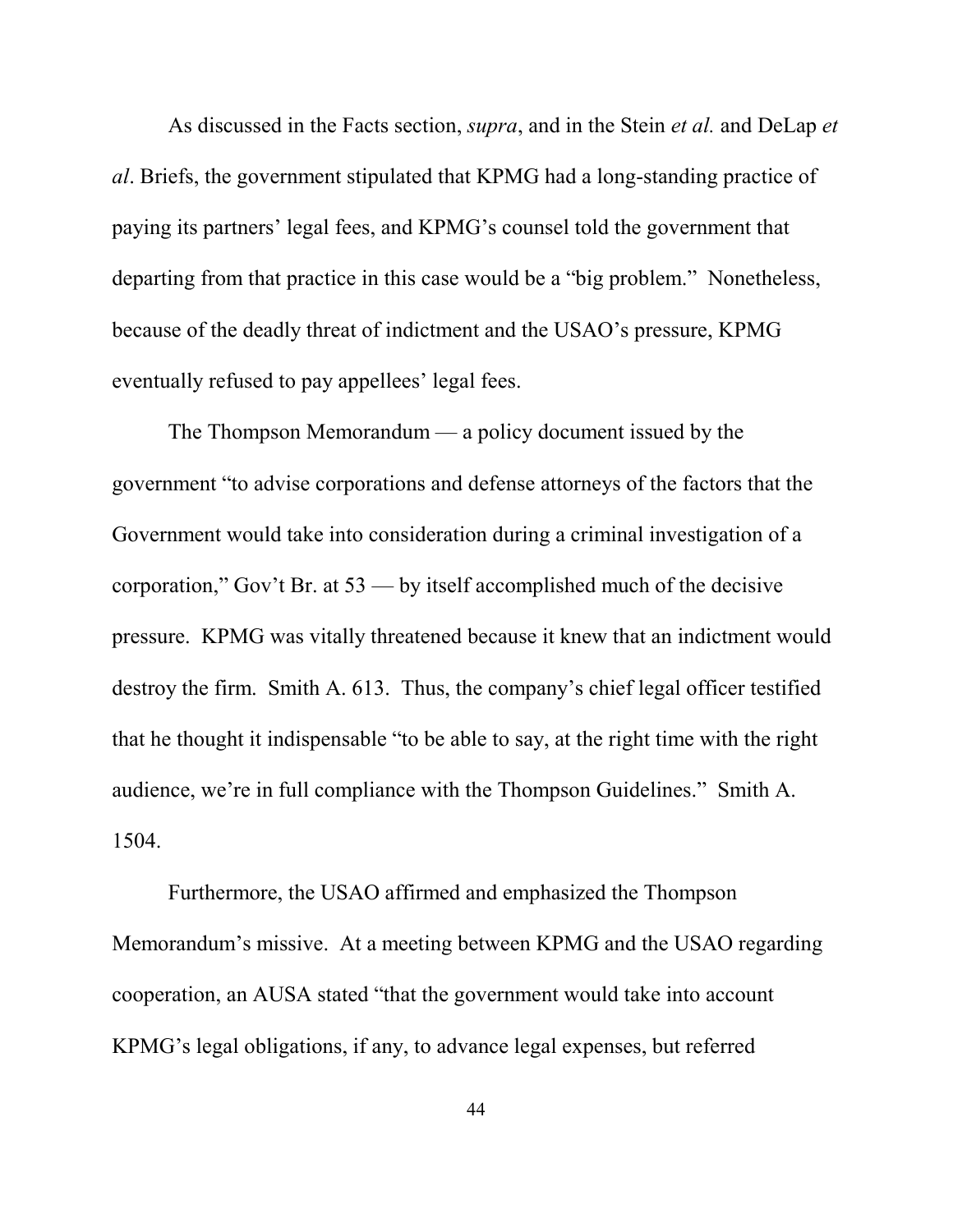specifically to the Thompson Memorandum as a point that had to be considered." *Stein I*, 435 F. Supp. 2d at 341 (citing Smith A. 365). The USAO further stated that "'misconduct' should not or cannot 'be rewarded,'" and that any payment of legal fees would be "'look[ed] at . . . under a microscope.'" *Id*. at 342, 344 (citing and quoting Smith A. 1189, 1200, 1338, 1339). KPMG believed this meant the USAO would disapprove of KPMG paying defense funds. Smith A. 1342.<sup>7</sup> After the meeting, and in clear response to this pressure, KPMG adopted a new policy: "payment of . . . legal fees and expenses will cease immediately if . . . [the recipient] is charged by the government with criminal wrongdoing." Smith A. 1215.

In short, the evidence established that KPMG succumbed to the USAO's pressure, and the district court correctly found that the government caused the deprivation of Ritchie's Sixth Amendment right to counsel of his choice.

<sup>&</sup>lt;sup>7</sup> The government points to testimony by an AUSA that the USAO permitted another subject of the investigation, HVB, to pay its employees' legal fees without pressure. Gov't Br. at 52-53 (citing Smith A. 454). Given the wealth of evidence that the USAO treated KPMG radically differently, and the lack of evidence that KPMG was aware of the USAO's purported treatment of HVB, this testimony avails the government nothing.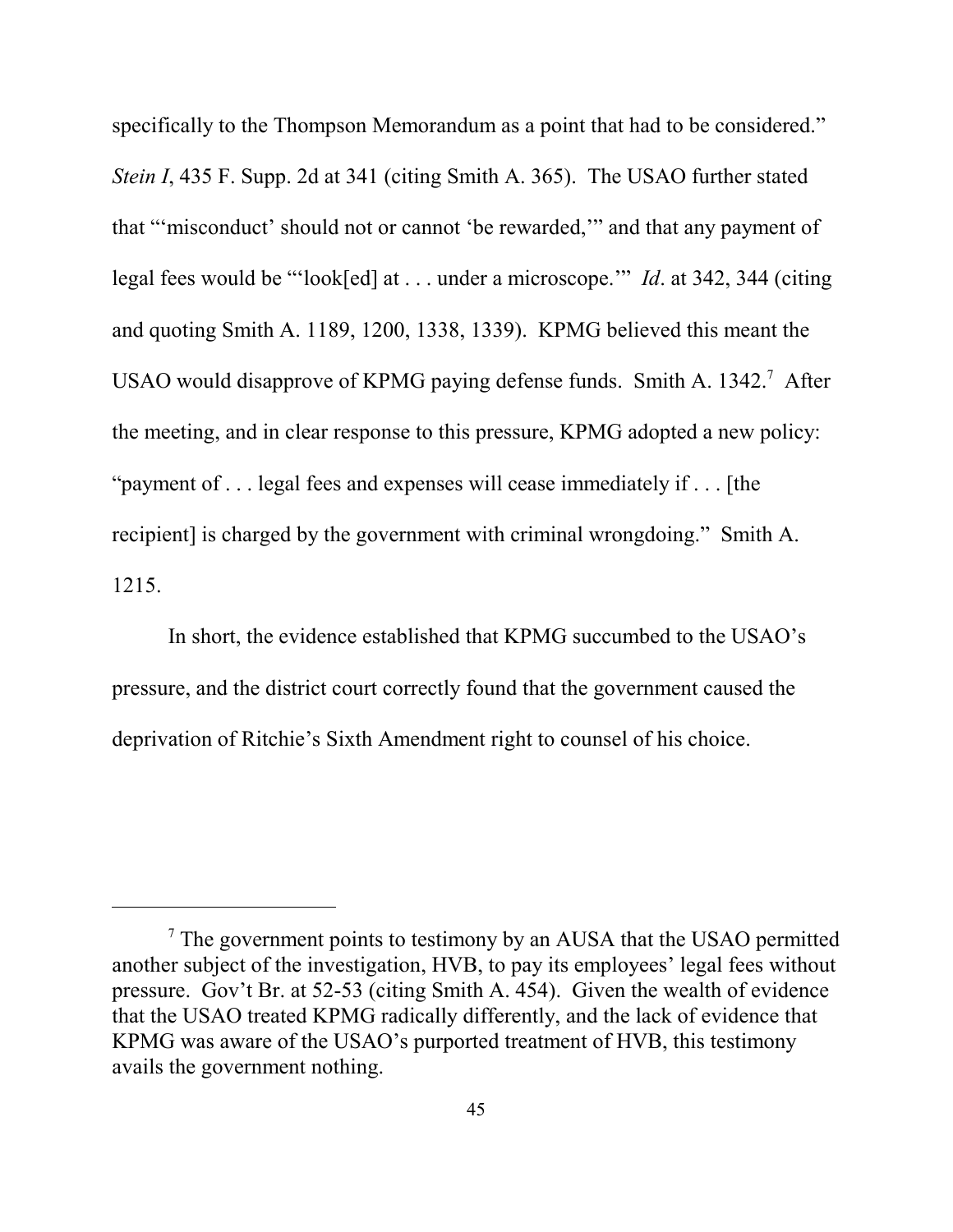# 2. The Constitutional Deprivations Must be Considered State Action

The government also argues that KPMG's refusal to advance defense funds should not be considered state action, and that the constitution was therefore not implicated by KPMG's withholding of funds. Gov't Br. at 55-63. That argument again mischaracterizes the issue. The district court dismissed the indictment because of the *government's own conduct* in pressuring KPMG to withhold defense funds. The Thompson Memorandum and USAO's conduct enforcing the Memorandum were unquestionably state action. *See Adickes v. S.H. Kress & Co.*, 398 U.S. 144, 152 (1970) ("The involvement of a [government] official . . . plainly provides the state action essential to show" a constitutional violation). As discussed above, the true dispute — which must be resolved in favor of Ritchie is whether this government action *caused* the constitutional deprivation. *See Hoffman*, 832 F.2d at 1303 (recognizing that state action and causation are separate inquiries).

In any event, even considered under the erroneous legal test advanced by the government, the state action argument fails: KPMG's refusal to provide defense funds was state action. State action may be found if there is a "close nexus between the State and the challenged action" such that the conduct "may be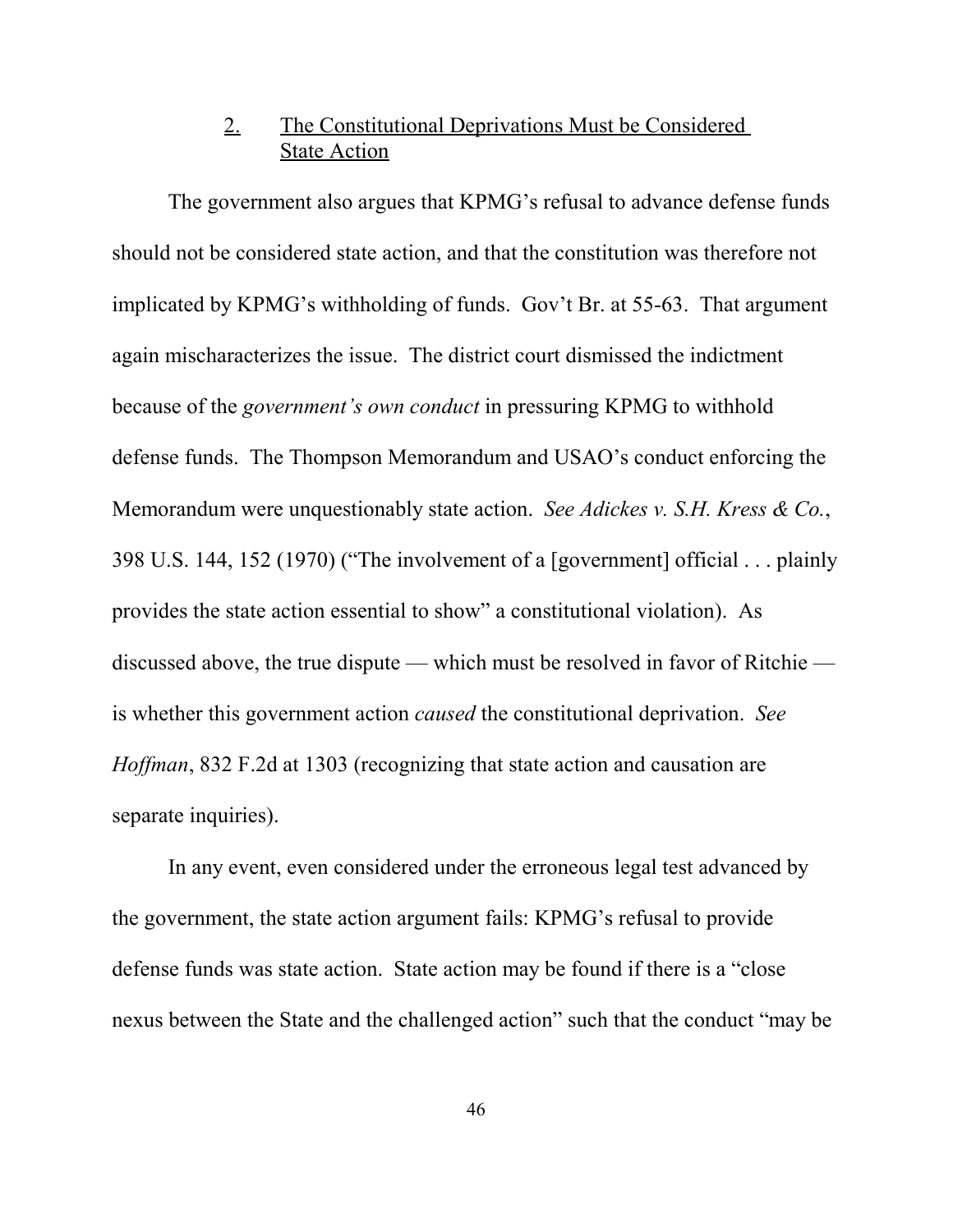fairly treated as that of the State itself." *Brentwood Academy v. Tennessee*

*Secondary School Athletic Ass'n*, 531 U.S. 288, 296 (2001) (quoting *Jackson v.*

*Metropolitan Edison Co.*, 419 U.S. 345, 351 (1974)). That close nexus existed

here.

The *Brentwood* Court observed that "[w]hat is fairly attributable is a matter

of normative judgment," *id*. at 295, and reviewed prior cases that traced the

contours of the normative inquiry:

We have ... held that a challenged activity may be state action when it results from the State's exercise of "coercive power," [*Blum v. Yaretsky*, 457 U.S. 991, 1004 (1982)], when the State provides "significant encouragement, either overt or covert," *ibid.*, or when a private actor operates as a "willful participant in joint activity with the State or its agents," *Lugar v. Edmondson Oil Co.*, 457 U.S. 922, 941 (1982)] (internal quotation marks omitted). We have treated a nominally private entity as a state actor when it is controlled by an "agency of the State," *Pennsylvania v. Board of Directors of City Trusts of Philadelphia*, 353 U.S. 230, 231, 77 S. Ct. 806, 1 L. Ed. 2d 792 (1957) (per curiam), when it has been delegated a public function by the State, cf., e.g., *West v. Atkins* [487 U.S. 42, 56 (1988)]; *Edmonson v. Leesville Concrete Co.*, 500 U.S. 614, 627-628, 111 S. Ct. 2077, 114 L. Ed. 2d 660 (1991), when it is "entwined with governmental policies," or when government is "entwined in [its] management or control," *Evans v. Newton*, 382 U.S. 296, 299, 301, 86 S. Ct. 486, 15 L. Ed. 2d 373 (1966).

*Brentwood*, 531 U.S. at 296. Strikingly, notwithstanding the government's

protestations to the contrary, the conduct at issue meets at least three of the tests

cited by the *Brentwood* Court.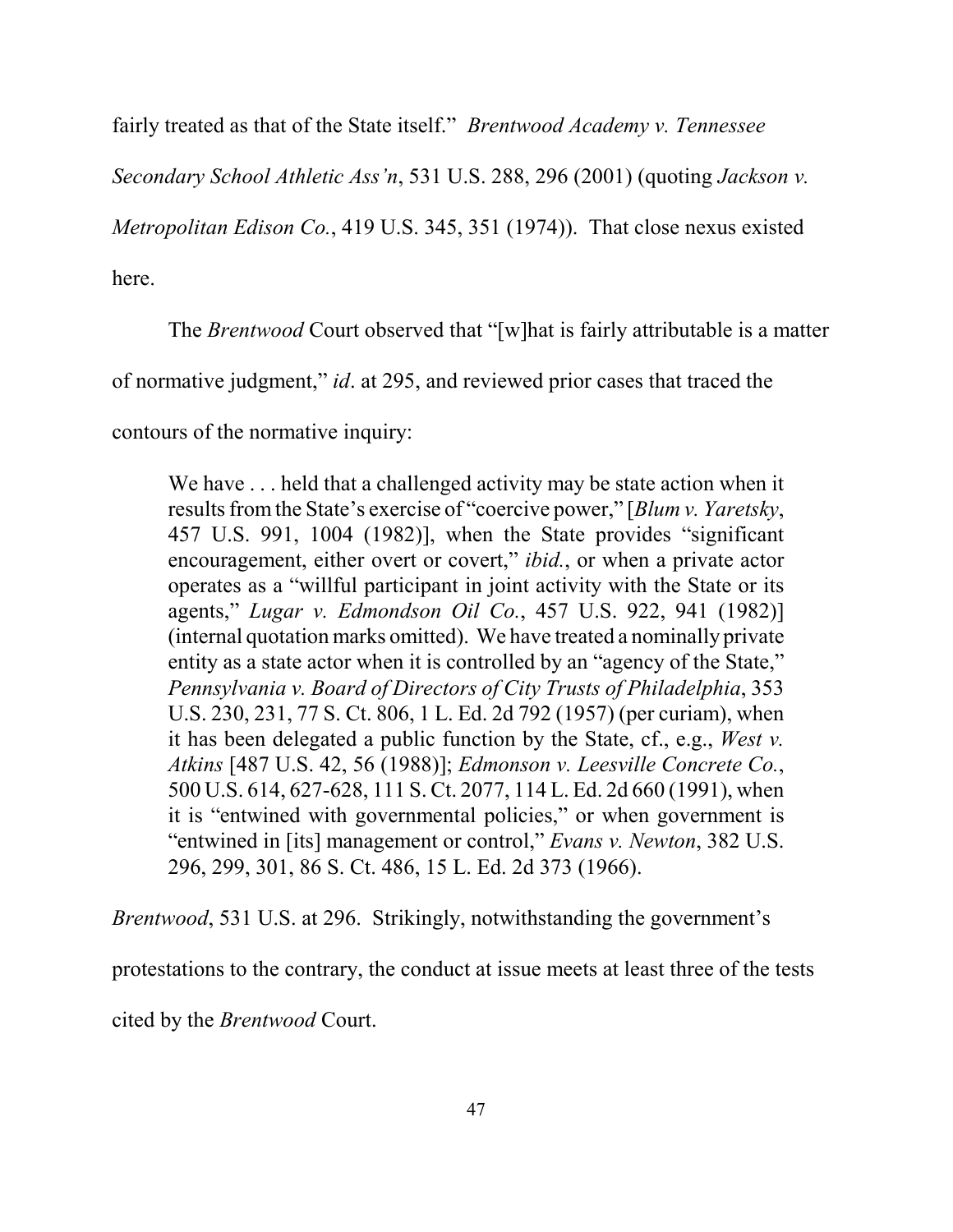### **a. USAO Significantly Encouraged KPMG to Withhold Funds**

Given the facts set forth in the record, it cannot reasonably be disputed that the USAO and Thompson Memorandum provided "significant encouragement" to KPMG to refuse to pay defense funds. Three authoritative cases demonstrate that KPMG's conduct must be considered state action under this test.

In *Skinner*, the Supreme Court found that the government's "encouragement, endorsement, and participation" in a private railroad's breath and urine testing policies rendered the searches state action. 489 U.S. at 614-16. The Court observed that the government had "made plain not only its strong preference for testing, but also its desire to share in the fruits of such intrusions." *Id*. at 615.

Similarly, in *Chan v. City of New York*, 1 F.3d 96, 106-07 (2d Cir. 1993), a § 1983 complaint alleged that municipal defendants issued Requests for Proposals ("RFPs") that called for wage rates lower than the federal minimum wage. *Id*. at 98-99, 106-07. Although a private employer contracted for and paid the wages, this Court found that the complaint alleged a sufficient nexus between the state and private actors to constitute state action because the municipalities' RFPs encouraged the policies: "to win the Contracts, [the private contractor] was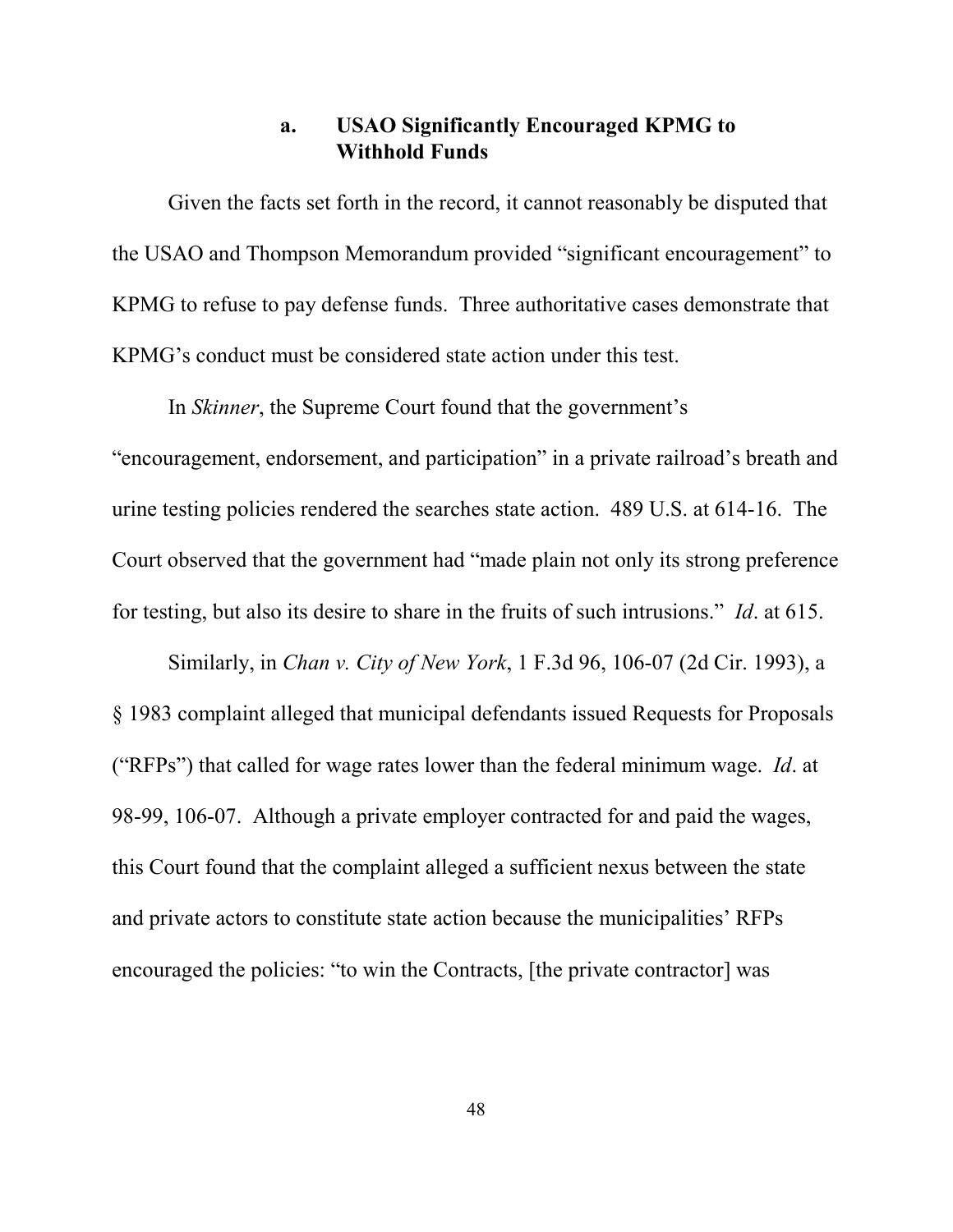required to make its bids based on wages below" the minimum wage levels. *Id*. at 107.

Finally, in *Albert v. Carovano*, 824 F.2d 1333 (2d Cir. 1987), a private college suspended a group of students for engaging in a "sit-in" protest, and the students subsequently sued the president of the college for violations of their constitutional rights. *Id*. at 1334. The students argued that the college's actions were "under color of" state law because the college's rules for "Maintenance of Public Order" were promulgated after the State of New York passed legislation mandating that colleges adopt and file with the state a set of disciplinary rules. *Id*. The *Albert* court observed that while the statute did not "on its face . . . dictate the outcome of campus disciplinary decisions, there is still a factual question as to whether the State intended to or did in fact influence college administrators in such a way that it can be considered responsible for the private colleges' decisions." *Id*. at 1340. This Court found that the students had adduced sufficient evidence of such "influence" to forestall summary judgment. *Id*. The evidence suggested that the passage of the statute and state officials' later conduct "strongly influenced" the content of the college's disciplinary code, that the college would not otherwise have adopted the disciplinary rules that led to the students'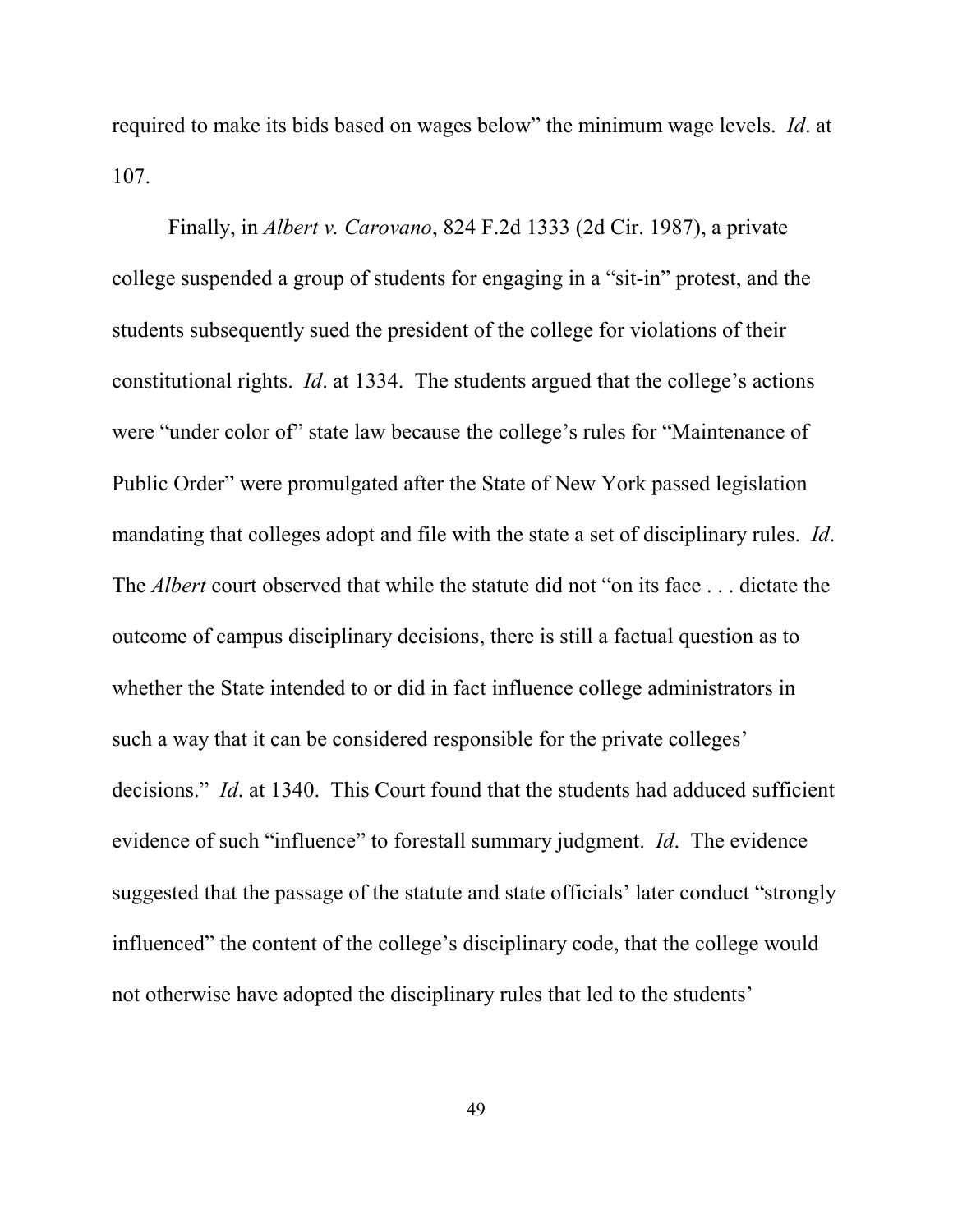suspensions, and that the statute led to a change in the manner the college administration dealt with student unrest. *Id*.

These precedents show that the government need not explicitly require conduct in order to be responsible for it. When the government encourages a private party to perform specific conduct and the private party conforms, the result is state action. Here the government acted specifically to encourage KPMG to withhold fees from its employees who were indicted, and KPMG did just that. The government obviously provided "significant encouragement" for the withholding.

The authorities upon which the government relies do not support a contrary conclusion. In *Blum*, 457 U.S. 991, the Supreme Court analyzed decisions by private nursing homes regulated by the Medicaid regime. The Court held that certain of the nursing homes' decisions with respect to individual patients were not state action. 457 U.S. at 1005-12. The Court found that the fact that "the State responded to [the] decisions by adjusting the patient's Medicaid benefits" did not render the decisions state action because "[t]here is no suggestion that those decisions were influenced in any degree by the State's obligation to adjust benefits." *Id*. at 1005. The Court likewise rejected the argument that the regulations "affirmatively command[ed]" the private decisions because the Court's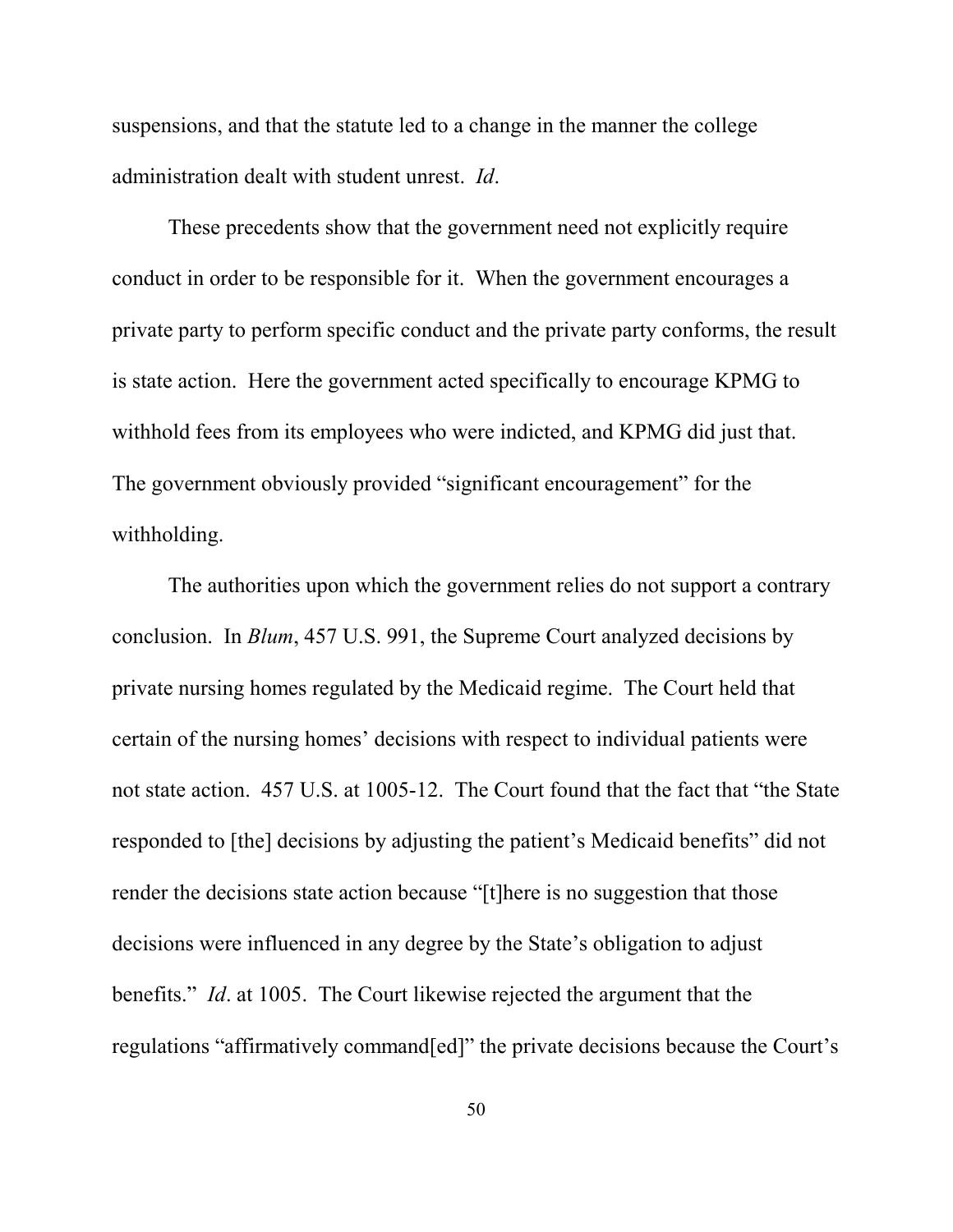"review of the statutes and regulations . . . does not support respondents' characterization of them . . . . [The] decisions ultimately turn on medical judgments made by private parties according to professional standards that are not established by the State." *Id*. at 1005-08. Finally, the Court found that regulations providing for penalties for inappropriate treatment "do not dictate the decision to discharge or transfer in a particular case." *Id*. at 1010.

Thus, the *Blum* Court effectively distinguished its case from this case. Here, KPMG responded to the USAO's conduct, not *vice versa*, and KPMG's decisions were "at the least, strongly influenced" by the USAO and the Thompson Memorandum. Likewise, KPMG's decision did not "ultimately turn on judgments made by private parties according to professional standards that are not established by the State," but instead turned on judgments informed by the standards enshrined in the Thompson Memorandum and affirmed by the USAO. Thus, the USAO effectively dictated KPMG's decision to withhold fees. In short, whereas in *Blum* the supposed state action arose from a set of regulations that were not intended to bring about the specific conduct challenged by the plaintiffs, here the government's actions were intended to cause KPMG to withhold legal fees from Ritchie and the other appellees. Thus, at the very least, the USAO significantly encouraged KPMG to withhold funds.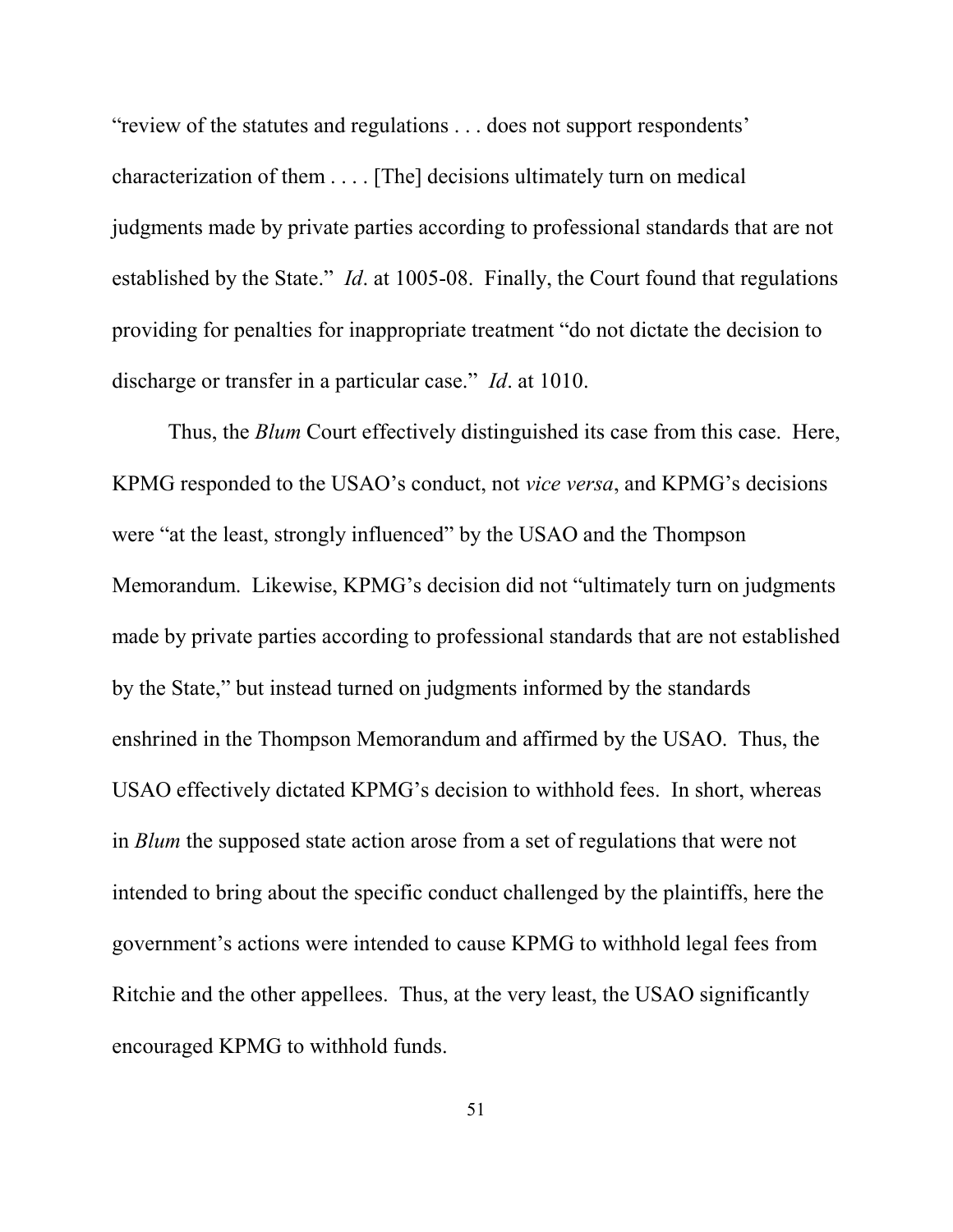#### **b. The USAO Was A Willful Participant in Joint Activity With KPMG**

KPMG was also a "willful participant in joint activity with the State or its agents." The express point of KPMG's capitulation was to *cooperate* with the government investigation of Ritchie and the other KPMG defendants. An entity that cooperates in law enforcement functions engages in "joint activity" with the government for purposes of finding state action. *See, e.g., Abbott v. Latshaw*, 164 F.3d 141, 147 (3d Cir. 1998); *Murray v. Wal-Mart, Inc.*, 874 F.2d 555, 559 (8th Cir. 1989); *El Fundi v. Deroche*, 625 F.2d 195, 196 (8th Cir. 1980); *Duriso v. K-Mart No. 4195, Div. of S. S. Kresge Co.*, 559 F.2d 1274 (5th Cir. 1977) (per curiam); *Smith v. Brookshire Bros.*, 519 F.2d 93 (5th Cir. 1975) (per curiam); *Bame v. Clark*, 466 F. Supp. 2d 105, 109-10 (D.D.C. 2006); *see also Johnson v. Knowles*, 113 F.3d 1114, 1119 (9th Cir. 1997) ("An agreement between government and a private party can create state action.").

Thus, in *Adickes*, the Supreme Court considered a woman's § 1983 suit against a privately-owned restaurant, S.H. Kress & Co, and held that the suit properly stated a constitutional claim:

Although this is a lawsuit against a private party, not the State or one of its officials, our cases make clear that petitioner will have made out a violation of her Fourteenth Amendment rights and will be entitled to relief under § 1983 if she can prove that a Kress employee, in the course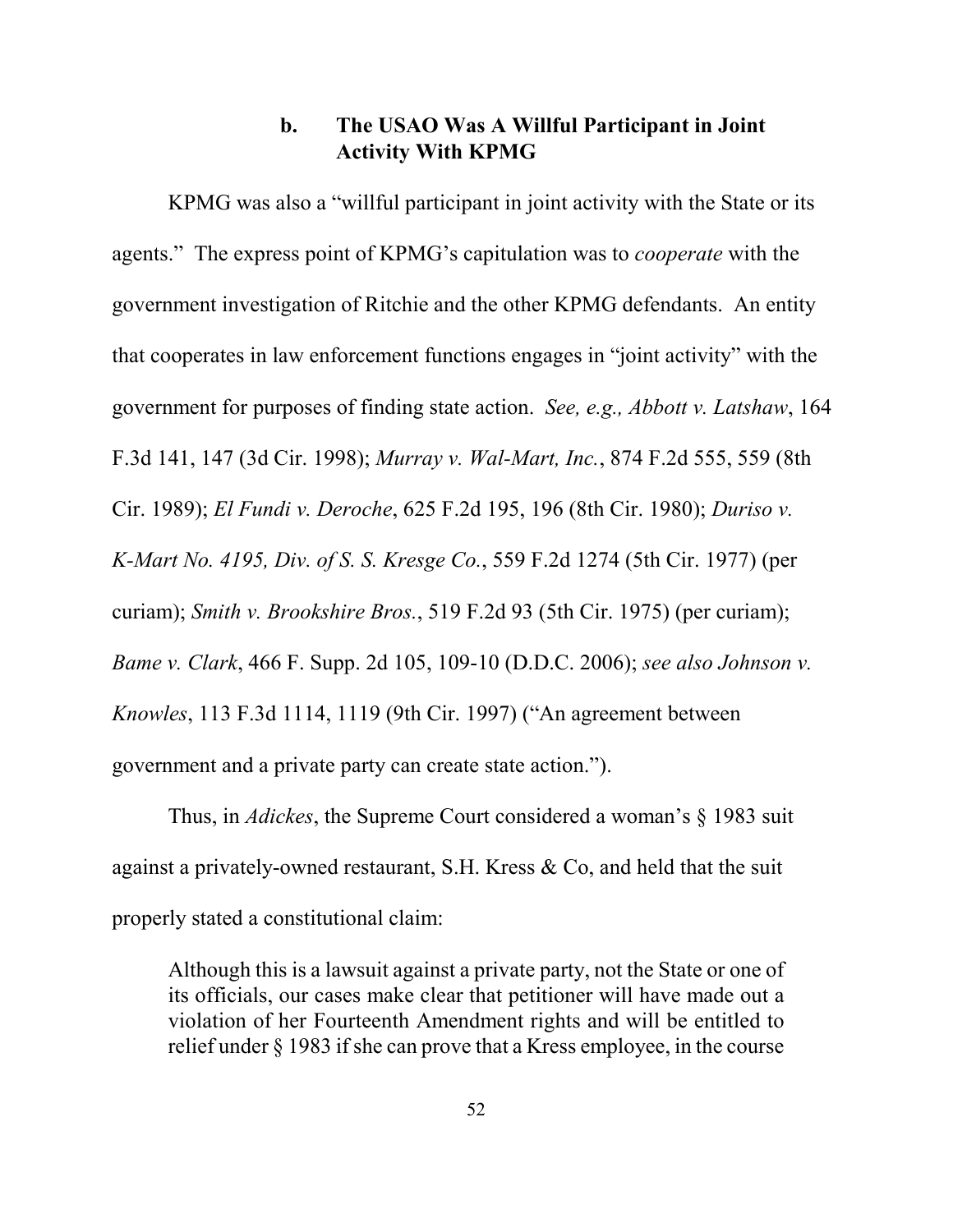of employment, and a Hattiesburg policeman somehow *reached an understanding* to deny Miss Adickes service in The Kress store, or to cause her subsequent arrest because she was a white person in the company of Negroes.

398 U.S. at 152 (emphasis added); *see also Soldal v. Cook County, Ill.*, 506 U.S. 56, 60 n.6 (1992) (citing *Adickes* and declining to review appellate court holding that evidence of cooperation between police and private individual was sufficient to withstand summary judgment). So here, the USAO and KPMG "reached an understanding" under which KPMG cooperated in the investigation and prosecution of Ritchie, and as part of that effort denied Ritchie defense funds.

 The government cites *D.L. Cromwell Invs., Inc. v. NASD Regulation, Inc.*, 279 F.3d 155 (2d Cir. 2002), Gov't Br. at 59, but it is not to the contrary. There, the district court found that the private actor acted "independent of governmental influence," and this Court held that the lower court's finding "was not clearly erroneous. We need not address whether the record would have supported contrary findings, inferences and conclusions." 279 F.3d at 162. Here, by contrast, KPMG obviously did not act "independent of governmental influence": the district court found that the government exerted its influence to cause KPMG to withhold funds it would otherwise have paid. Consequently, here it is the government that must overcome the "clearly erroneous" standard, and it cannot.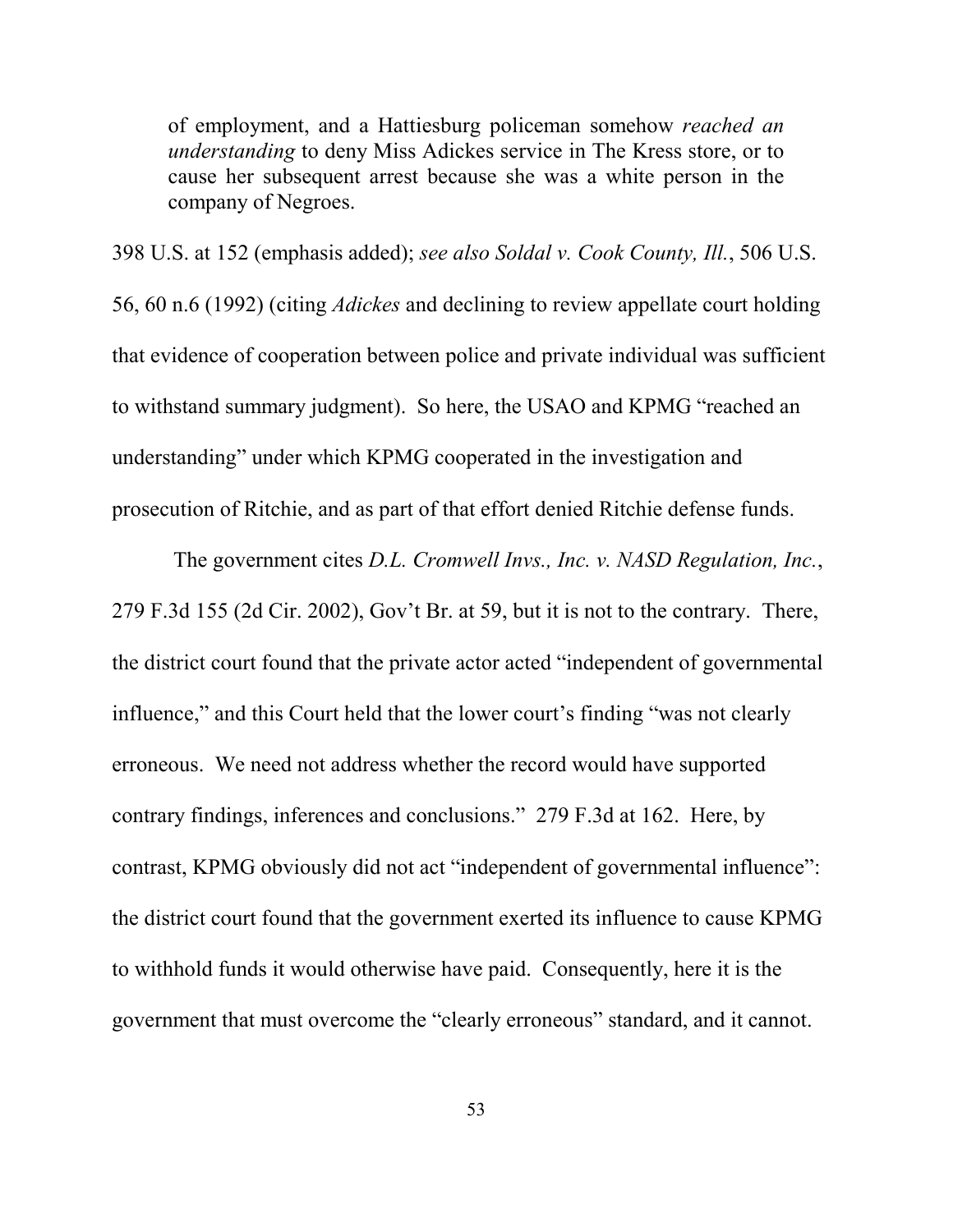Moreover, the issue was put to rest when KPMG informed the district court that the Thompson Memorandum "substantially influenced" its decisions regarding legal fees. JA 793.

*United States v. International Brotherhood of Teamsters*, 156 F. 3d 354 (2d Cir. 1998), is also inapposite. The officials at issue in that case "derive[d] their powers from and act[ed] pursuant to a *private* agreement." *Id*. at 359 (emphasis in original). The private actor in *International Brotherhood* received information from the USAO, but "the receipt of information and assistance from federal authorities does not render the recipient's subsequent, independently rendered *decision* using such information 'fairly attributable' to the government." *Id*. at 360 (emphasis in original). The same cannot be said here. KPMG did not merely receive information from the USAO, and KPMG's decision was *not* "independently rendered" — it plainly resulted from the USAO's pressure. The USAO and KPMG were engaged in classic "joint activity."

## **c. Government Became Entwined in KPMG's Management**

Finally, the USAO became "entwined in [KPMG's] management or control," at least with respect to the payment of Ritchie's defense fees. As discussed, the evidence demonstrates that KPMG cleared its defense-funding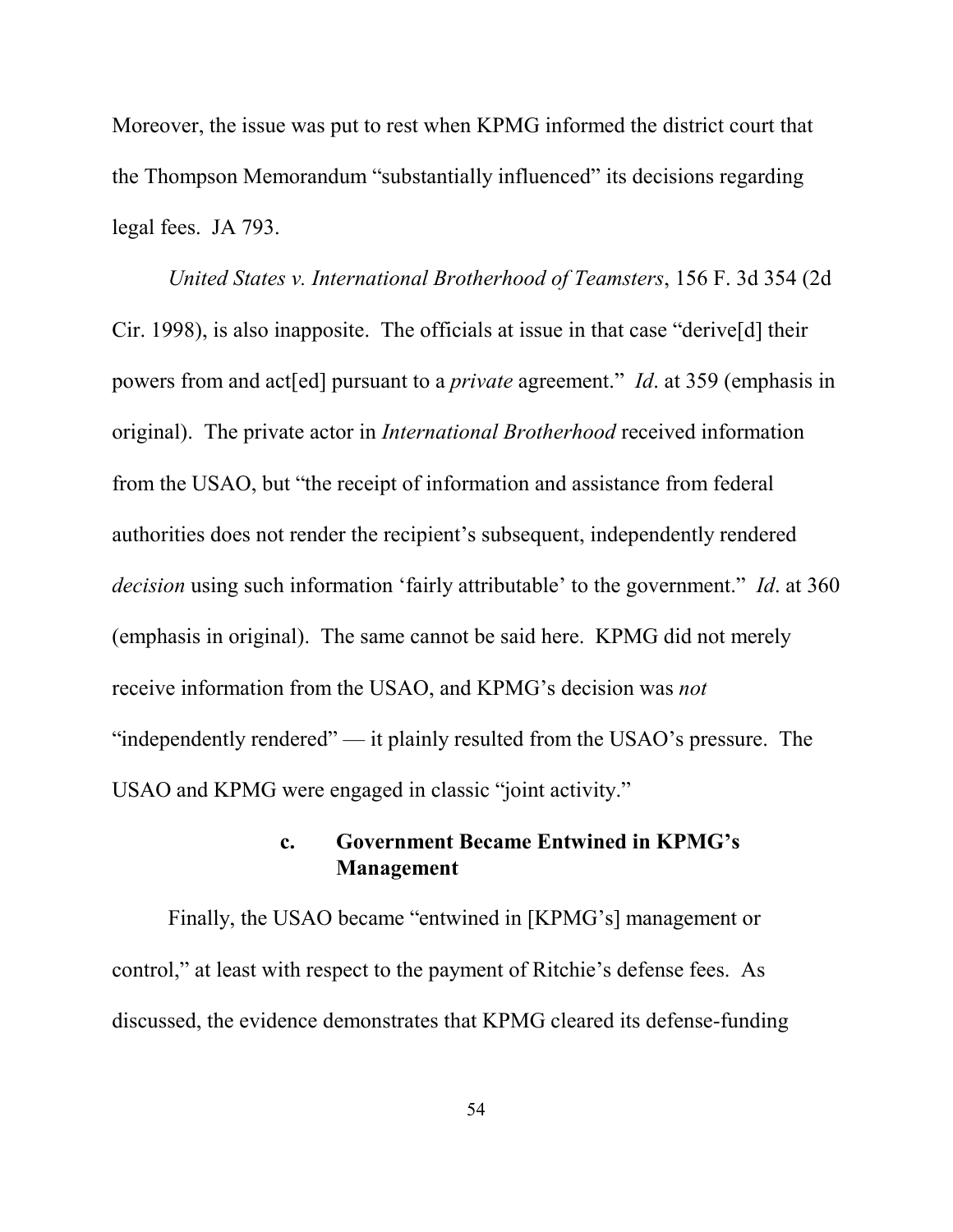policies with the USAO, and that the USAO was the impetus behind the policies in the first place. For example, the USAO vetted KPMG's letter to its employees concerning the investigation and legal representation, and demanded that the firm supplement the letter with a more favorable statement. Smith A. 491-92, 1296- 1309, 1346. The USAO even informed KPMG about which employees were not "cooperating" to the government's liking so that KPMG could pressure those individuals with threats of termination or other sanctions. Smith A. 462, 1216, 1225-29, 1234, 1244, 1290-91. Thus, the USAO was effectively managing the defense-funding policies.

Indeed, the USAO's control and management of the firm went far beyond those particular policies: as part of KPMG's deferred prosecution agreement, the USAO forced KPMG to restructure is business completely — it even abandoned whole areas of its practice. JA 1228-33. KPMG's policies must therefore be considered state action.

### **E. The Government's Argument Based Upon the Supreme Court's Forfeiture Jurisprudence is Misplaced**

The government lastly argues that there was no Sixth Amendment violation because the appellees had no right to use KPMG's money for their defense. Gov't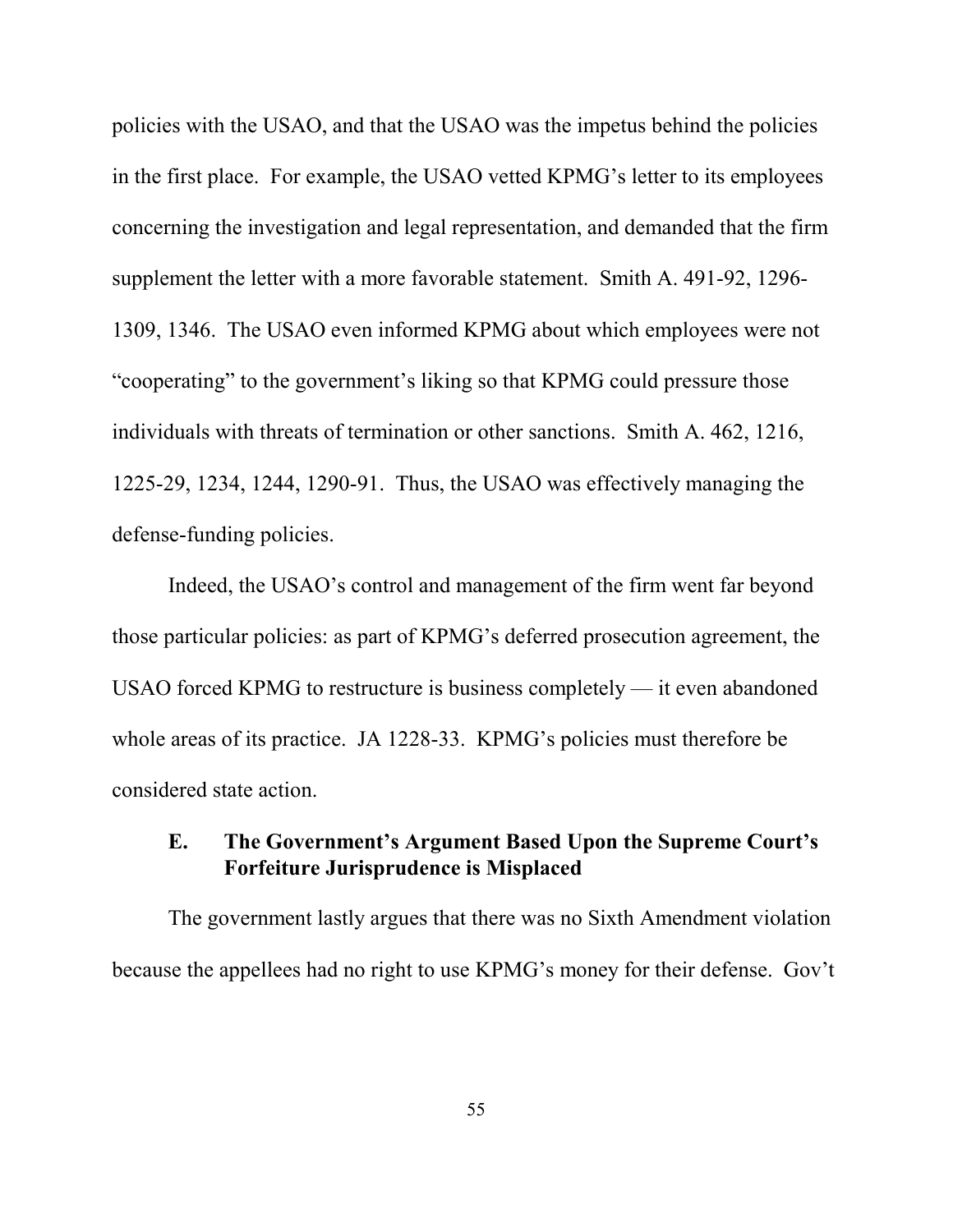Br. at 63-66. The government relies heavily upon *Caplin & Drysdale, Chartered v. United States*, 491 U.S. 617 (1989), but that case is inapposite.

In *Caplin & Drysdale*, the Court considered whether the federal drug forfeiture statute was "consistent with the Fifth and Sixth Amendments." 491 U.S. at 619. The parties agreed that "the Sixth Amendment guarantees a defendant the right to be represented by an otherwise qualified attorney whom that defendant can afford to hire, or who is willing to represent the defendant even though he is without funds." *Id.* at 624-25. The Court observed, however, that the proceeds of illegal activity do not properly belong to the defendant — they are forfeited to the government *ab initio*. *Id*. at 626-28. In the Court's view, "there is a strong governmental interest in obtaining full recovery of all forfeitable assets, an interest that overrides any Sixth Amendment interest in permitting criminals to use assets adjudged forfeitable to pay for their defense." *Id*. at 631. The Court rejected "petitioner's claim of a Sixth Amendment right of criminal defendants to use assets that are the Government's . . . merely because those assets are in their possession." *Id*. at 632.

Thus, although the *Caplin & Drysdale* Court employed some broad language, its holding was narrow: the Sixth Amendment does not prevent the government from obtaining its own property from a criminal defendant, even if the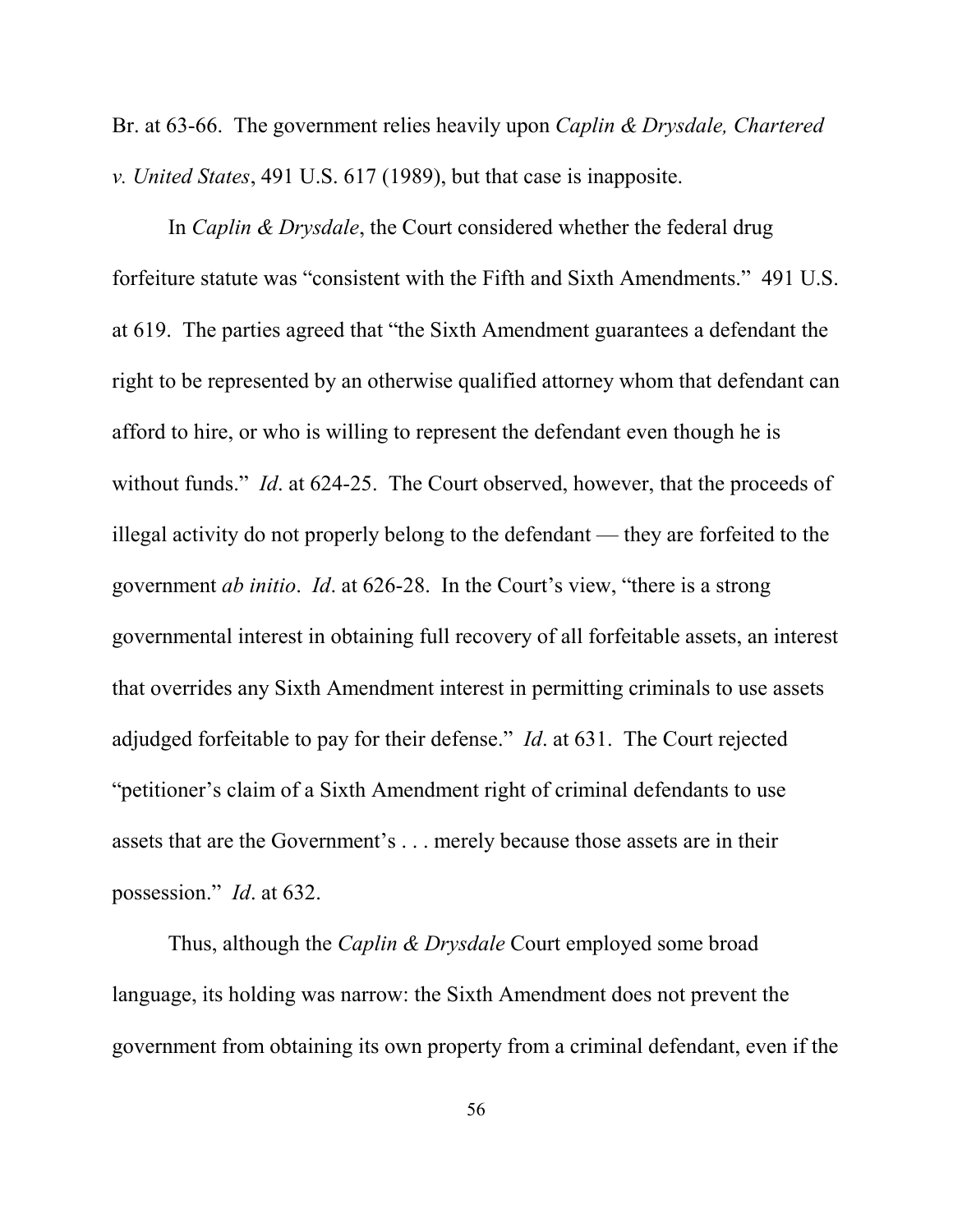defendant hoped to use that property to fund his defense. The Supreme Court and lower courts have invariably construed the case to stand only for this limited proposition. For example, in *Caplin & Drysdale*'s companion case, the Supreme Court described the *Caplin & Drysdale* holding as follows: "neither the Fifth nor the Sixth Amendment to the Constitution requires Congress to permit a defendant to use *assets adjudged to be forfeitable* to pay that defendant's legal fees." *United States v. Monsanto*, 491 U.S. 600, 614 (1989) (emphasis added); *see also United States v. Farmer*, 274 F.3d 800, 804 (4th Cir. 2001) ("While *Caplin* made absolutely clear that there is no Sixth Amendment right for a defendant to obtain counsel using tainted funds, [a defendant] still possesses a qualified Sixth Amendment right to use wholly legitimate funds to hire the attorney of his choice."); *Winkler v. Keane*, 7 F.3d 304, 308 (2d Cir. 1993) ("In *Caplin & Drysdale*, the issue was whether the federal forfeiture statute violates a criminal defendant's Sixth Amendment rights."); *United States. v. Monsanto*, 924 F.2d 1186, 1190 (2d Cir. 1991) (describing holdings on remand from Supreme Court).

Nothing in *Caplin & Drysdale* stands for the proposition that the government may interfere with *lawful* sources of defense funding. In fact, the right-to-chosen-counsel jurisprudence is to the contrary: the courts have consistently focused on a defendant's *free opportunity* to retain counsel of his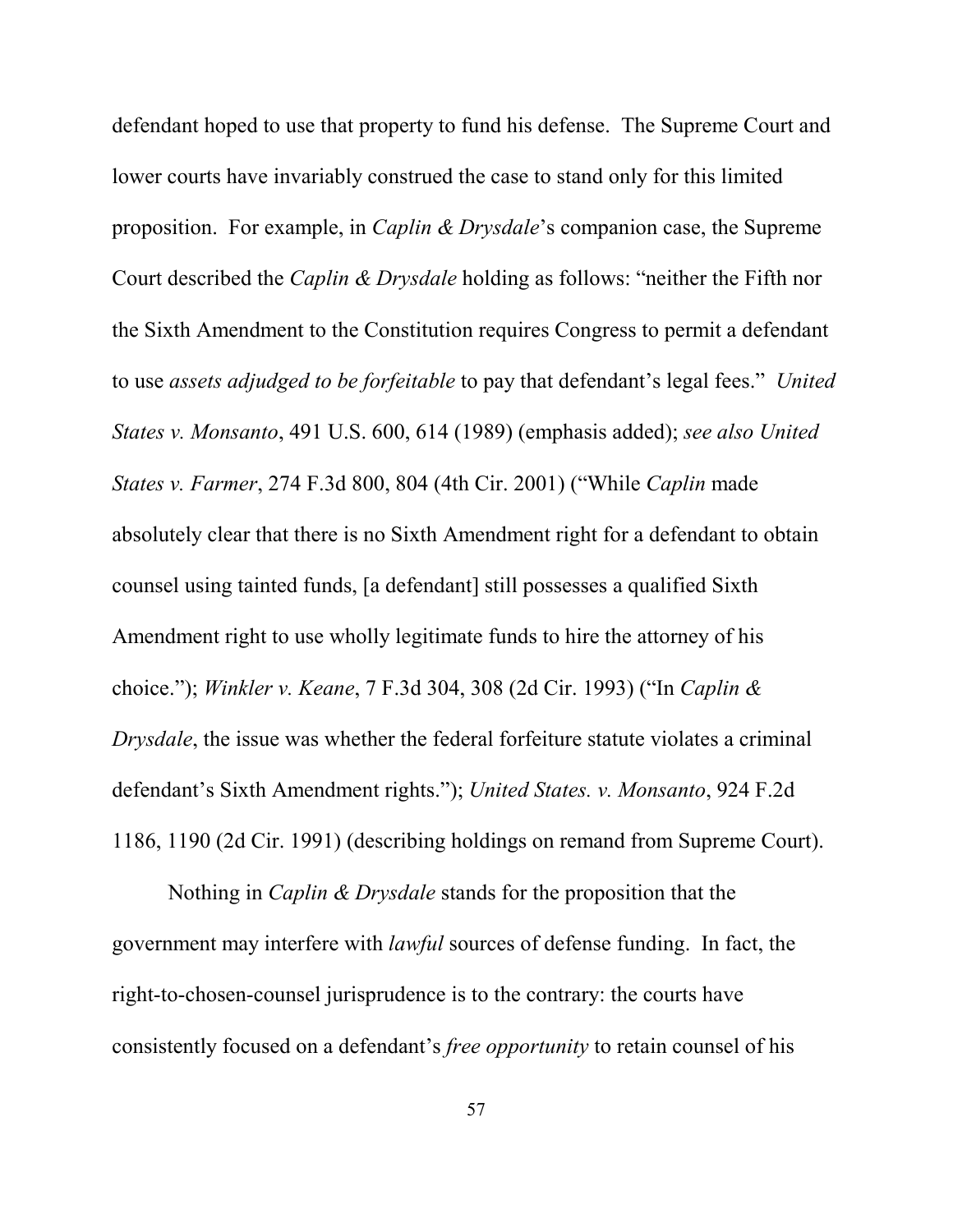choice. The Supreme Court long ago held that "the right to counsel being conceded, a defendant should be afforded a *fair opportunity to secure counsel of his own choice*." *Powell v. Alabama*, 287 U.S. 45, 53 (1932) (emphasis added). Likewise, in *Flanagan v. United States*, 465 U.S. 259 (1984), the Court taught that the "right to counsel of one's choice . . . . reflects constitutional protection of the defendant's *free choice*." *Id*. at 267-68 (emphasis added). Indeed, in *Caplin v. Drysdale* itself, the Court enshrined the principle that "the Sixth Amendment guarantees the defendant the right to be represented by an otherwise qualified attorney whom that defendant can afford to hire." 491 U.S. at 624-625. And in *Gonzalez-Lopez*, the Court held that the Sixth Amendment "commands, not that a trial be fair, but that a particular guarantee of fairness be provided — to wit, that *the accused be defended by the counsel he believes to be best*." 126 S. Ct. at 2562 (emphasis added); *see also id*. at 2563 ("Deprivation of the right is 'complete' when the defendant is erroneously prevented from being represented by the lawyer he wants."). The Courts of Appeals cases are in accord. *See, e.g., Serra v. Michigan Dept. of Corrections*; 4 F.3d 1348, 1351 (6th Cir. 1993) ("A criminal defendant who desires and is financially able to retain his own counsel 'should be afforded a fair opportunity to secure counsel of his own choice.'"); *United States v. Moscony*, 927 F.2d 742, 748 (3d Cir. 1991) (under the Sixth Amendment, "a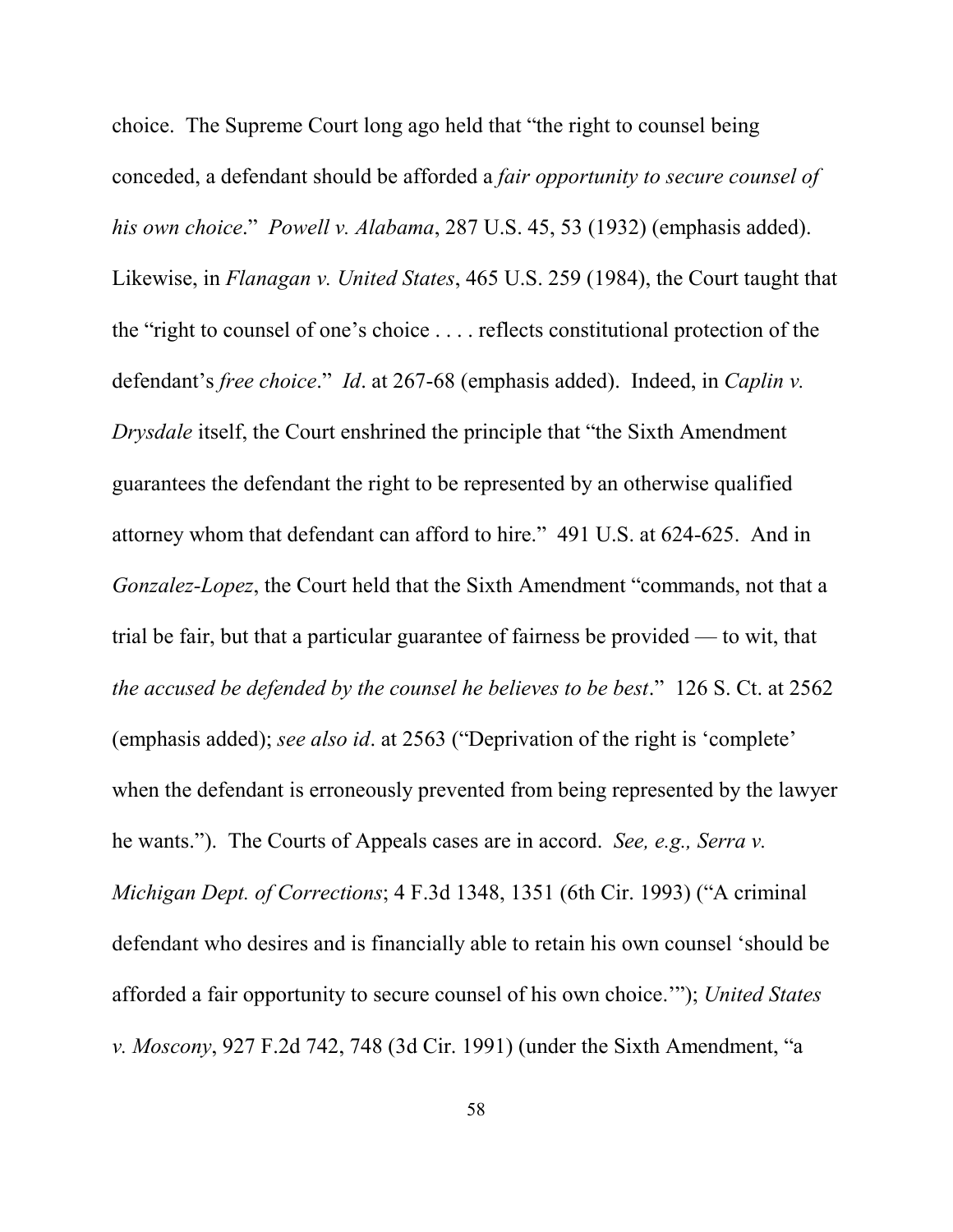defendant should be afforded a fair opportunity to secure counsel of his own choice"); *United States v. Koblitz*, 803 F.2d 1523, 1528 (11th Cir. 1986) ("[T]he Constitution requires that a criminal defendant have a fair or reasonable opportunity to obtain particular counsel, and [suffer from] no arbitrary action prohibiting the effective use of such counsel."); *United States v. Burton*, 584 F.2d 485, 488-89 (D.C. Cir. 1978) ("An essential element of the Sixth Amendment's protection of the right to the assistance of counsel is that a defendant must be afforded a reasonable opportunity to secure counsel of his own choosing."); *United States v. Bernstein*, 533 F.2d 775, 788 (2d Cir. 1976) ("Choice of counsel should not be unnecessarily obstructed"); *United States v. Inman*, 483 F.2d 738, 739-40 (4th Cir. 1973) ("The Sixth Amendment right to counsel includes . . . the right of any accused, if he can provide counsel for himself by his own resources or through the aid of his family or friends, to be represented by an attorney of his own choosing. Included also is the right of any defendant to a reasonable opportunity to obtain counsel of his own choosing."); *United States v. Johnston*, 318 F.2d 288, 291 (6th Cir. 1963) ("[I]f a defendant in a criminal case desires to hire his own counsel, in order that the object of the Sixth Amendment be met, such defendant must have fair opportunity and reasonable time to employ counsel of his own choosing.").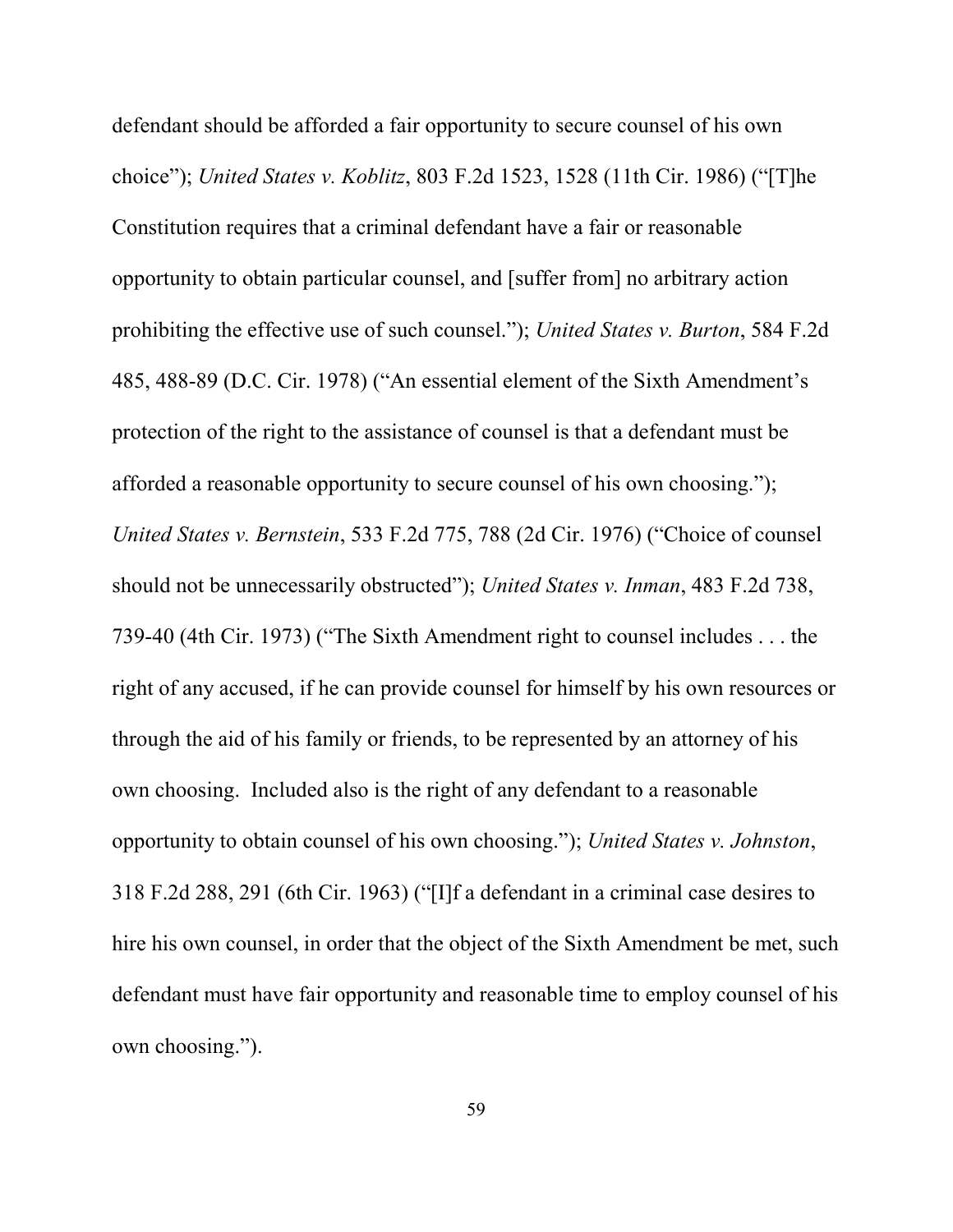Thus, the proper question is not whether Ritchie had legal title to or physical possession of the obstructed funds, but whether the government wrongfully interfered with Ritchie's freedom to retain counsel of his choice. As discussed above, the government did just that: the USAO unjustifiably prevented KPMG from paying for Ritchie's chosen counsel. The district court below and the court in *United States v. Rosen*, 487 F. Supp. 2d 721 (E.D. Va. 2007), recognized that the USAO's conduct enforcing the Thompson Memorandum raises issues similar to those at play when one party tortiously interferes with another's prospective economic advantage. *Stein I*, 435 F. Supp. 2d at 367; *Rosen*, 487 F. Supp. 2d at 729-31. As in cases involving such a tort, the government's interference was wrongful because "when the government's interests are weighed against [Ritchie's] the result is thoroughly one-sided: the government has no legitimate interest in arrangements for third parties to advance . . . attorney fees unless, as is not true here, the advancement is alleged to be part of an actual obstruction of justice scheme." *Rosen*, 487 F. Supp. 2d at 731.<sup>8</sup> "In contrast,

<sup>&</sup>lt;sup>8</sup> The government asserts that it has an interest in "investigating and fairly prosecuting crime." Gov't Br. at 74 (quoting *Stein I*, 435 F. Supp. 2d). Conceding that interest, it is difficult to fathom how it is served by denying accused persons access to defense funds where, as here, the funds were not being used to obstruct justice. "The very premise of our adversary system of criminal justice is that partisan advocacy on both sides of a case will best promote the ultimate objective that the guilty be convicted and the innocent go free." *Herring v. New York*, 422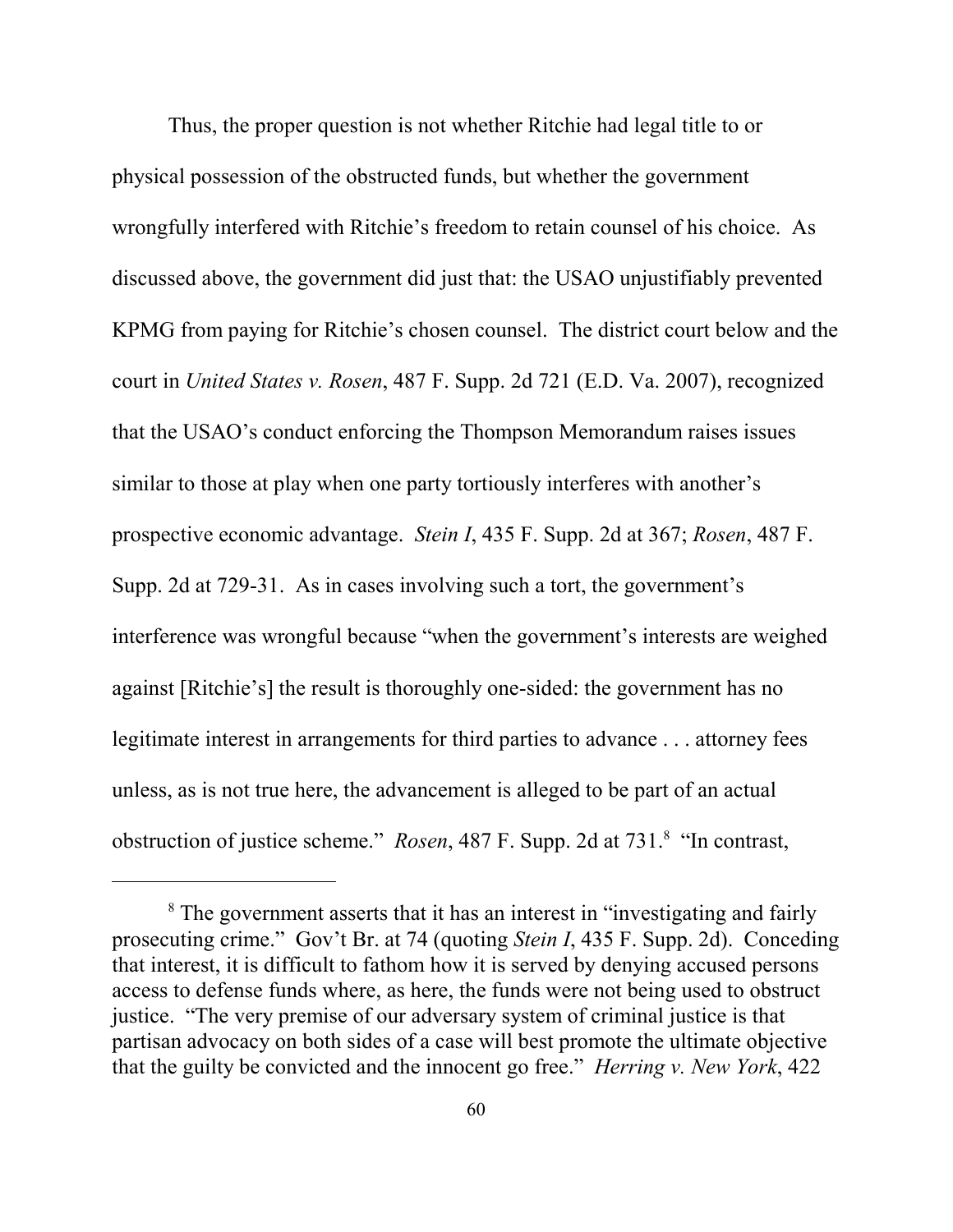[Ritchie has] an undeniably strong interest — indeed, one protected by the Constitution — in  $\dots$  obtaining, without government interference, the  $\dots$  fee advances." *Id.*

#### **F. Conclusion**

The evidence amply supports the district court's finding that the USAO caused KPMG to withhold funds from Ritchie. Further, it is undisputed that KPMG's action forced Ritchie to abandon his counsel of choice. The government was therefore responsible for the deprivation of Ritchie's right to counsel of choice, a violation that could not be remedied. Consequently, the district court's dismissal of the indictment must be affirmed.

# **III. THE USAO VIOLATED RITCHIE'S SIXTH AMENDMENT RIGHT TO PRESENT HIS DEFENSE FREE FROM GOVERNMENT INTERFERENCE AND FIFTH AMENDMENT RIGHT TO A FAIR TRIAL**

The district court also dismissed the indictment against Ritchie because the USAO violated Ritchie's rights to a fair trial and to present his defense free from government interference. *Stein IV*, 495 F. Supp. 2d at 423-25, 427-28; *Stein I*, 435 F. Supp. 2d at 356-73. With respect to these separate bases for affirming the dismissal, Ritchie is in a position similar to all of the other appellees. To avoid

U.S. 853, 862 (1975). Impeding a defendant's ability to proffer rigorous partisan advocacy undermines that "ultimate objective."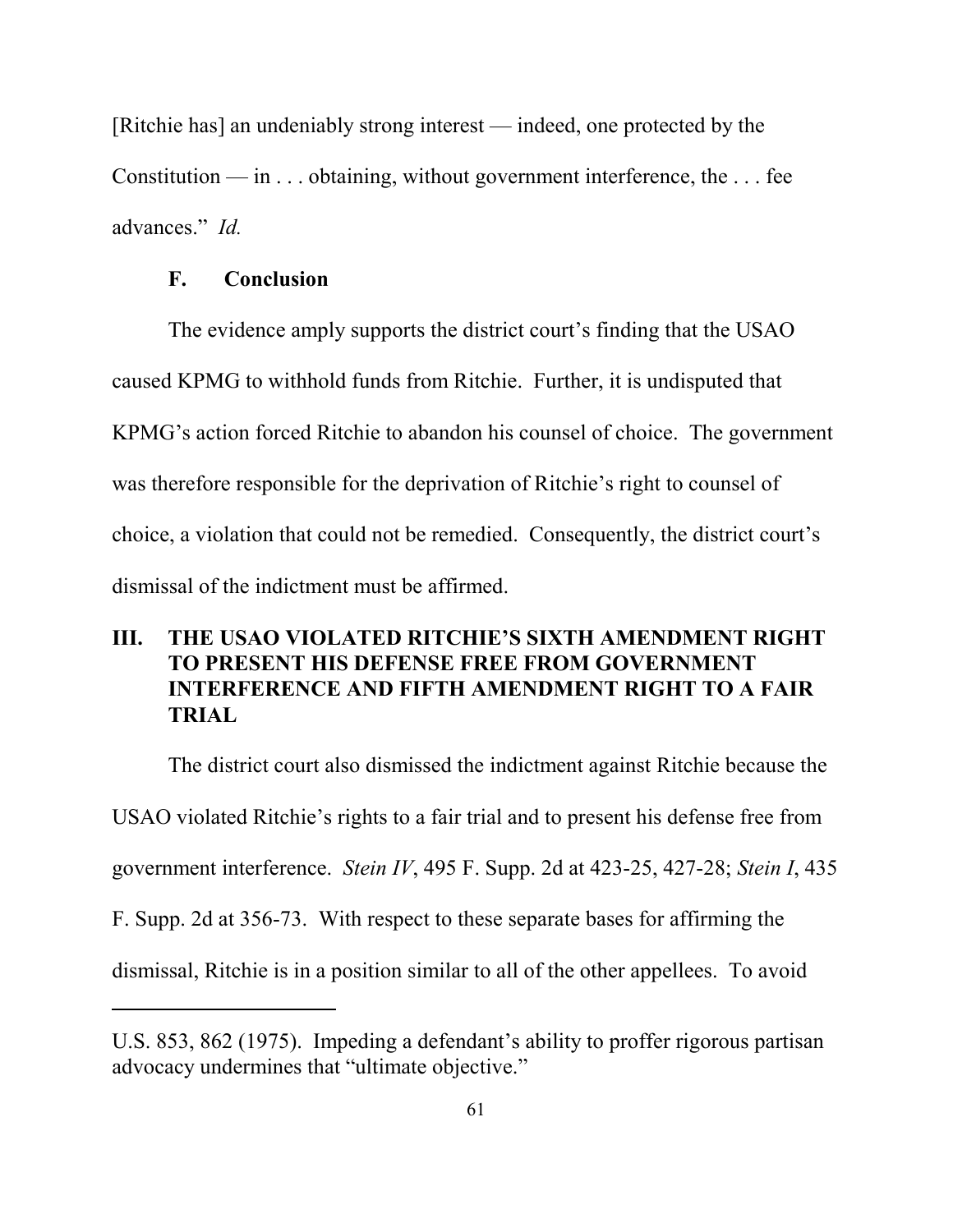burdening the Court with repetitive argument, Ritchie adopts and joins each of the arguments and briefs of the other appellees.

### **CONCLUSION**

For all of the foregoing reasons, and the reasons set forth in the briefs of the other appellees, the district court's order dismissing the indictment against Ritchie must be affirmed.

Dated: January 11, 2008 Berkeley, California

Respectfully submitted,

## ARGUEDAS, CASSMAN & HEADLEY, LLP

By: /s/ Ted W. Cassman Ted W. Cassman 803 Hearst Avenue Berkeley, CA 94710 (510) 845-3000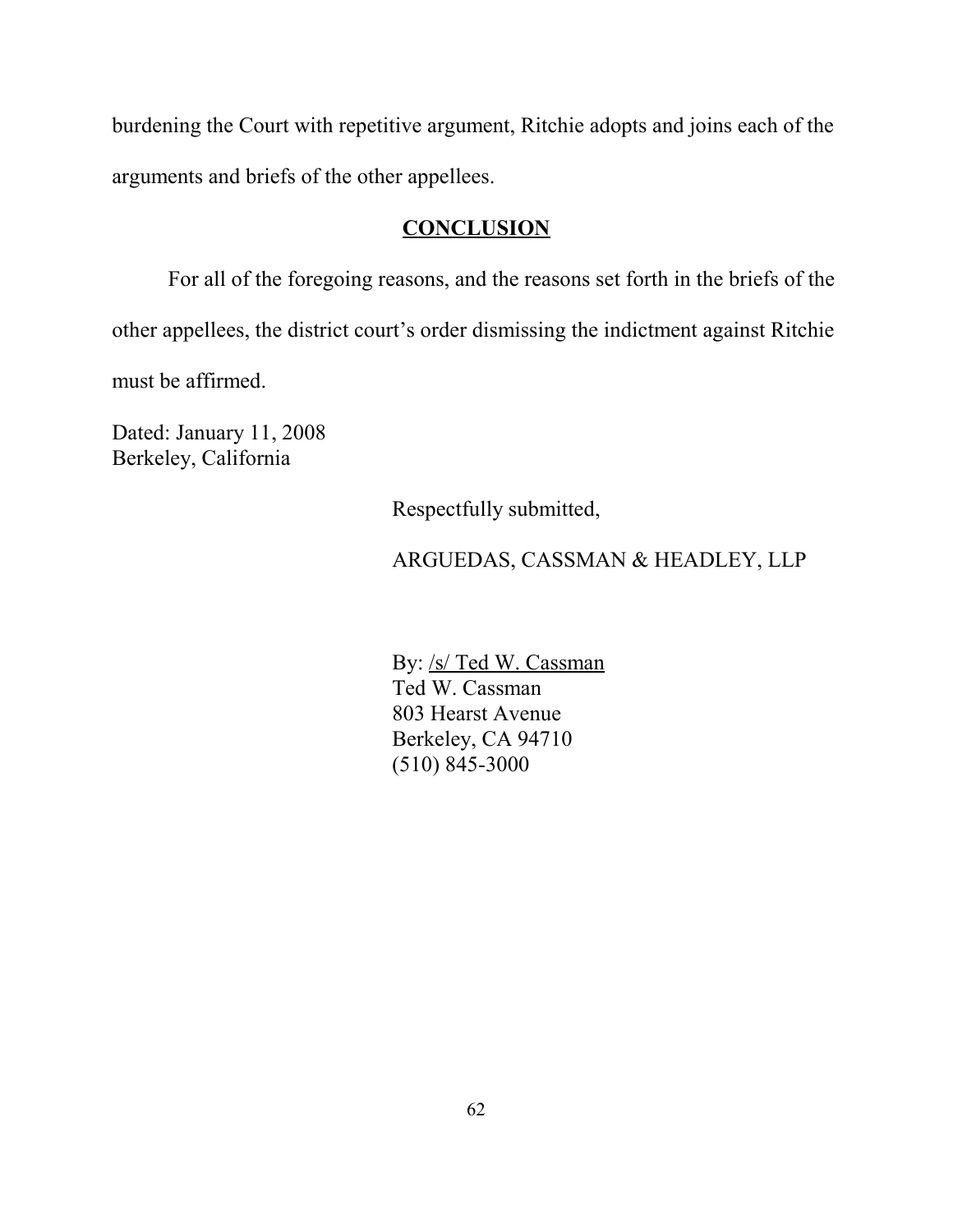#### **CERTIFICATE OF COMPLIANCE**

This brief complies with the type-volume limitation of Rule 32(a)(7)(B) of the Federal Rules of Appellate Procedure because it contains 13,862 words, excluding the parts of the brief exempted by Rule  $32(a)(7)(B)(iii)$ .

This brief complies with the typeface requirements of Rule  $32(a)(5)$  and the type style requirements of Rule  $32(a)(6)$  because it has been prepared in a proportionally spaced typeface using Microsoft Word in Times Roman 14-point font.

Dated: January 11, 2008

Respectfully submitted,

 /s/ Ted W. Cassman ARGUEDAS, CASSMAN & HEADLEY, LLP By: Ted W. Cassman 803 Hearst Avenue Berkeley, CA 94710 (510) 845-3000